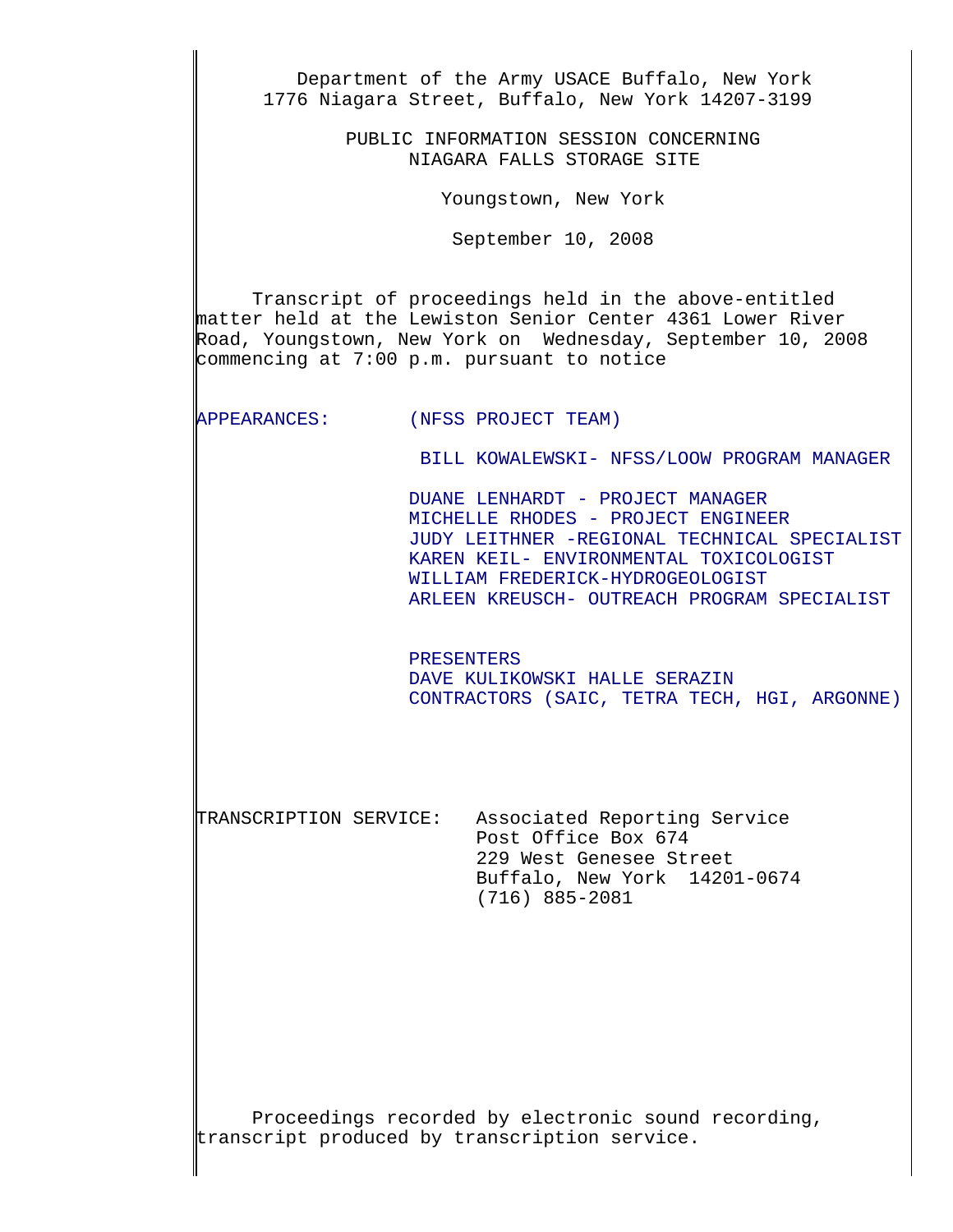INDEX

| <b>SPEAKERS</b>      | PAGE NUMBER |
|----------------------|-------------|
| ARLEEN KREUSCH       | 3           |
| BILL KOWALEWSKI      | 3           |
| HALLE SERAZIN        | 8           |
| DAVE KULIKOWSKI      | 14          |
| HALLE SERAZIN        | 19          |
| DAVE KULIKOWSKI      | 25          |
| HALLE SERAZIN        | 32          |
| BILL KOWALEWSKI      | 38          |
| AMY WITRYOL          | 44          |
| BILL KOWALEWSKI      | 48          |
| TIM HENDERSON        | 51          |
| JUDY MULGIVER        | 54          |
| MICHELLE RHODES      | 55          |
| BOB GIANNETTI        | 57          |
| HARRIETT TOWER       | 59          |
| MARY ANN ROLAND      | 60          |
| PAUL DICKEE          | 62          |
| <b>JUDY MULGIVER</b> | 63          |
| MARIN WELD           | 65          |
| KAREN ALLEN          | 67          |
| TOM LACAIJCZYK       | 68          |
| DR. BOECK            | 69          |
| AMY WITRYOL          | 77          |
| SCOTT KING           | 79          |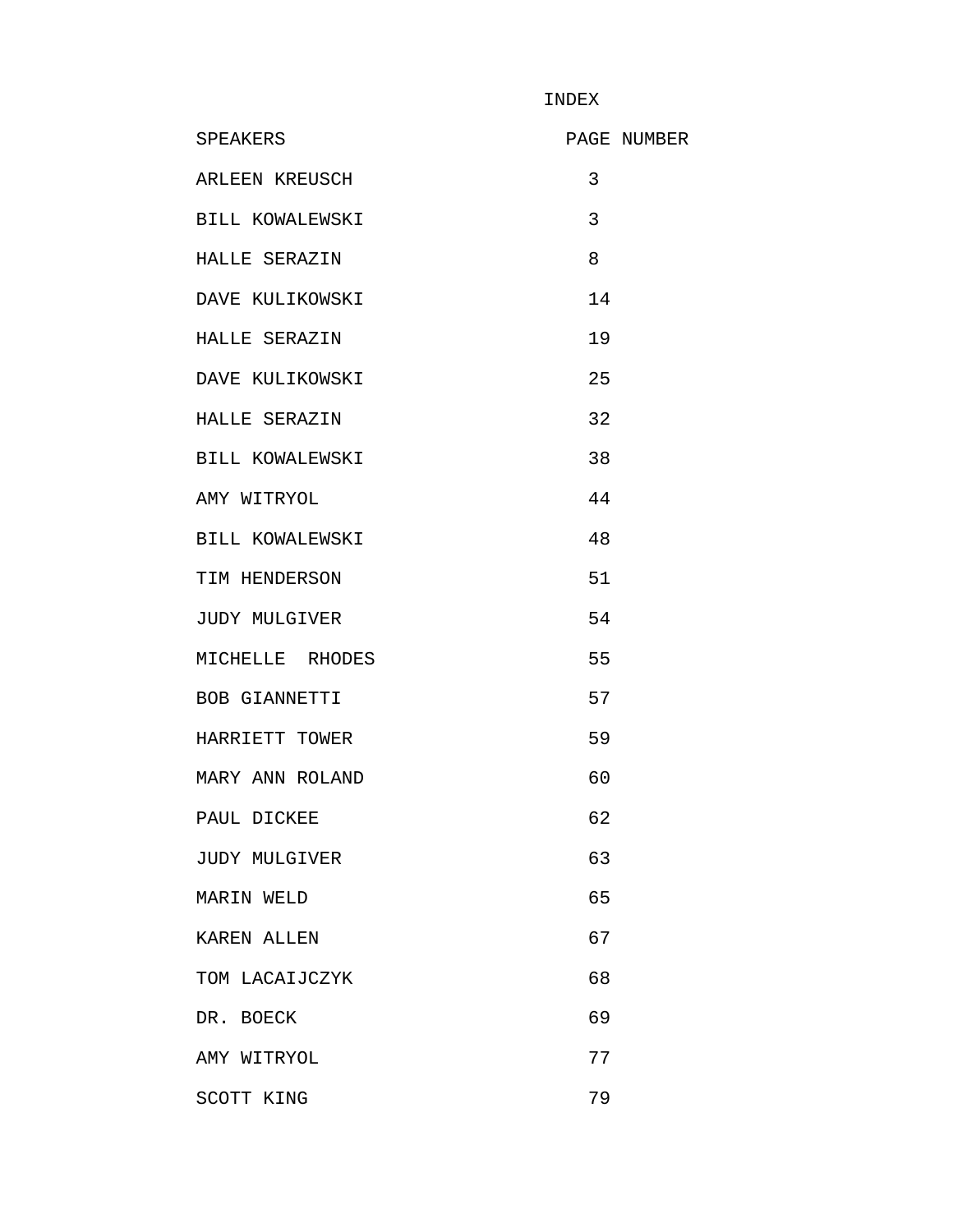MS. KREUSCH: Good evening, everyone. My name is Arlene Kreusch and I'm the Outreach Program Specialist for the Buffalo District, and I just wanted to make you aware that the restrooms -- just to cover the logistics for the meeting, the restrooms are over here, and there's emergency exits in the back, and there's also the entrance that you came in tonight.

 I'm now going to introduce Mr. Bill Kowalewski. He is the Program Manager for the Lake Ontario ordinance work site and Niagara Falls Storage Site. thank you.

14 MR. KOWALEWSKI: Good evening, everybody. Thanks for coming tonight. Welcome to the second public information session that the Corps of Engineers is sponsoring regarding the remedial investigation report for the Niagara Falls Storage Site. May I have the next slide, please.

 The purpose of tonight's meeting is to continue the discussion and address questions and concerns regarding the remedial investigation report for the Niagara Falls Storage Site. The agenda for tonight's presentation is shown on the slide in front of you. Hopefully you've had an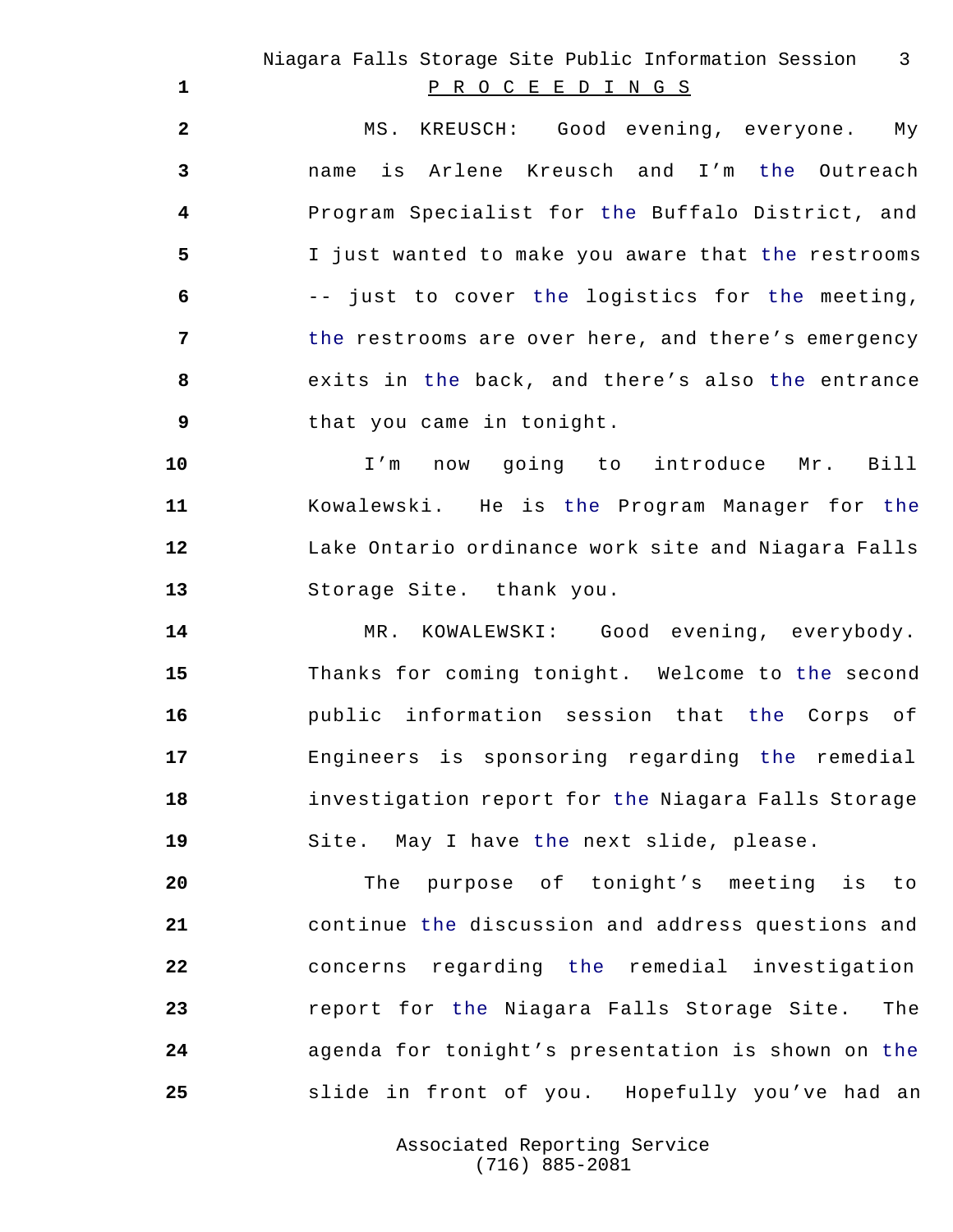Niagara Falls Storage Site Public Information Session 4 opportunity earlier this evening to engage one-on- one with our technical specialists who were available starting at 6:30.

 The presentation is scheduled for one hour. At about 8:15 we will begin the question and answer period for tonight's presentation, and then we will wrap up the meeting about 9:00 o'clock. There will be a few minutes available afterwards if individuals would like to come forward and speak with our project team individually again.

 I'd like to recap where we're at with the remedial investigation of the Niagara Falls Storage Site to try to bring everybody up to speed for tonight's meeting. In December of 2007 the Corps of Engineers published their Remedial Investigation Report, which was the culmination of an eight-year effort to study the situation at the Niagara Falls Storage Site with regards to the nature and extent of contamination and the assessment of health and ecological risks at the site.

 In April of 2008 Dr. Boeck from the community submitted a very nice and detailed report with eleven major concerns, based upon his review of the document.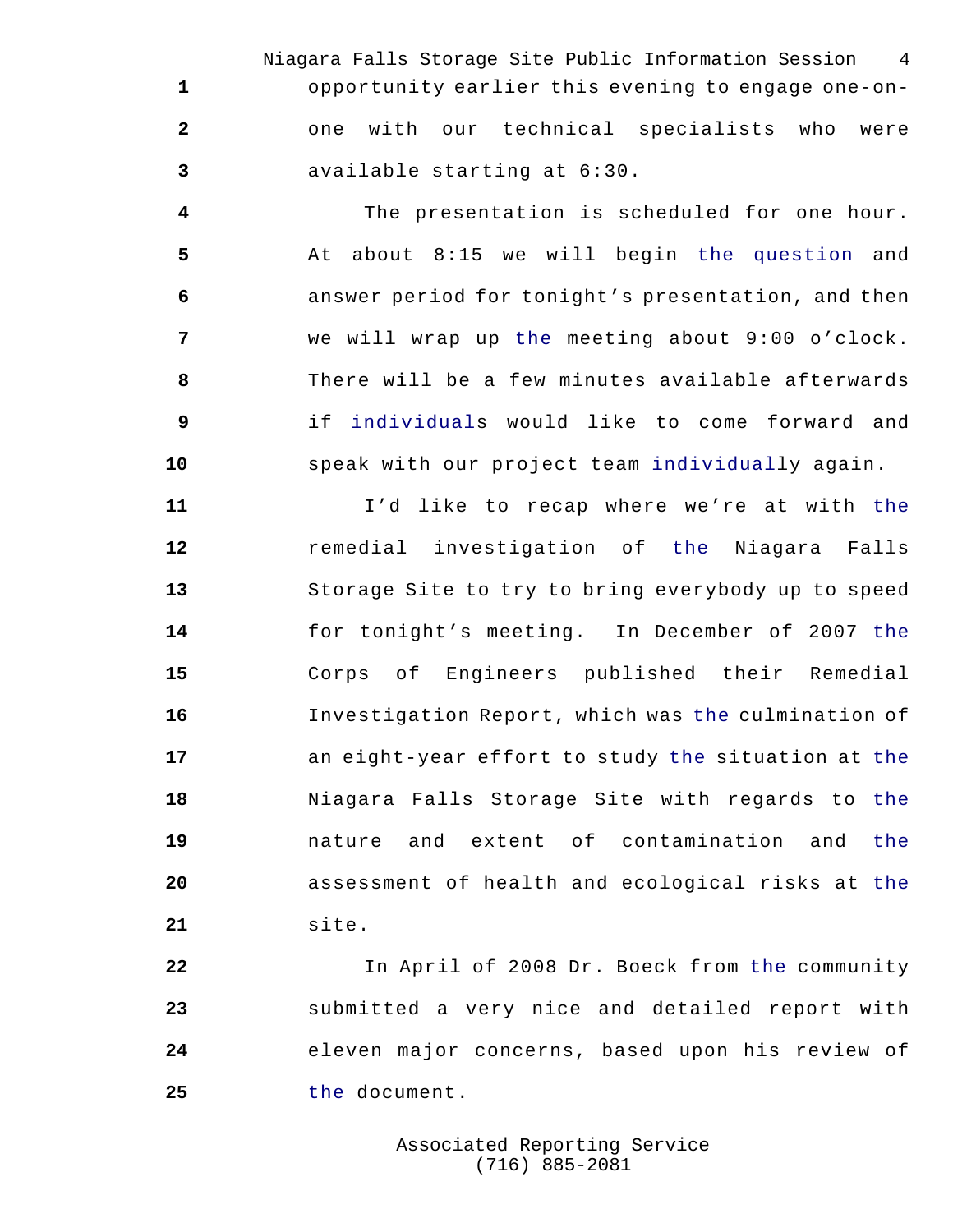Niagara Falls Storage Site Public Information Session 5 In May of '08 we held our first public information session on this topic and we discussed several technical areas of concern which were raised in the review of the document to that time. Those issues were mainly about the integrity of the interim waste containment structure and the potential for off-site migration due to underground pipelines. From that event, the main meeting, we captured 53 additional questions about the report.

 In July of 2008 we received another 12 written comments from Ms. Anne Roberts, and 59 comments from Scott King in the Community LOOW Project. In August of 2008 Dr. Boeck provided us with six additional topics regarding ongoing review of the report. In September we received 78 comments from the US EPA and their review of the document.

 On Monday of this week, we received another written report from Niagara County. It was prepared by Mr. Norm Buski and submitted on behalf of Niagara County by Mr. Gary Abraham, special counsel to the County.

 We do know that the New York State Department of Environmental Conservation has conducted a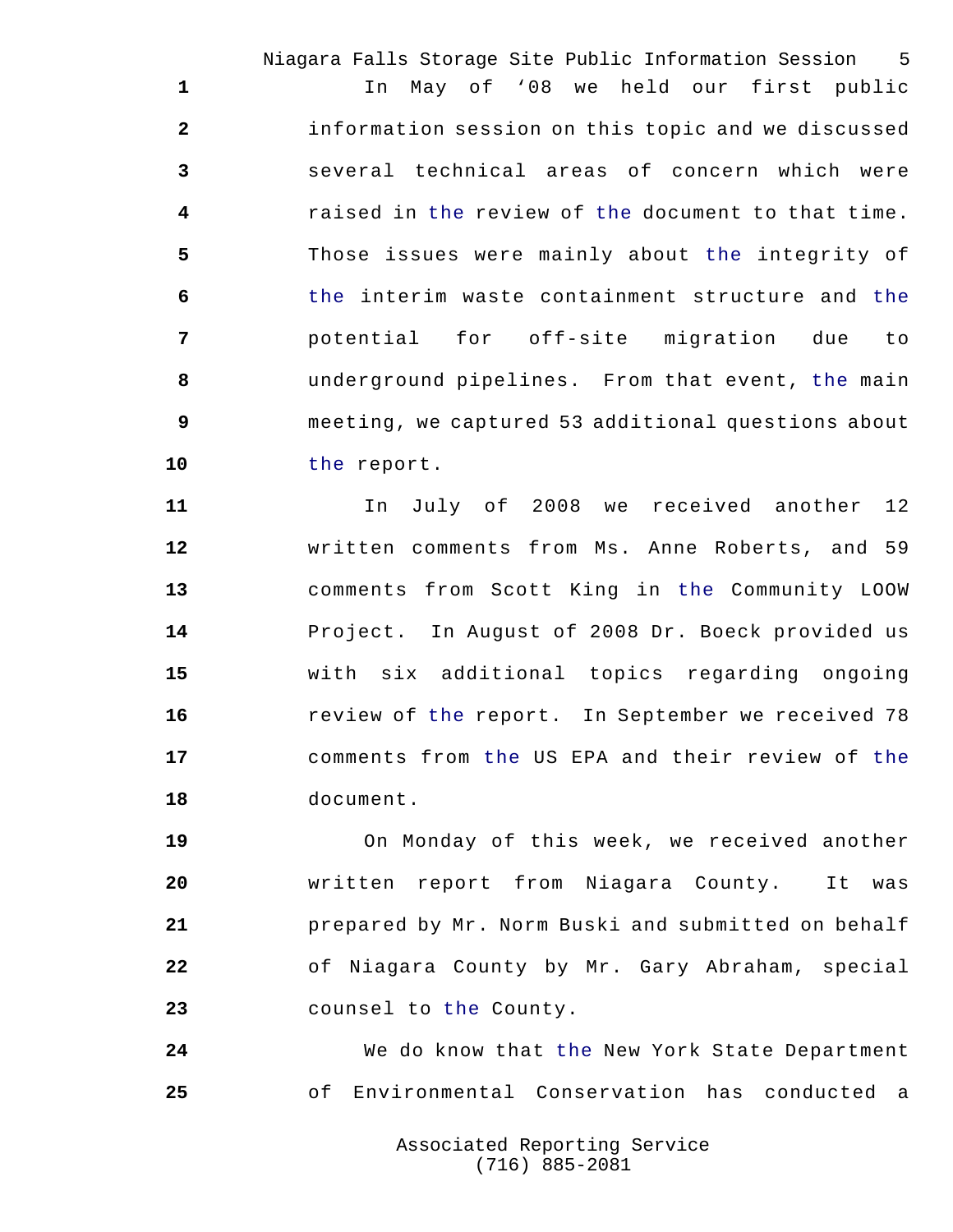Niagara Falls Storage Site Public Information Session 6 review of the report and we still expect to get comments from them in the future.

 So from the time that we published the report in December we've accumulated to date 234 comments from the public review of this report. Tonight we're prepared to discuss in further detail those issues that were raised in May and also some of the issues that have been brought to our attention through the comments received in about the August time frame.

 The comments and questions that we compile tonight will be added to the overall collection of 13 comments, and beginning on about October 13<sup>th</sup> the Corps team is going to formally kick off its comprehensive review and preparation of a response document to all of the concerns and questions we have received. So we will provide this responsiveness summary to the public when we're done, and it will outline where the Corps is going to go on each of these issues with regards to the future of the project.

 This Remedial Investigation Report for the Niagara Falls Storage Site represents the first major compilation and evaluation of data by the Corps of Engineers since we got involved with the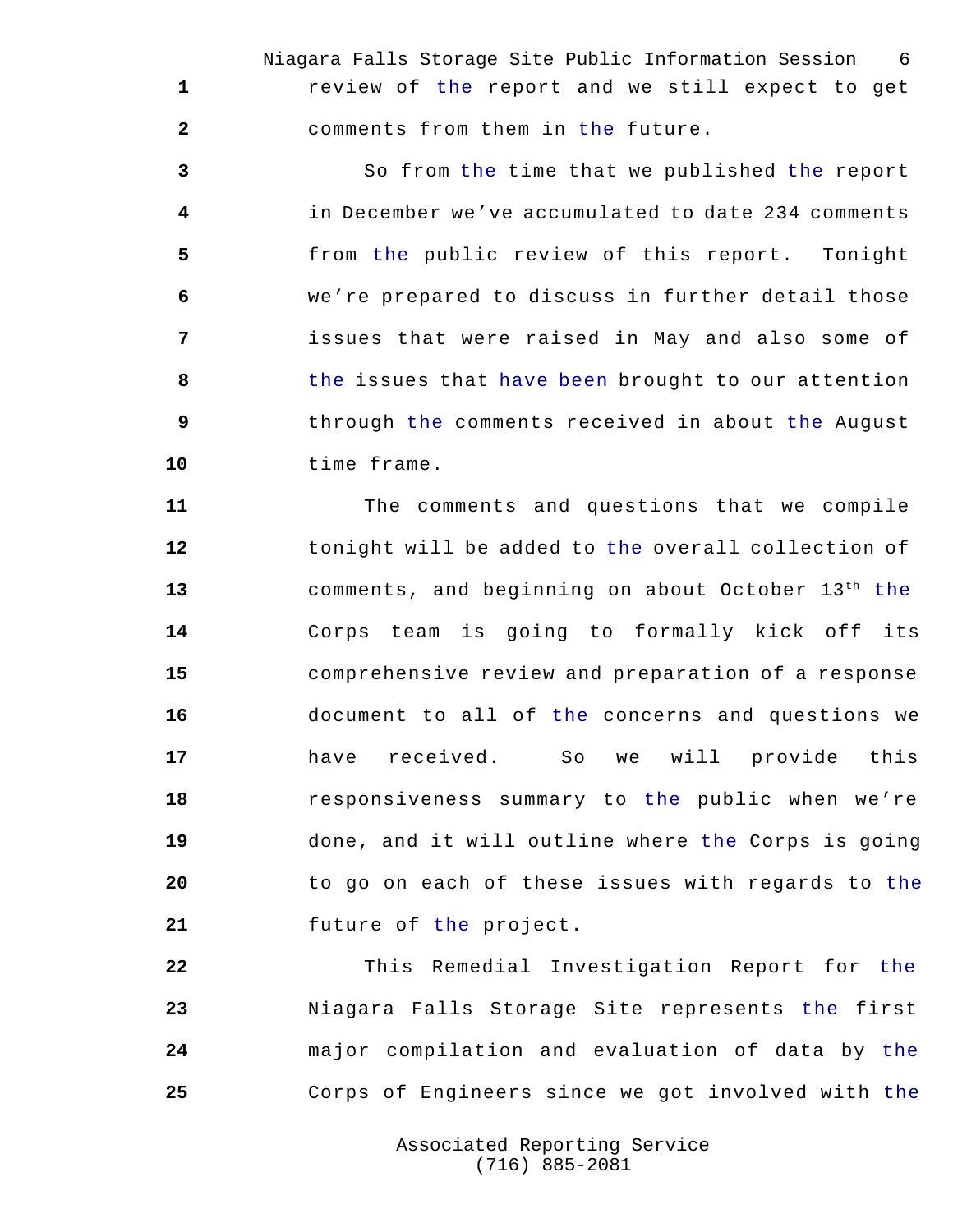Niagara Falls Storage Site Public Information Session 7 investigation of the site in the late 1990's. I'd like to stress that this report marks the beginning, not the end of an ongoing and expanded effort to collect and evaluate data at the site. The data collected and evaluated in the Remedial Investigation Report is not intended to be the final answer on environmental conditions at the site. Rather it represents the body of evidence that we have at this time needed to support the next phase of the process, which is the Feasibility Study. The Feasibility Study is the document where we will identify and evaluate the potential long-term remedies for this site.

 In addition to the Investigation Report that we're talking about tonight, the Environment Surveillance Program, which was started in 1981 by the Department of Energy, continues. We perform that regularly throughout the year and publish those reports, and we will continue to do so as long as we're involved with this project, to insure the public safety and health.

 I should mention that as we get down the road with this project and approach the selection of a long-term remedy, those efforts will themselves generate a lot more data. There will be a lot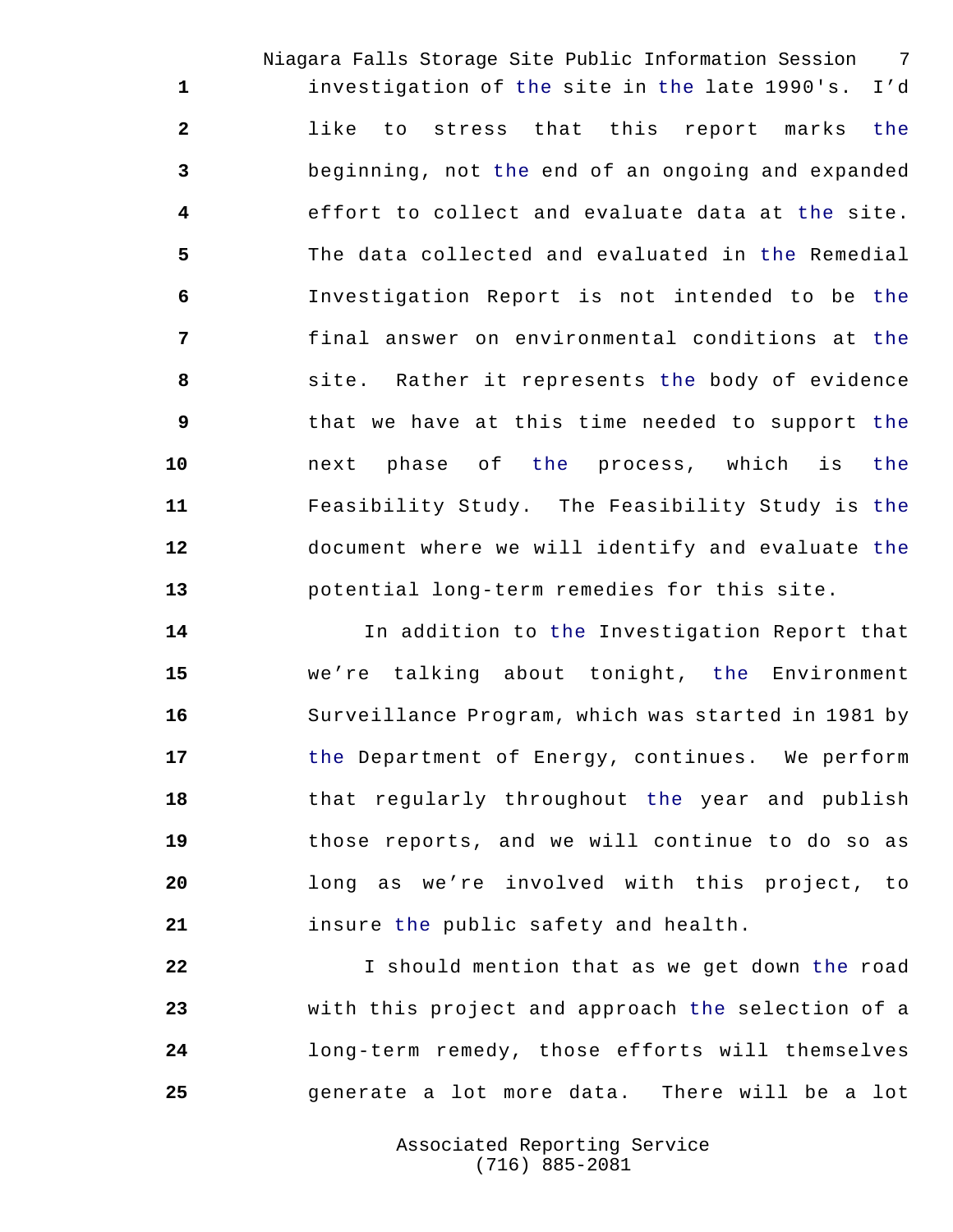Niagara Falls Storage Site Public Information Session 8 more field sampling, a lot more engineering evaluation of the property as we get towards remedial design, remedial action and long-term monitoring of whatever solution is ultimately selected.

 That kind of recaps not only where we're at with this report but in short where we're at in the overall process, and what I'd like to do now is, again, thank you for your attendance tonight, and I'd like to introduce Dave Kuliowski and Halle Serazin, from one of our prime contractors, SAIC, and they're going to continue with the presentation tonight. They will discuss the overall Federal cleanup process that was created by Congress and developed by the US Environmental Protection Agency. We're going to again go over some of the conclusions of the RIR report, and then discuss in more depth some of the topics that were raised at the last meeting and submitted to us since about the August time frame.

 Okay. Without any further ado, Halle and Dave. Thank you.

 MS. SERAZIN: The Comprehensive Environmental Response Compensation and Liability Act, also known as CERCLA or Superfund, defines a systematic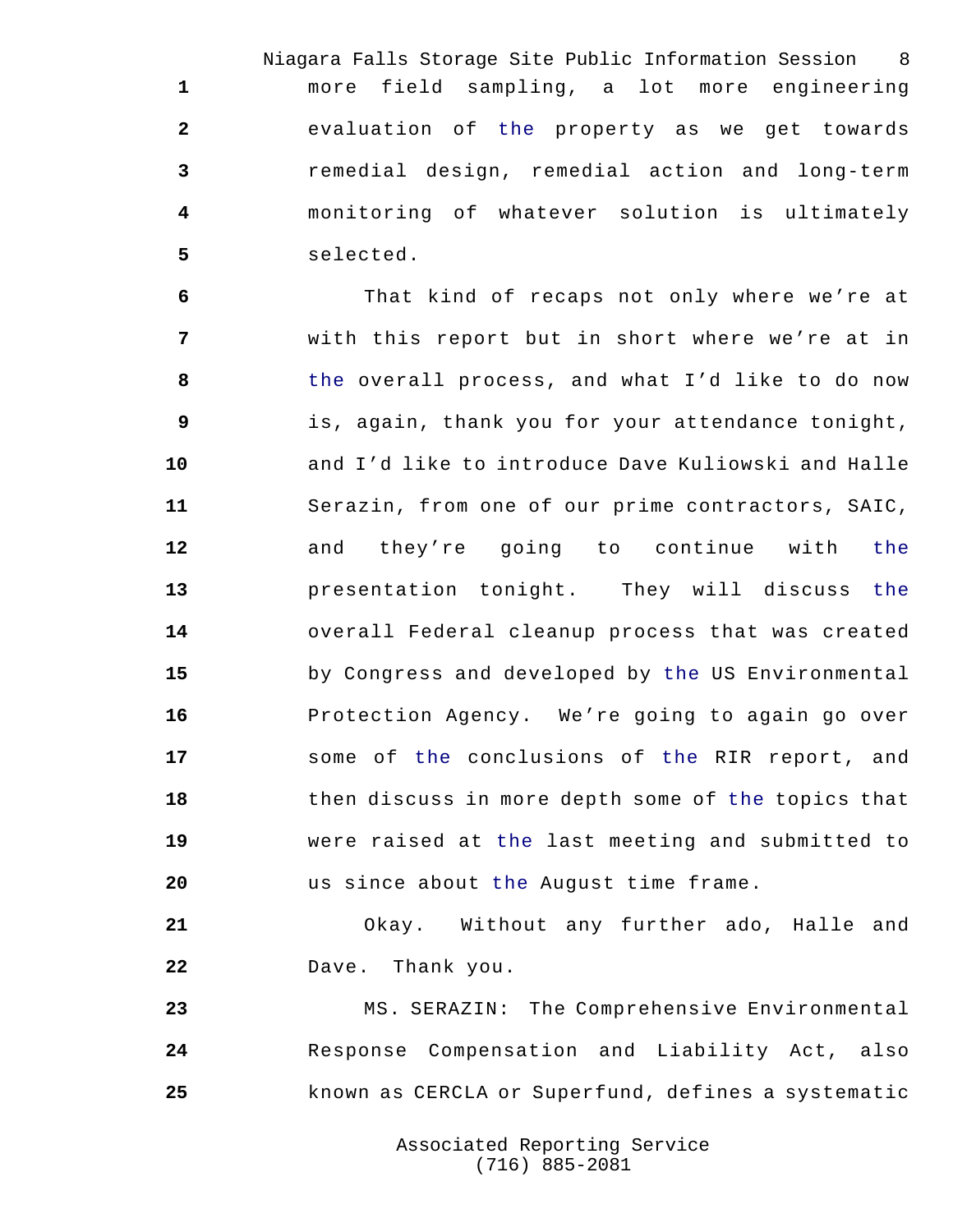Niagara Falls Storage Site Public Information Session 9 approach for identifying, investigating and cleaning up hazardous waste sites. All the actions at the Niagara Falls Storage Site are being performed consistent with CERCLA methods and this graphic shows you where we are in that process. As you know, we recently completed the remedial investigation, which defined the nature and extent of site contamination and evaluated potential risks to human health and the environment.

 The Feasibility Study is the next step in the process. We're holding these meetings to review and respond to your comments submitted for the remedial investigation. Once the remedial investigation comments are received, we will perform a data gap analysis and decide whether any of the data gaps identified need to be addressed in an addendum to the remedial investigation or whether they can be addressed as part of the Feasibility Study. During the Feasibility Study we will develop clean-up objectives and evaluate multiple remedial alternatives to address site contamination.

 The Feasibility Study leads to the proposed plan where the preferred remedial alternative is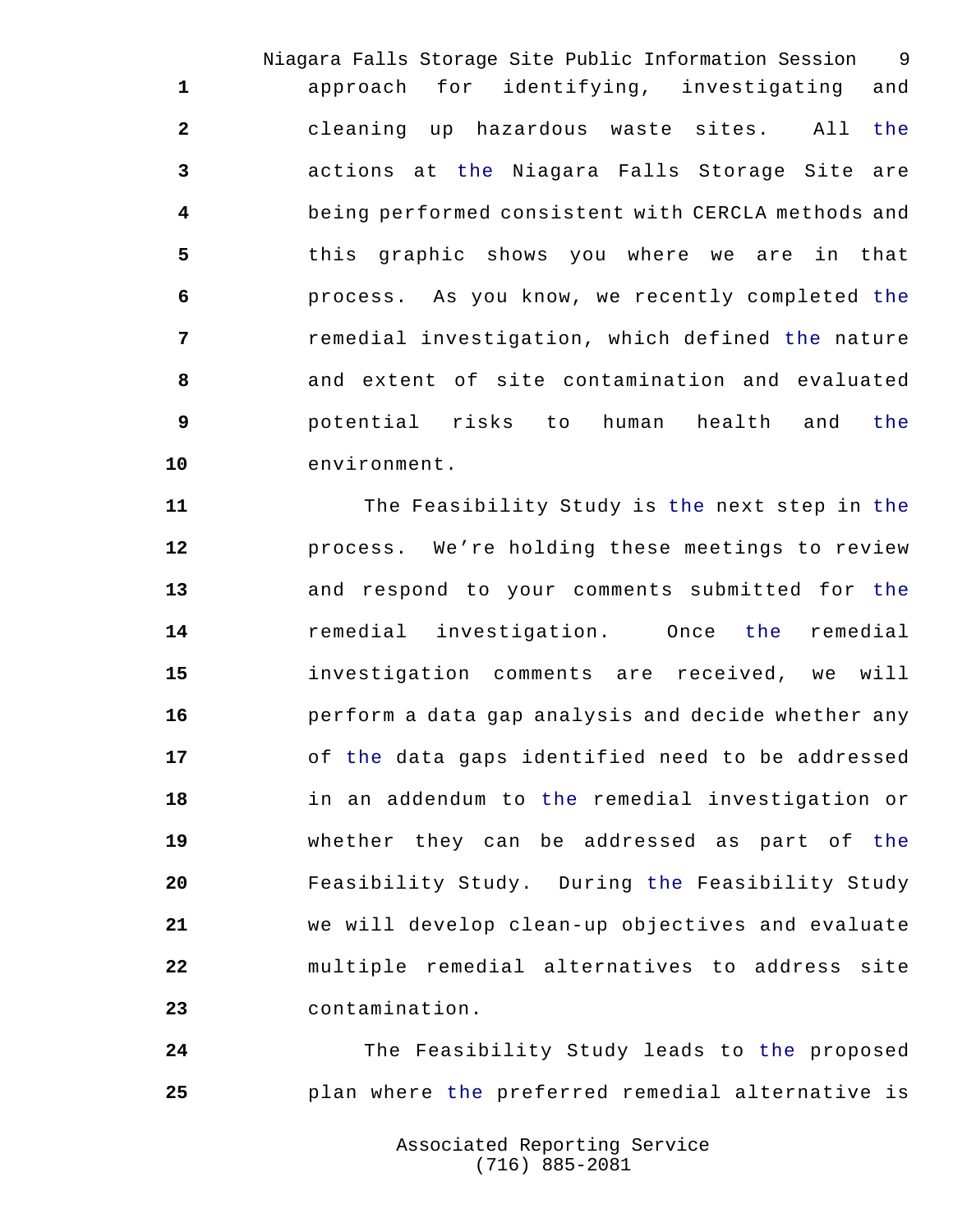Niagara Falls Storage Site Public Information Session 10 selected. Finally a record of decision will be filed to document final decisions on site closure. Note that the CERCLA process allows for a removal action at any time during the process if

 it's determined that human health or the environment are at risk.

 So now let's back up and see how we got to where we are. During World War II the Army Corps of Engineers built several facilities across the United States to manufacture munitions for the war. In 1942, the Corps acquired more than 7,000 acres of agricultural land in northwestern New York State and constructed a NTP -- or a production plant known as the Lake Ontario Ordinance Work, or LOOW. TNT production at the LOOW ended a year later in July of 1943.

 In 1944 the Manhattan Engineer District was granted use of a portion of the LOOW for the storage of radioactive residues generated from uranium ore processing. With this action the Niagara Falls Storage Site was created.

 In 1974 the Former Utilized Sites Remedial Action Program, or FUSRAP was formed, to address the legacy wastes left behind by the Manhattan Engineer District Atomic Energy Commission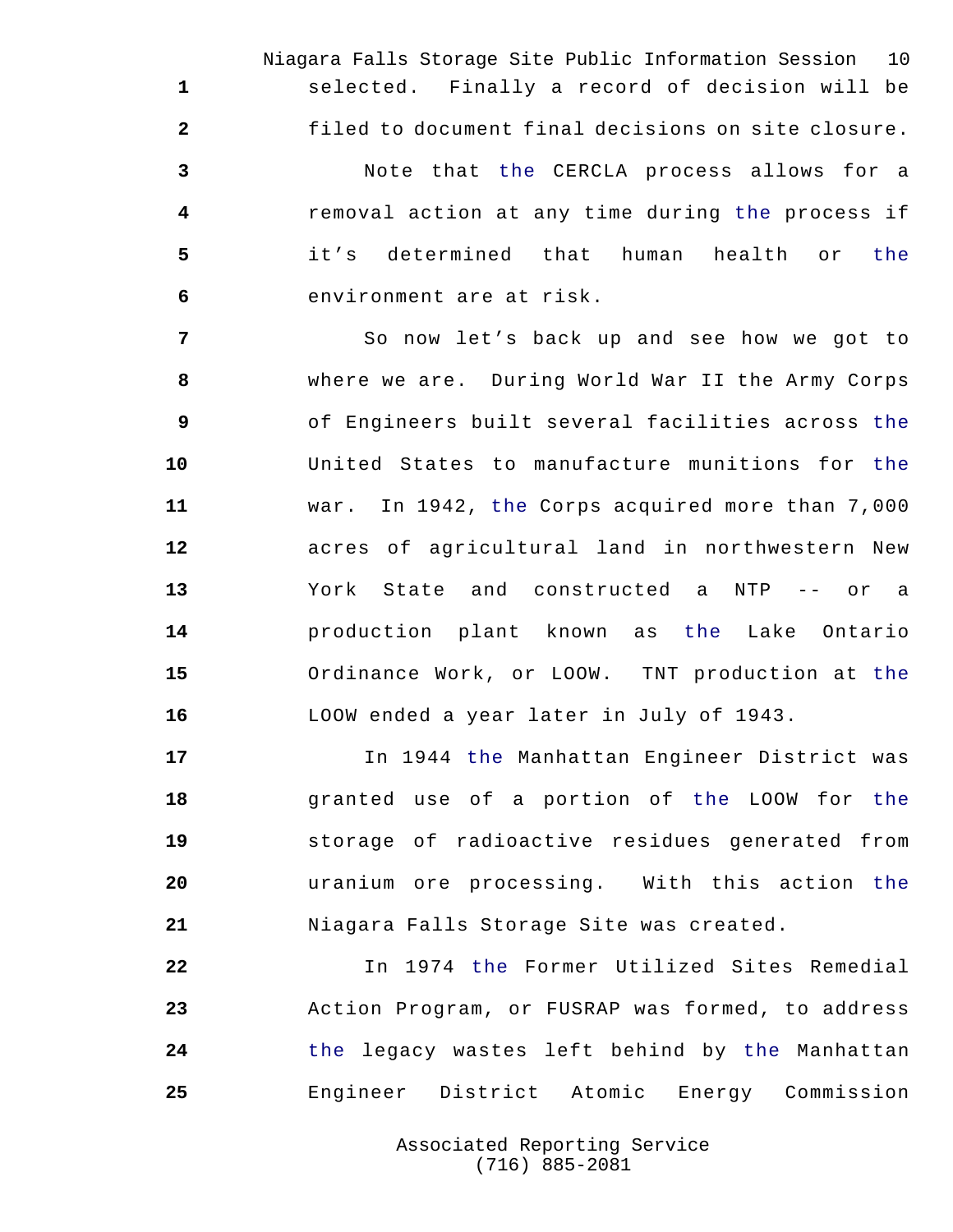Niagara Falls Storage Site Public Information Session 11 Program, including the materials stored at the Niagara Falls Storage Site.

 Seven years later, in 1981, the Department of Energy began an environmental monitoring program to assess radon emissions from NFSS and to look for radiological contaminants in surface water, sediment and ground water. Later that same year, radioactively contaminated soil from a vicinity property was excavated and placed in an area called the R10 Pile on the NFSS property.

 Various remedial actions were performed throughout the 1980's including construction of the Interim Waste Containment Structure from between 1982 to 1986. In 1997 control of the NFSS was transferred from the Department of Energy back to the Corps. The Corps continued to environmental monitoring of the site and in February 1999 the Corps issued the first scope of work directing the performance of a remedial investigation which was completed in 2007. Next slide.

 So let's look at some of the accomplishments. In the 1980's the United States Department of Energy consolidated radioactive residues and contaminated soil and debris into the Interim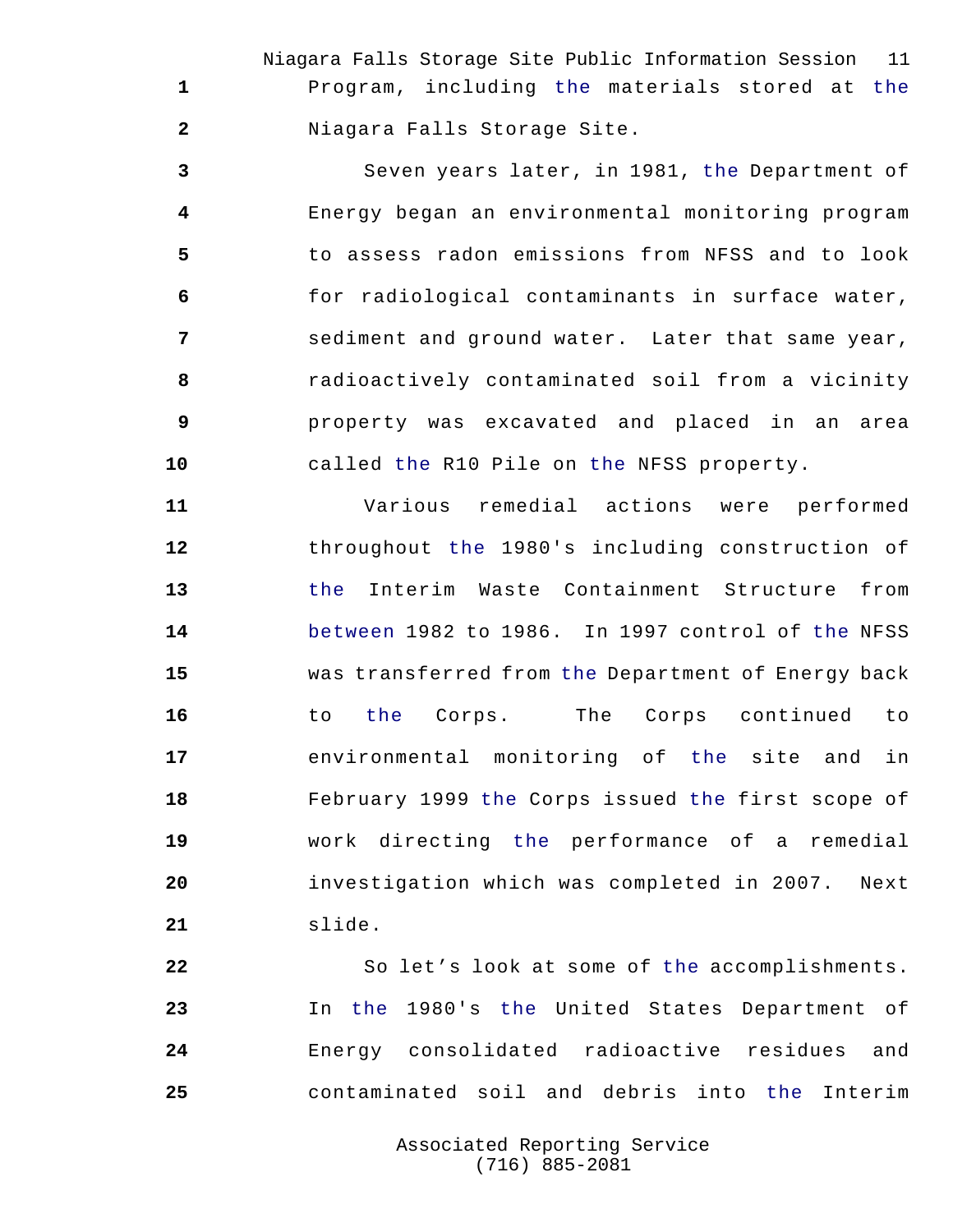Niagara Falls Storage Site Public Information Session 12 Waste Containment Structure. Presented here is a photograph taken during the IWCS construction and a photograph of how it appears today. The IWCS was engineered to slow radon emissions, rain infiltration and the migration of contaminants in ground water. Residues were placed directly on naturally occurring clay and into the basement of building 411. Prior to placing materials into the building 411 basement, drains, pipes and openings in the basement were sealed, and details on that operation will be presented a little later.

 Approximately 190,000 cubic yards of radioactive waste and materials containing radium and thorium were placed in the IWCS. Construction of the IWCS took several years beginning in 1982 and ending in 1986. In 1999 isolated areas of residual radioactivity from across the NFSS were incorporated into the IWCS.

 The remedial investigation was conducted to determine the nature and extent of contamination and included a regional ground water flow and contaminant transport model and an evaluation of the integrity of the IWCS. The remedial investigation was an eight year effort. It included three phases of field investigation.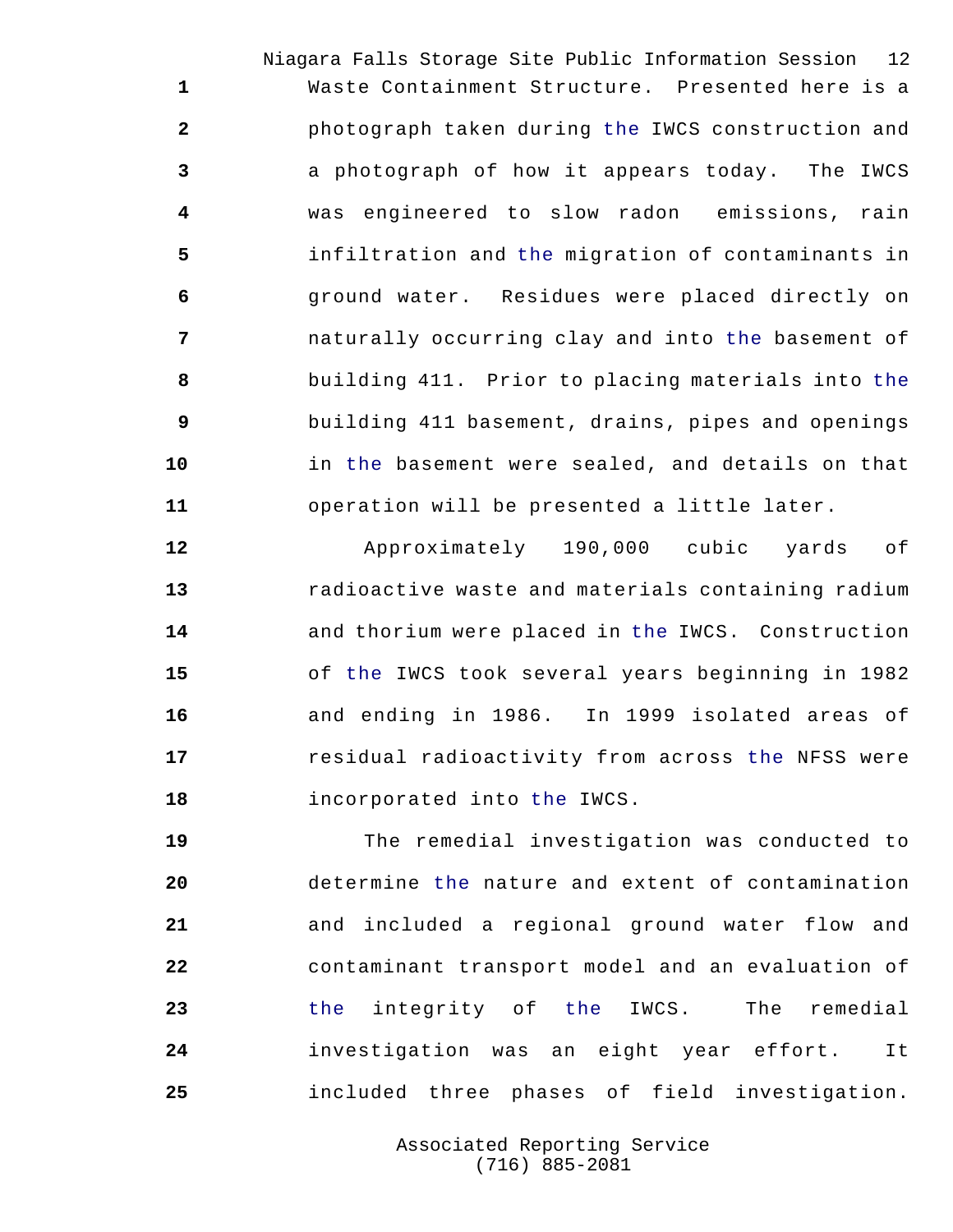Niagara Falls Storage Site Public Information Session 13 During the remedial investigation more than 1,400 samples were collected and more than 150,000 analytical results were recorded.

 The Corps' mission is the protection of human health and the environment. To accomplish this, the Corps conducts maintenance activities and annually publishes technical memorandum which highlight findings from the Environmental Surveillance Program. Measured radon and external gamma radiation data show that exposures from the site are currently well below Federal standards.

 So let's review some of the key conclusions from the remedial investigation. We gave you these back in May but we'll repeat them here. No immediate off-site risk to nearby communities, no off-site radiological contaminant migration currently occurring via surface water or sediments, ground water plumes are limited in extent and coincide with historic operational areas. The remedial investigation included an assessment of the integrity of the IWCS and concluded that with continued maintenance the structure will be sound for some time. However, the IWCS was not designed as nor will it be used as a permanent storage facility.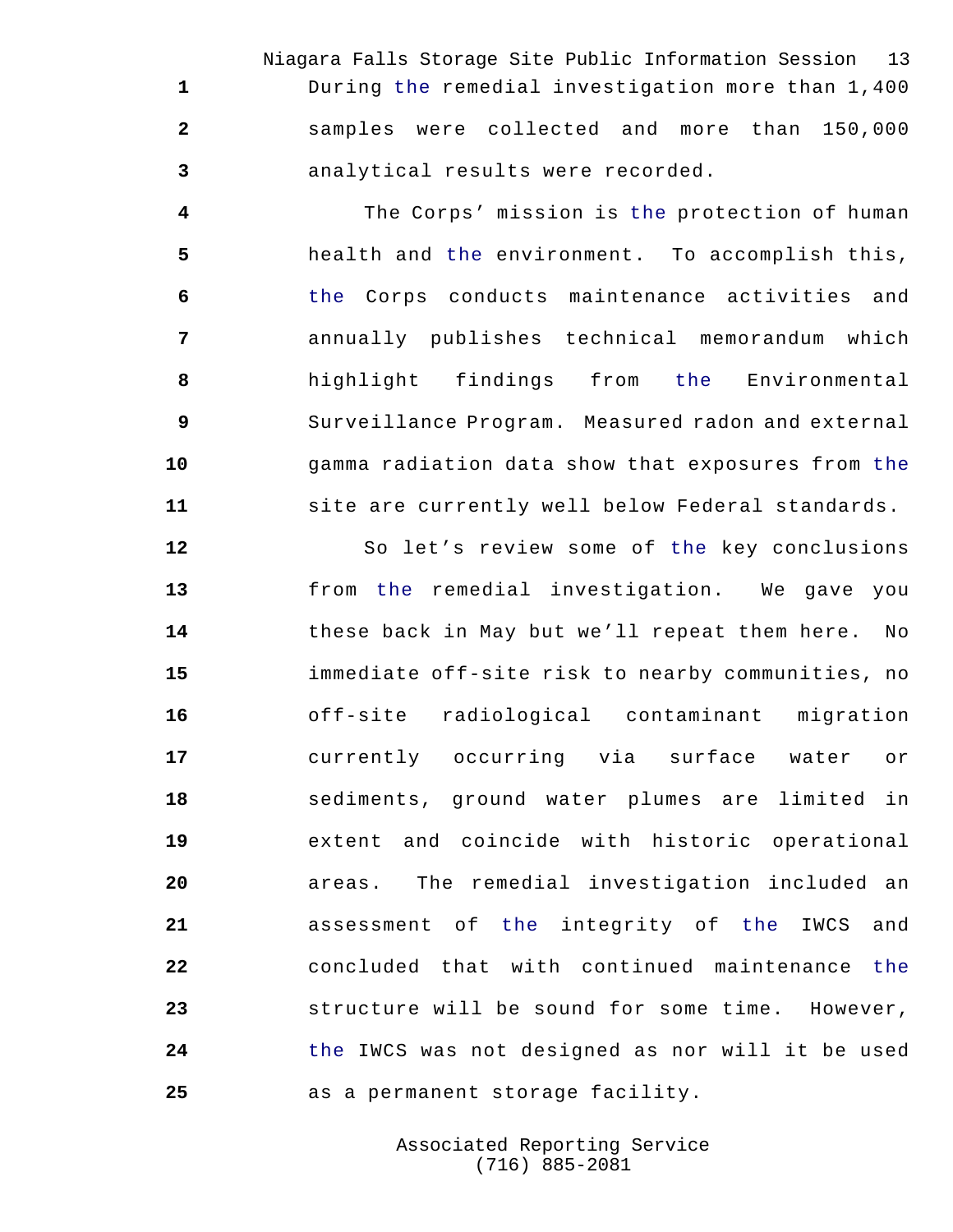Niagara Falls Storage Site Public Information Session 14 Finally, the Feasibility Study will be conducted to address on-site and future risks. Now Dave Kulikowski will begin our follow-up on some of the remedial investigations that we've received so far.

 MR. KULIKOWSKI: Thank you. So since the public information session held on May 7 th , we received comments regarding a variety of topics. Your comments are important, especially as we perform our data gap analysis, as we head into that. Thank you for taking the time to read and comment on these large voluminous technical reports. Written responses to public comments will be available after all comments are received in mid October.

 We've grouped the remedial investigation comments received today into the categories listed on the slides. Tonight we're going to discuss each of these categories in more depth to help focus and encourage additional public discussion and comments. The principal focus of the comments tonight include ground water, pipelines, contaminant plumes, soundness of the IWCS, radiological contamination and access to information. Some of these topics cover more than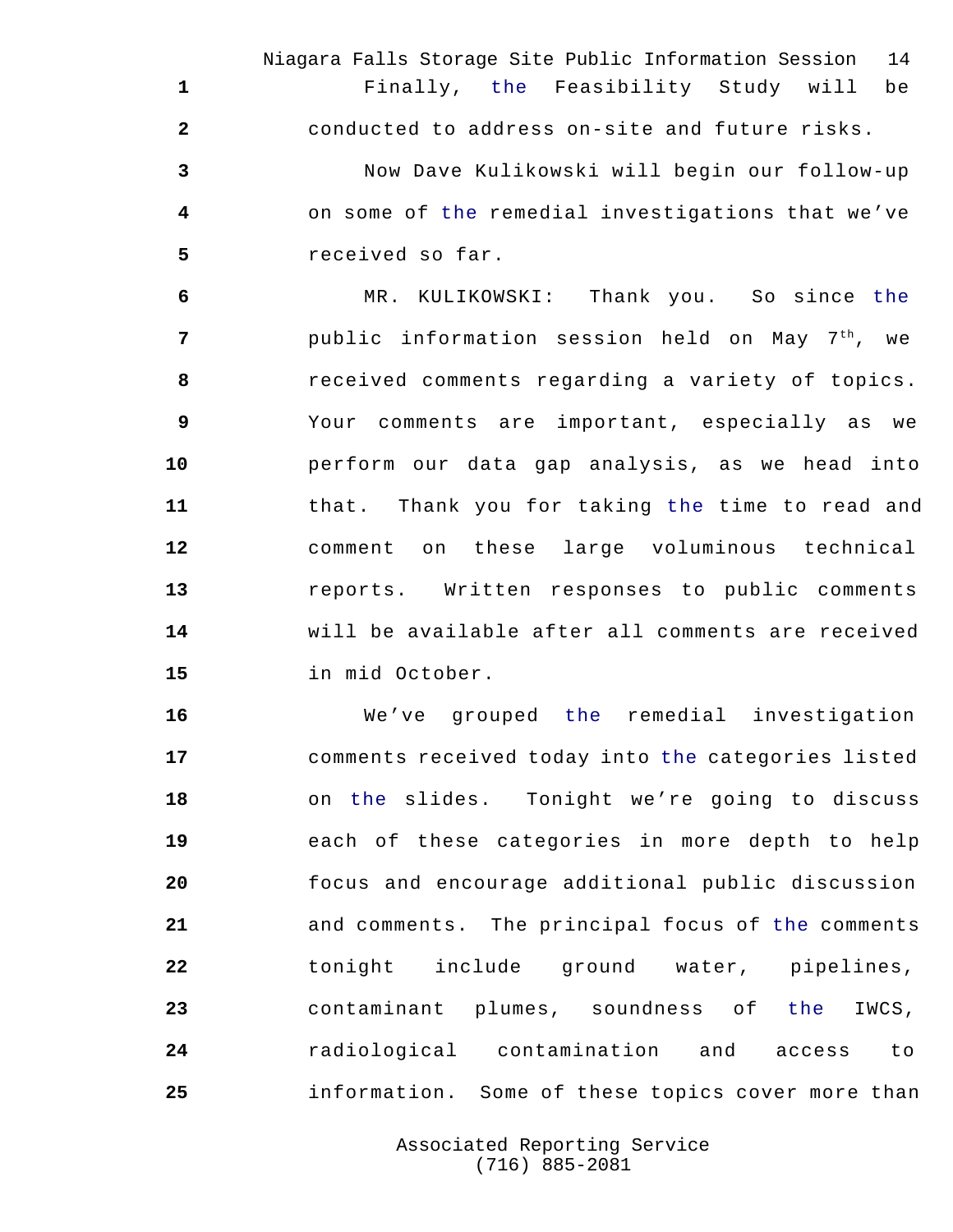Niagara Falls Storage Site Public Information Session 15 one issue so we'll get started. There's a lot of information to cover here.

 All right. The NFSS ground water model assessed ground water dynamics both regionally and locally for the site. The areas of comments that were received regarding ground water flow, they concerned the presence of sand lenses, and the possibility of paleochannels, and the level of ground water within the IWCS. Next slide.

 So let's start our discussion with a couple of definitions. Let's start with sand lenses. Till roughly 10,000 years ago most of New York State was covered by glaciers. When the glaciers melted they left behind till deposits consisting of mixed clay, sand, gravel and boulders, kind of a sedimentary melange. Till deposits like those found in the NFSS, they slow ground water flow and consequently contaminant migration. However, till deposits often contain embedded sand lenses, and the NFSS is no exception. The sand lenses, so it's kind of a well sorted sand pocket within the till.

 Moving on to paleochannels, a paleochannel is a remnant of a stream channel cut into older rock filled by sediments of younger, overlying rock.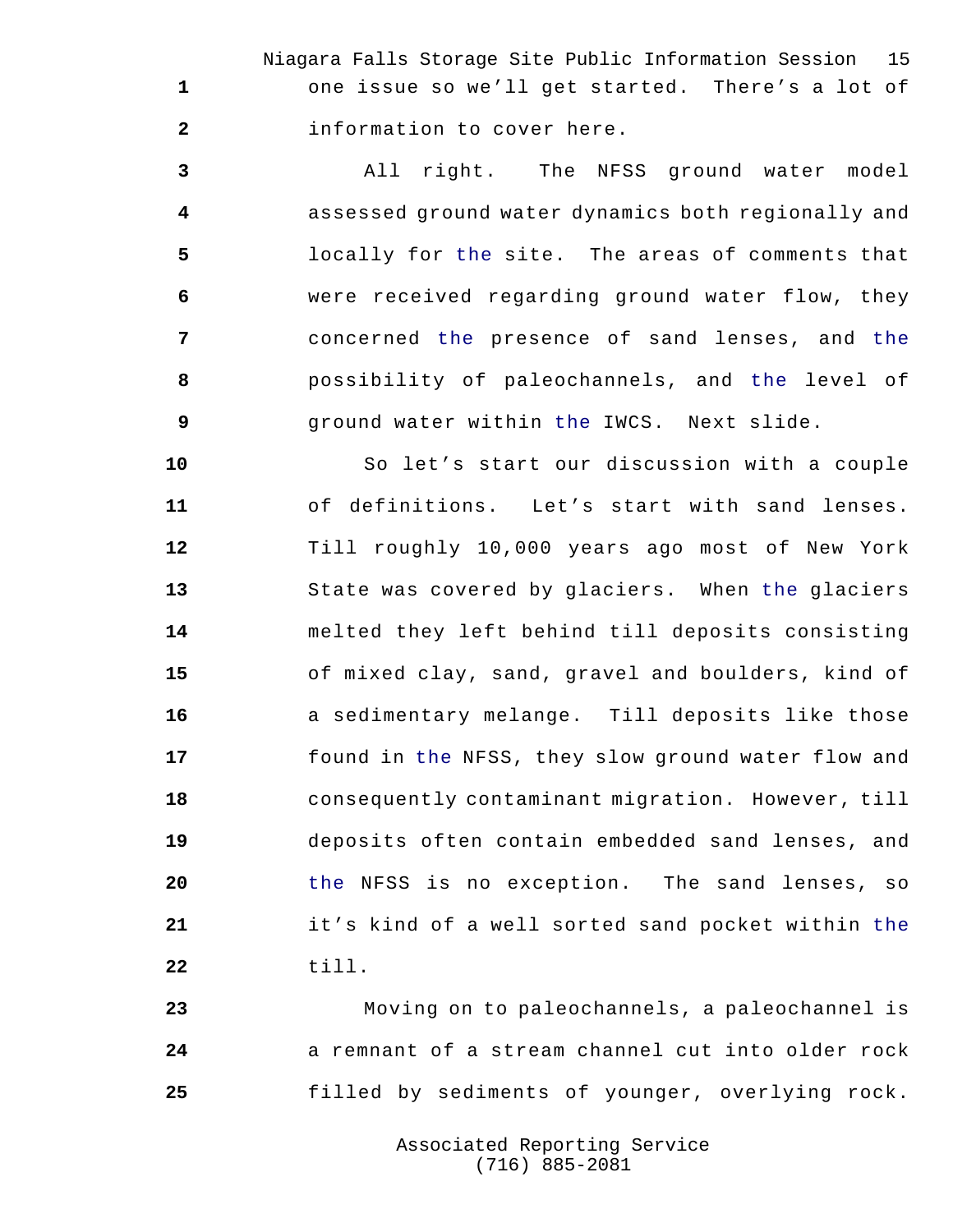Niagara Falls Storage Site Public Information Session 16 So it's essentially a buried river channel. So if present, the paleochannel would allow for faster contaminant migration.

 The NFSS is situated over a clay layer called the upper clay till. That's shown in the brown area on the top there. The upper clay till is approximately 15 feet thick and it lies above a multi-layer glacial complex designated as a glacio-lacustrine clay. During the remedial investigation, 250 bore holes or monitoring wells were installed that fully penetrate the upper clay till. The borings were used to construct three dimensional structure maps of the glacial deposits at the NFSS to give us an understanding of what things look like underground.

 This graphic or stratographic profile is a profile of the subsurface layers at the NFSS and it includes a depiction of where the sand lenses occur, and the sand lenses occur in the upper clay till at that little blond -- So this stratographic profile was drawn based on information obtained from all of the soil borings. So in addition to the stratographic profiles, a geostatistical study of the borings was

> Associated Reporting Service (716) 885-2081

conducted and it concluded that the sand lenses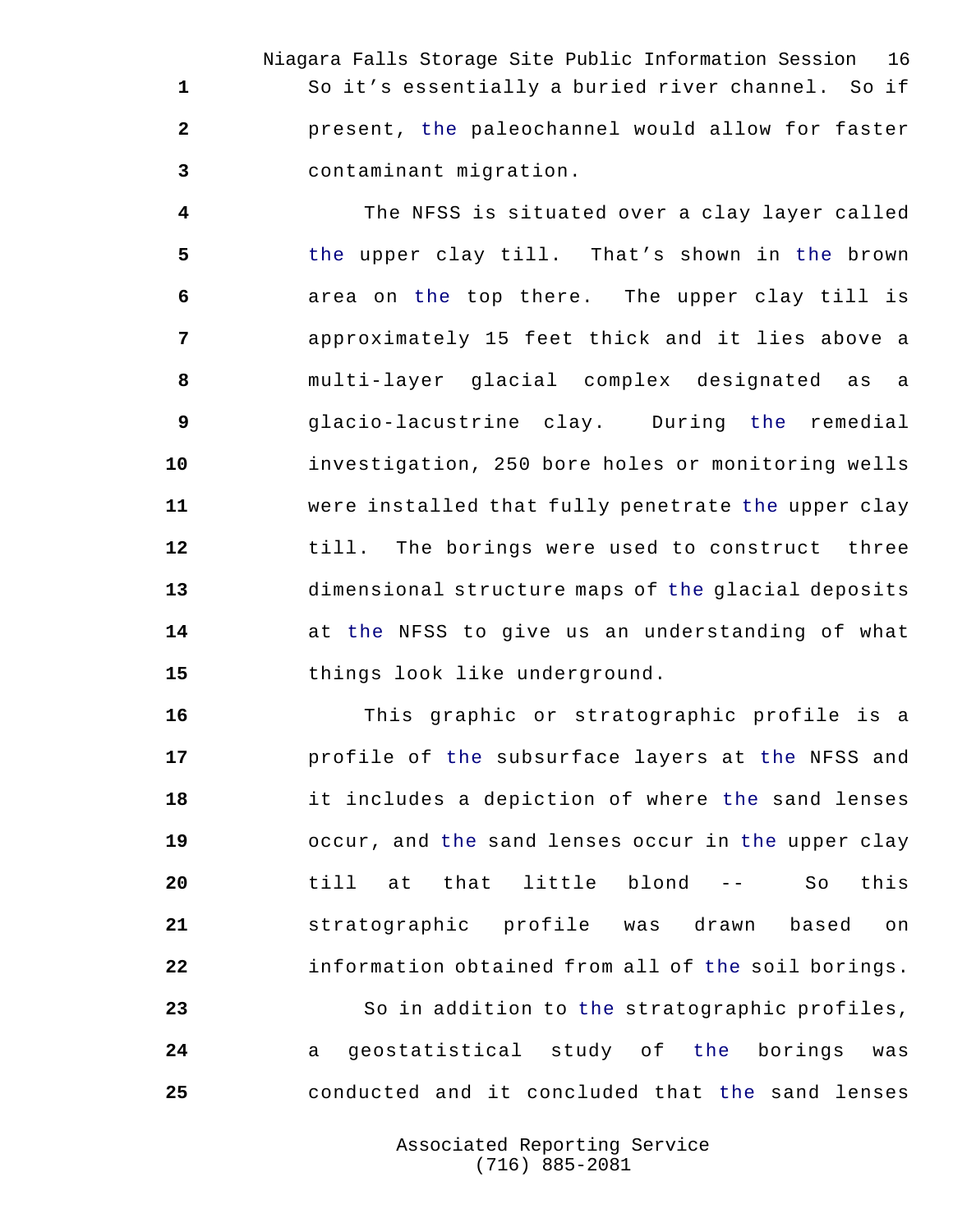Niagara Falls Storage Site Public Information Session 17 are not interconnected over distances greater than 15 to 20 feet horizontally, and over four to five feet vertically. So given the tight data point coverage especially in the vicinity of the IWCS, the presence of a paleochannel would mostly like have been identified during an RI, and it was not.

 Furthermore, the finding of no defined plumes currently in the lower water bearing zone, it's further evidence that the upper clay till is slowing ground water flow and contaminant transport. There are locations in the lower water bearing zone that exceed background concentrations but there's no defined plumes. Next slide.

 All right. Moving on. Concern was expressed regarding the level of ground water within the IWCS itself. The geophysical result suggests that the water level inside the IWCS was three feet below the foundation of building 411 at the time the measurement was taken, but without monitoring within the IWCS the level of saturation can't be definitively known. So if the level of the ambient water level surrounding the IWCS is also representative of the water level in the IWCS, then a semi-saturated condition would exist at the base of the IWCS. However, it's believed that the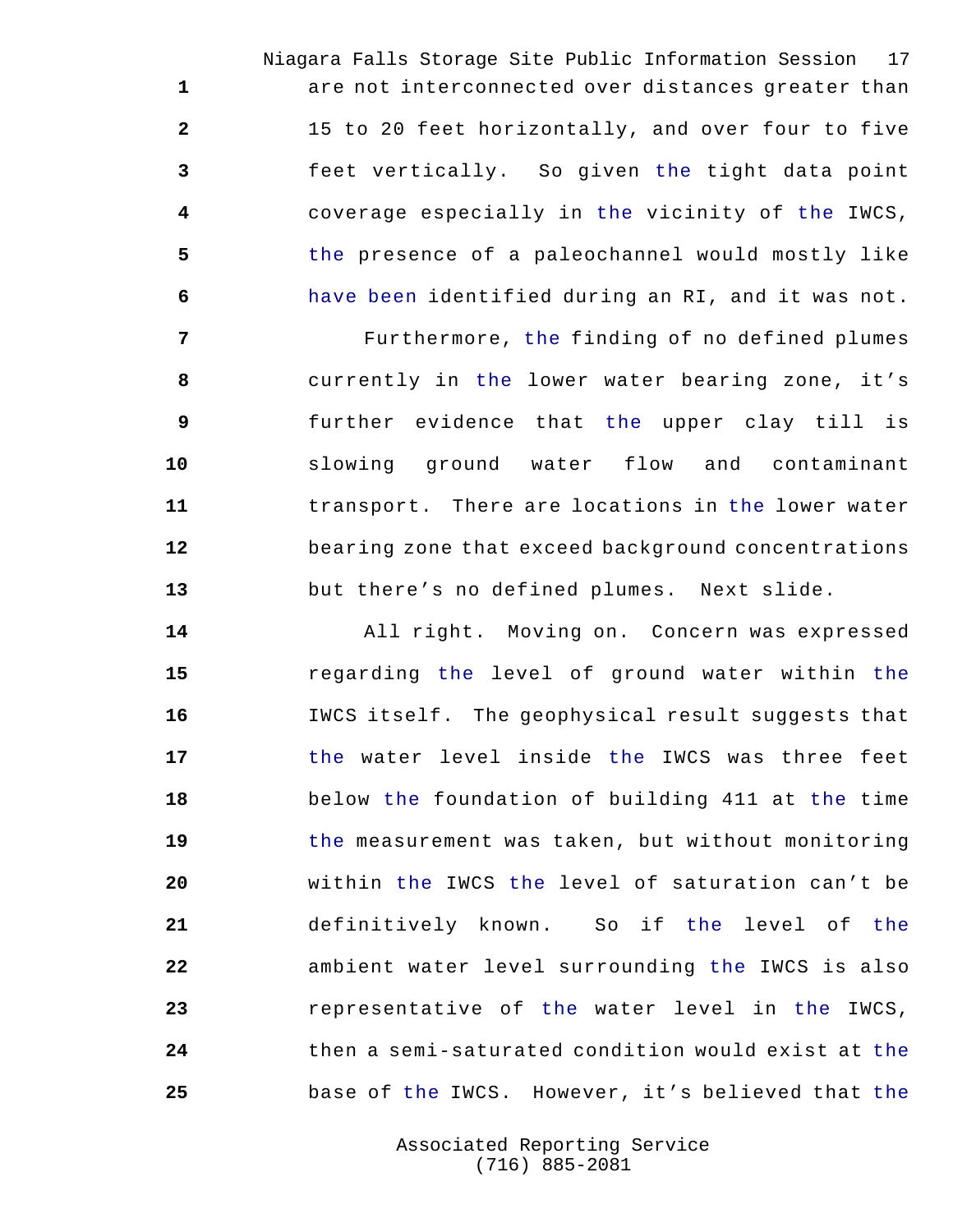Niagara Falls Storage Site Public Information Session 18 flow inhibiting properties of the IWCS cap restricts water infiltration into the IWCS and lowers the water table beneath it.

 So, the possibility of rising ground water levels within the IWCS residues was considered in a hypothetical, worst case scenario, and it was considered by the ground water model, which assumed saturated conditions based on the 95% upper competence limit of measured ground water levels. This level is around 320 feet above mean sea level, and for reference, the bottom of the former building 11 concrete floor is nine feet lower at 311. So for this hypothetical worst case scenario, 66% of the residues were considered saturated. The ground water model simulation assumed that the IWCS cutoff walls were not present, but it did include the impact of horizontal and vertical flow barriers associated with the concrete walls of the buried buildings.

 So finally, results of the worst case simulation, they predict an increased lateral extent of ground water contamination, an exceedence of the U-238 screening levels within 50 years directly below the IWCS. However, the predicted hypothetical worst case ground water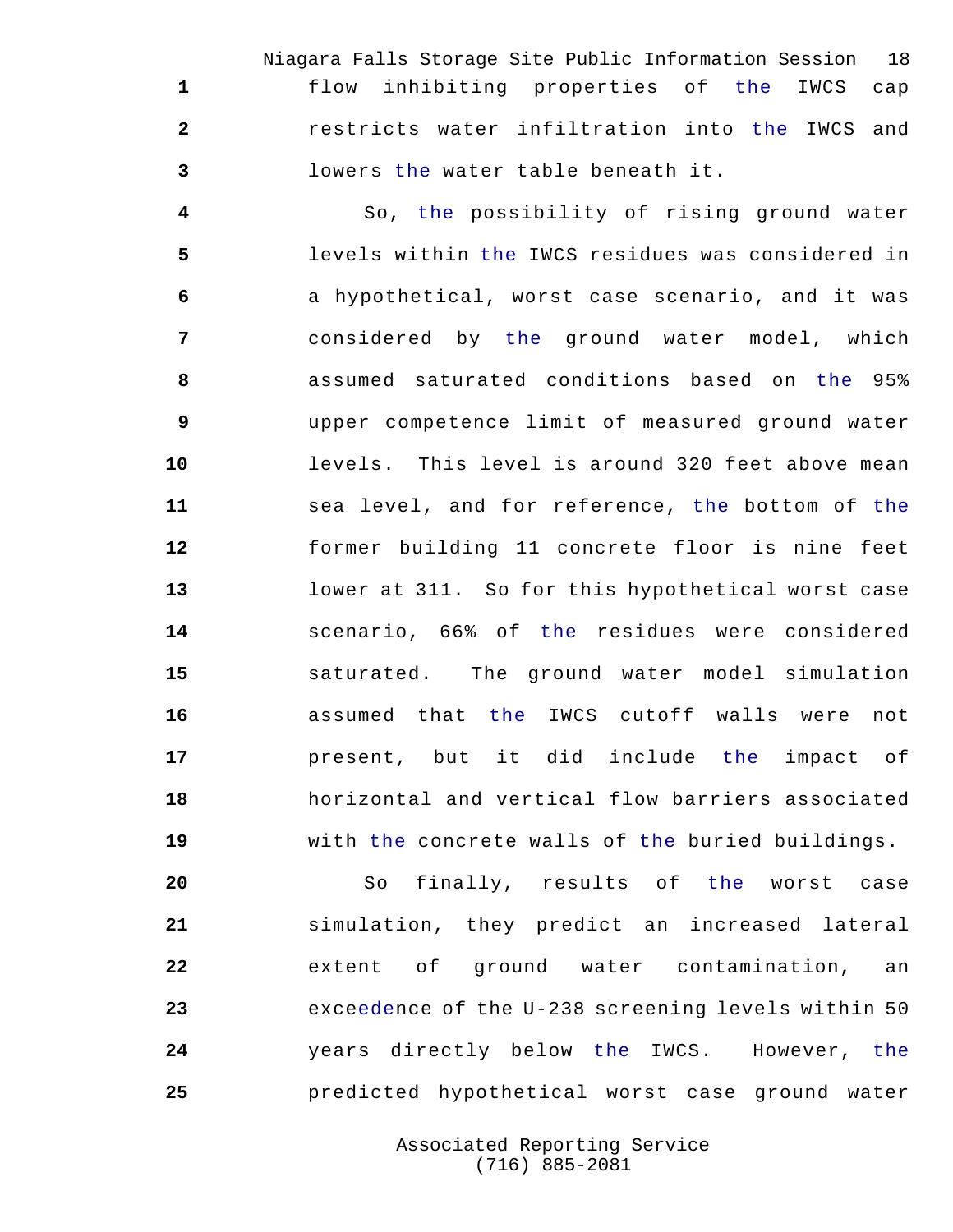Niagara Falls Storage Site Public Information Session 19 plume shows no IWCS related exceedence of the uranium screening level at the site boundary within a thousand years. Next slide.

 The next topic of discussion was pipelines, and that will be done by Halle.

 MS. SERAZIN: Let me know if you can't hear me. Sometimes I can be kind of soft-spoken so I'll try to speak up. Several questions were received regarding pipelines at the NFSS including are pipelines transporting contaminants across the site, arr pipelines allowing contaminants to migrate out of the IWCS, are pipelines transporting contaminants off site, and finally, are pipelines acting as preferential pathways for ground water flow. The question -- next slide.

 The question, are pipelines moving contaminants across the NFSS, is a good one, because as you can see from this graphic, the pipelines are present pretty much across the entire site. If you can't make this out clearly from where you're seated, a larger version of this graphic is available on a poster in the front of the room here. But this graphic was included to show you the extent of pipelines present across the NFSS property and you can see that they are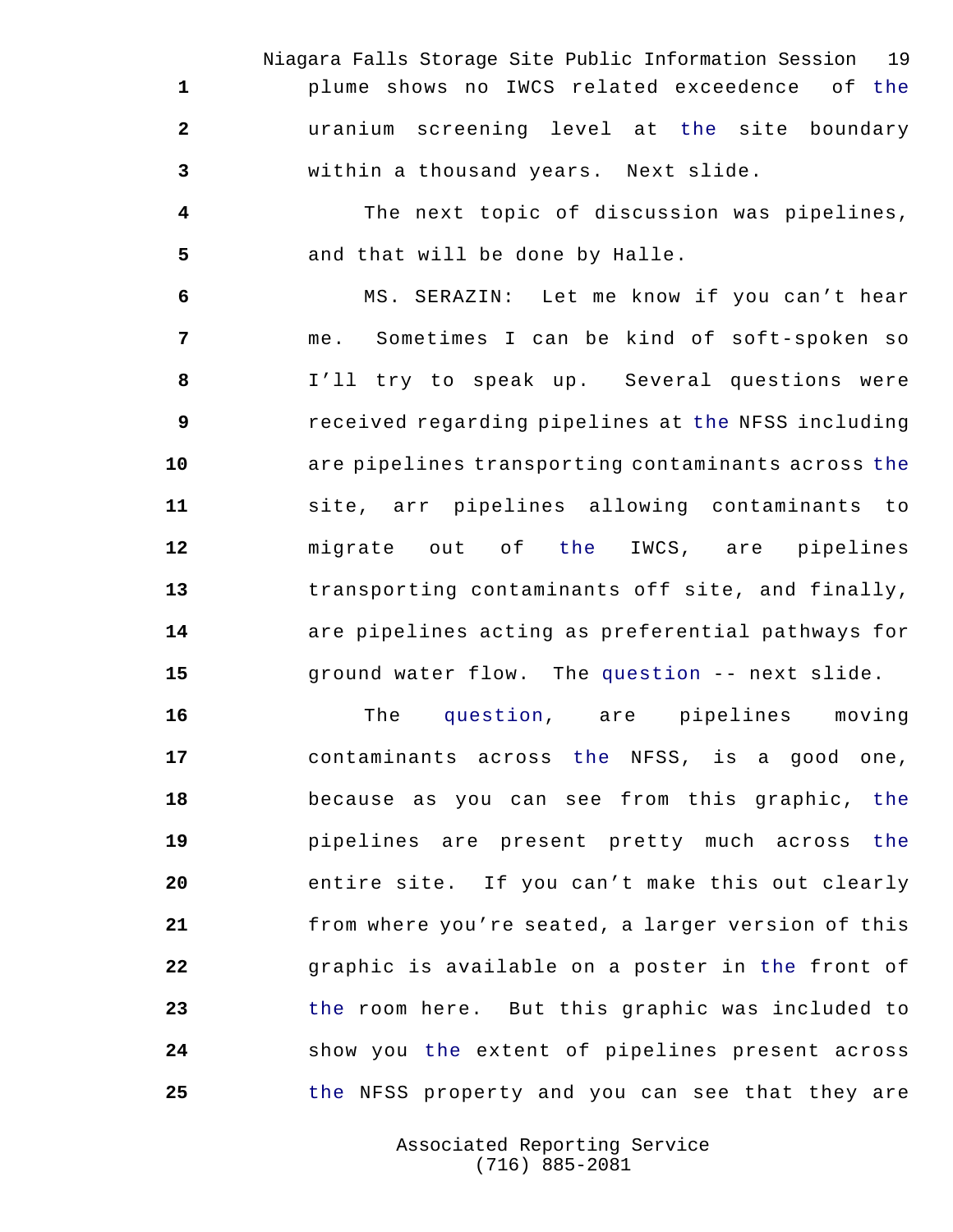Niagara Falls Storage Site Public Information Session 20 quite widespread. Also note that the different types of pipelines present at the NFSS are shown using different colors. A variety of pipelines are present at the site but based on our knowledge of site operations, we know that the most heavily contaminated lines are the acid waste - red, and sanitary - green lines. These lines carry operational wastewater, so it makes sense that they would be the most heavily contaminated. The flow in the acid waste and sanitary lines was based on gravity, so the lines slope and get deeper as they approach the wastewater treatment plant off the northwest corner of the Niagara Falls Storage Site. Other lines carried clean water for drinking, fire suppression and industrial processing. These lines were pressurized and carry clean water. The remedial investigation sampling focused on acid waste in sanitary lines because they are believed to be the most heavily contaminated and because they included manholes for easy access. Although a variety of contaminants were found in pipeline water and sediments, only lead and PCB's were identified as chemicals of concern, and they're shown here as purple and green dots. These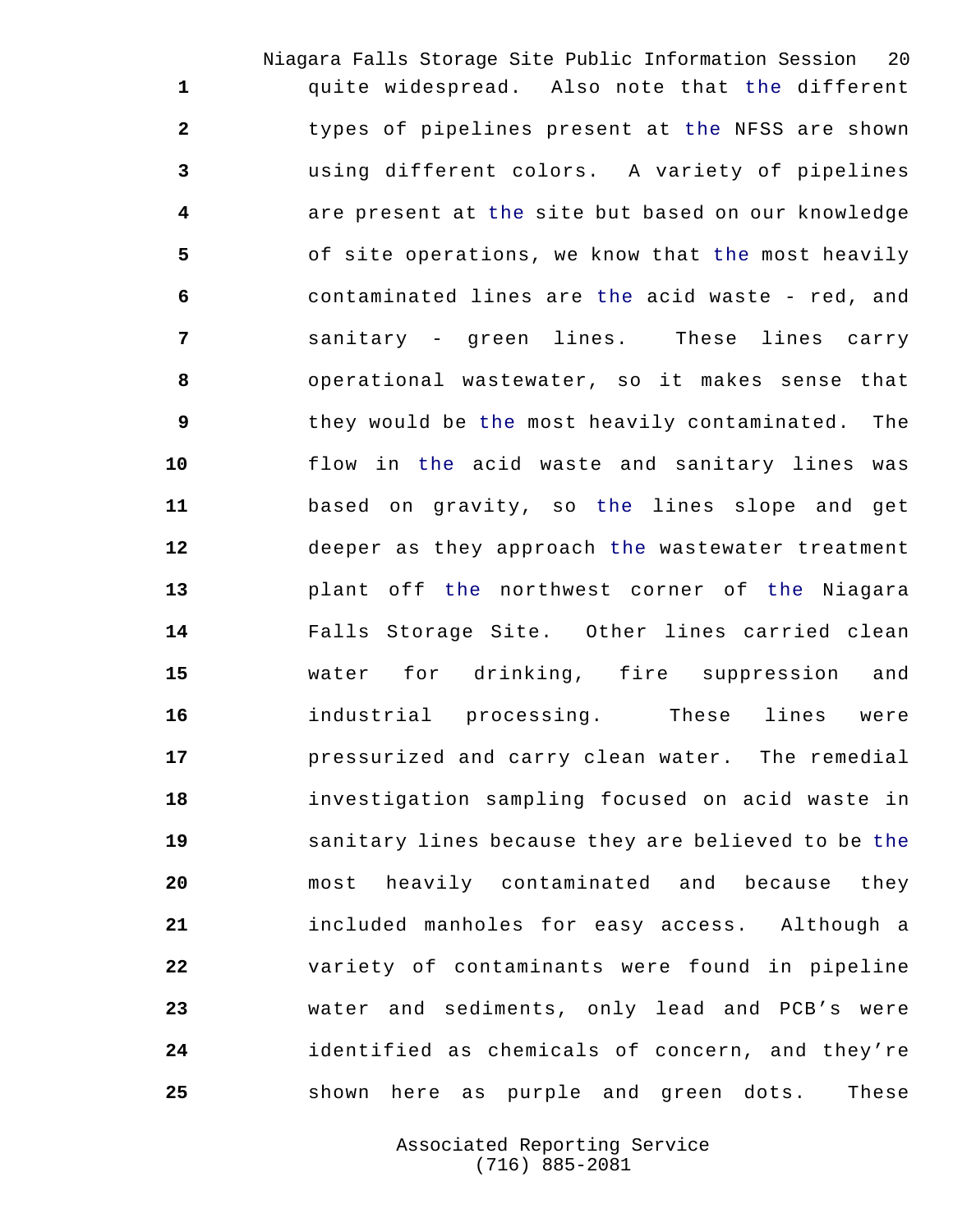Niagara Falls Storage Site Public Information Session 21 locations are shown on the graphic and may need further evaluation during the Feasibility Study.

 Please note that this graphic also shows the four locations where waste and sanitary lines have been sealed at the property boundaries. There's three locations on the north and one on the south.

 Next up, are pipelines allowing contaminants to migrate out of the IWCS. To address comments received regarding the possibility of pipelines allowing contaminant migration out of the IWCS, we went to the IWCS construction drawings. This graphic is based on an IWCS construction drawing titled South Piping Plan and Schedule. This drawing shows the location of pipelines under the IWCS where the lines were cut and filled and where sections of the pipe were removed. Pipelines were excavated from the building perimeters to an area immediately outside the IWCS cutoff wall. Some lines between the buildings were also removed. Lines were sealed at both ends with concrete or grout. This included lines running between the former wastewater treatment plant building and the 42 inch diameter fresh water intake line from the Niagara River. Next.

Are pipelines currently transporting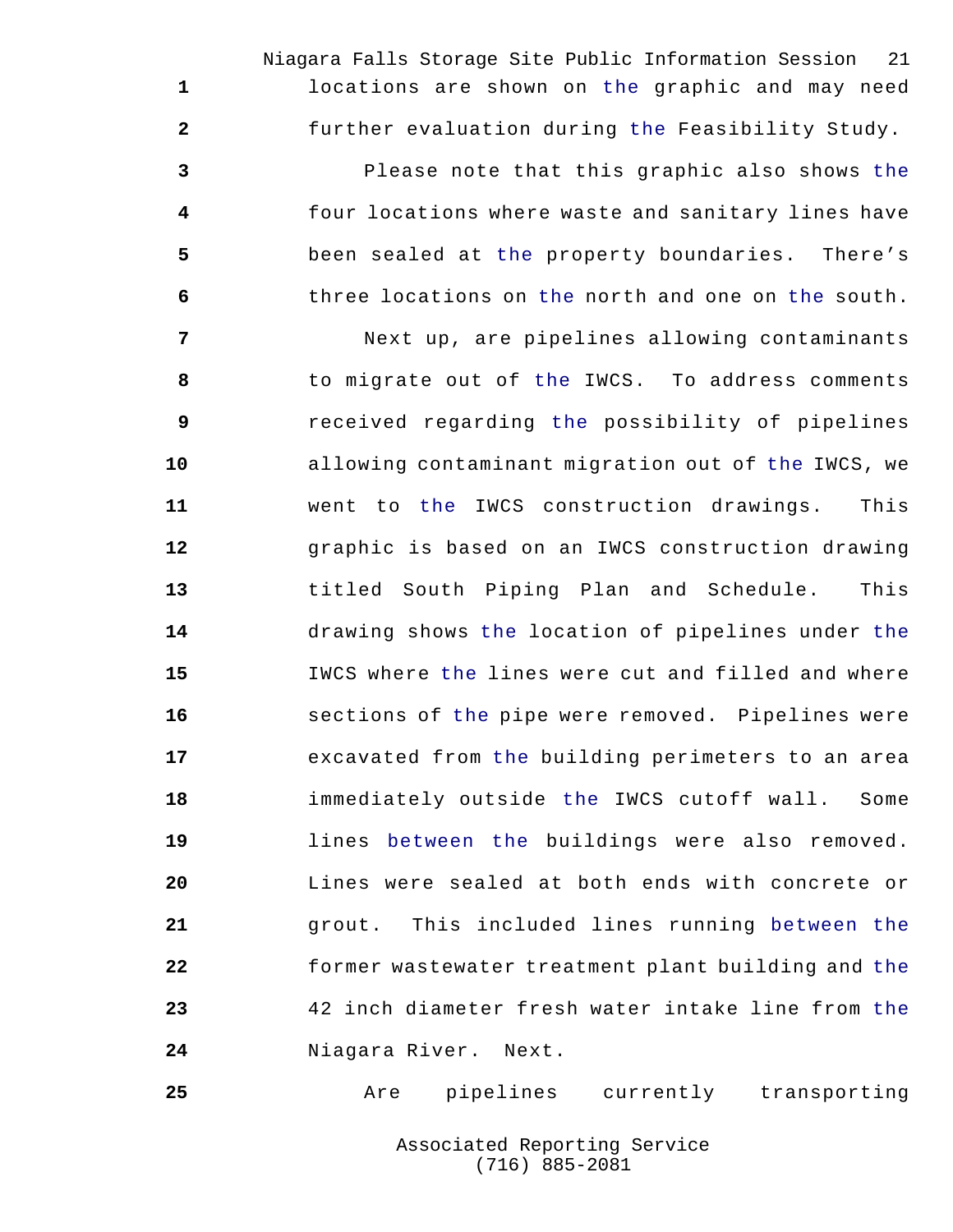Niagara Falls Storage Site Public Information Session 22 contaminants off-site? To answer this question, first note that relatively few lines cross the NFSS boundary. The site layout map that we presented in slide 14 shows a total of three sanitary lines, again two on the north side and one on the south side, and one acid waste line extending north off the NFSS. All of these pipelines have been sealed at the property boundary. Fire suppression, drinking, industrial processing and cooling water pipelines were left intact but are believed to be clean.

 Another important observation for off-site contaminant transport migrations via pipelines is that no porous bedding material, for example, sand or gravel, was observed from around pipelines leaving the NFSS. Porous bedding material would enhance the likelihood that the pipelines would act as preferential pathways for contaminant migration. During pipeline construction, pipeline trenches were most often backfilled with native material. In some cases, like the ones shown here, the pipeline was encased in concrete bedding material. Furthermore, we have been and will continue to investigate radiological contaminants in off-site low pipelines. At the meeting back in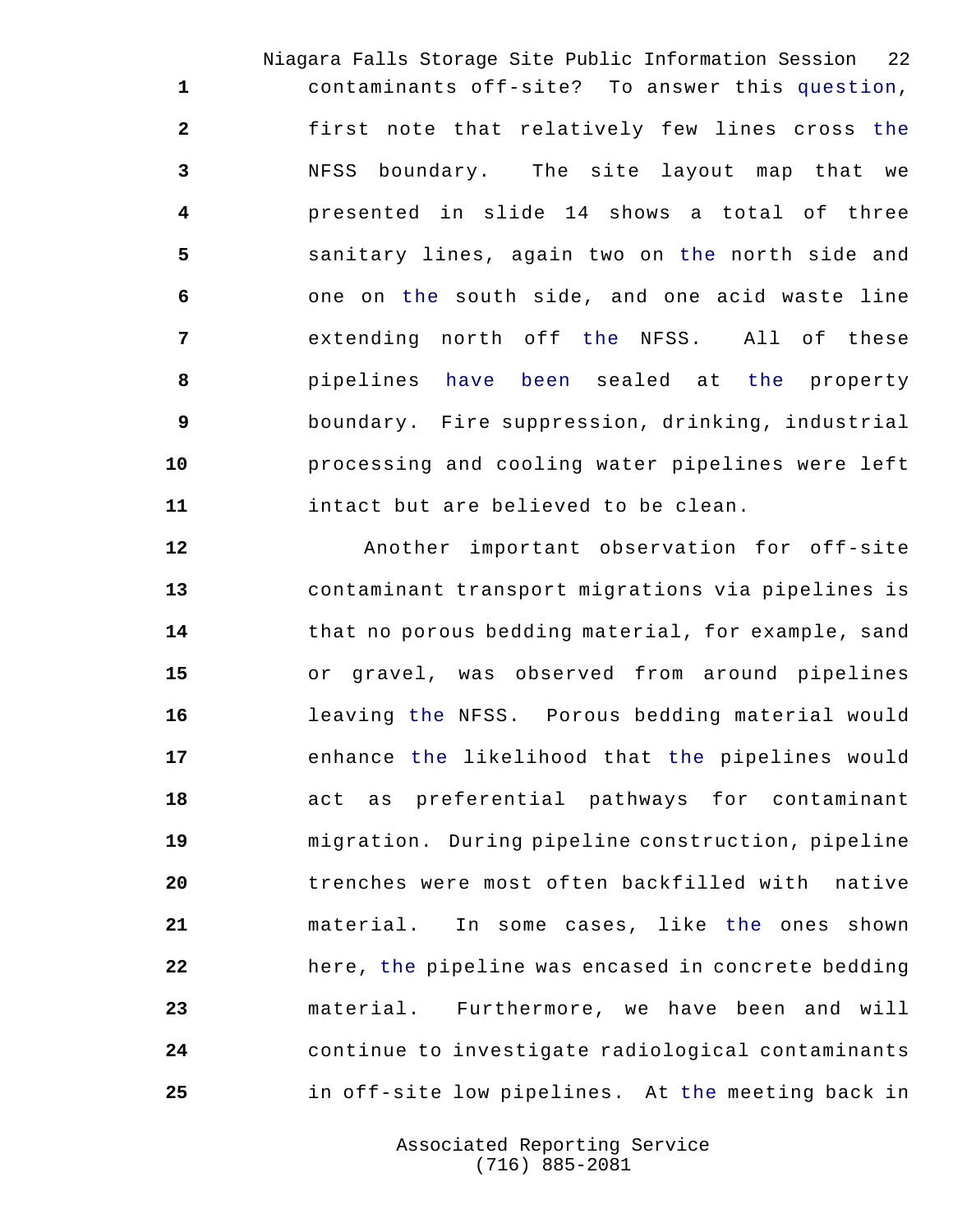Niagara Falls Storage Site Public Information Session 23 May, several questions were received regarding pipelines as potential routes for contaminant migration in ground water and how this issue was addressed in the Remedial Investigation Report. Although ground water model did not quantify ground water flow through pipelines or pipeline bedding material, this issue was addressed.

 This graphic compares fluctuation in the depth of ground water with the depth of pipelines across the site. The range of ground water depths accounts for sea level fluctuation in the water table. Water levels in the upper water bearing zone fluctuate between two and ten feet over ground surface. Acid waste and sanitary sewer pipelines occur between nine and twelve feet below ground surface with some lines going as deep as 17 feet. Portable lines were pressurized, not **18** gravity feed, so they were level across the site and located closer to ground surface. Some as shallow as two feet below ground surface.

 Given these depth intervals, there is the potential for deeper lines to be exposed to ground water more than just seasonally. Can you go back. Also, little water was found in the pipelines. During the remedial investigation 20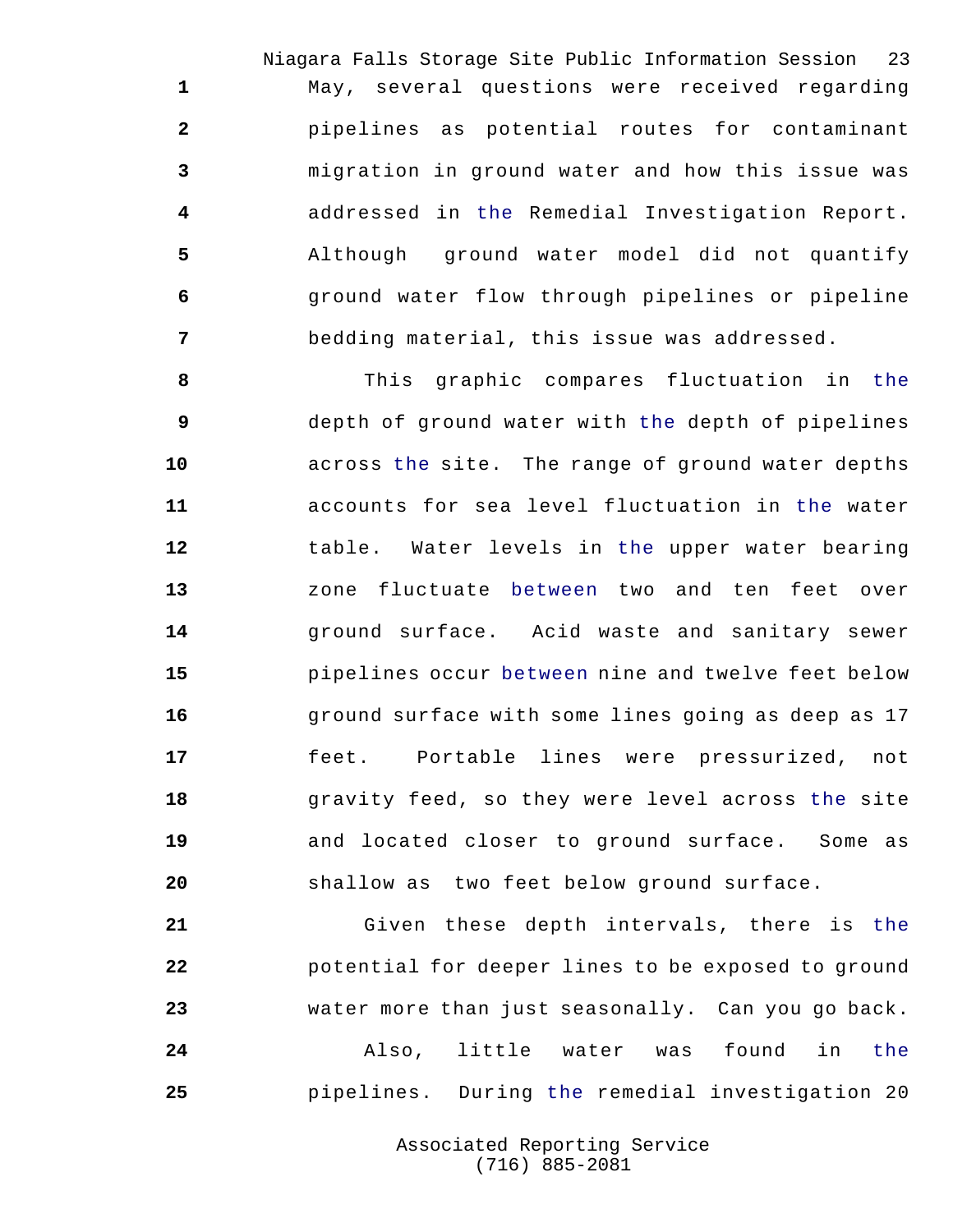Niagara Falls Storage Site Public Information Session 24 pipeline locations and 31 manholes were identified for water and sediment sampling. Sixteen of the pipeline locations and eight manhole locations were found to be dry. The fact that little water was found in the pipelines across the site could indicate that the lines are in relatively good **Shape because it does not appear that ground water**  is seeping into them. Despite the fact that little water was observed in the on-site pipelines, water that was encountered was assumed to be in direct contact with ground water in the upper water bearing zone. The ground water plume maps presented in the RI were drawn to include pipeline water samples. This assumption is evident in the ground water plume maps, particularly in the southeast of the IWCS. The development of plume maps based in part on pipeline sample results is highly conservative and based on additional information that has been compiled regarding the pipelines, we do not believe that the water quality in the pipelines is consistent with water quality in the surrounding aqua firm. And this will be discussed a little later in the presentation.

Now let's take a look at some of the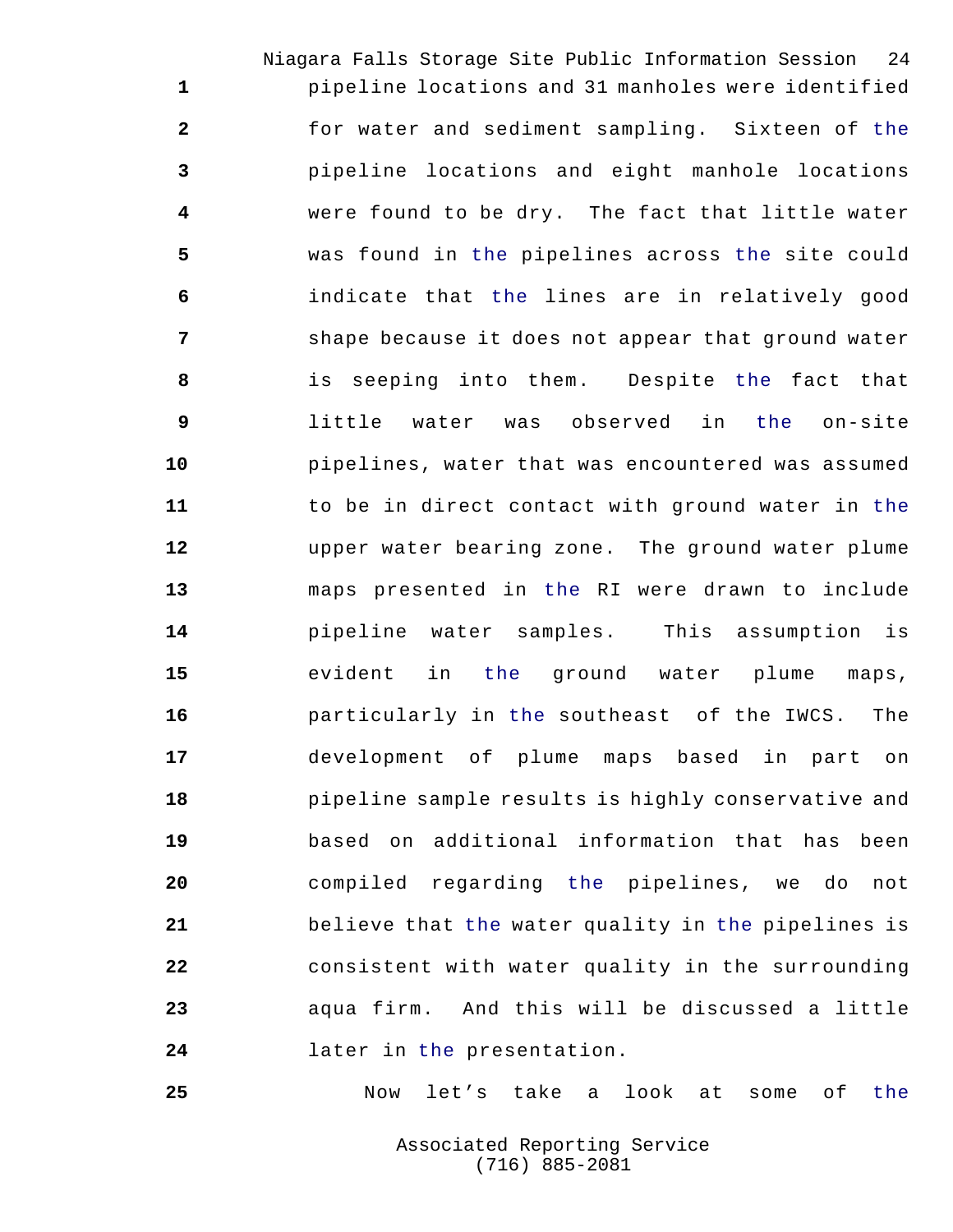Niagara Falls Storage Site Public Information Session 25

contaminants we've mentioned in comments. Dave.

 MR. KULIKOWSKI: The remedial investigation includes several depictions of groundwater plumes across the site as you see here. It's important to keep in mind the depictions, they're a snapshot in time. The plumes are drawn with the data available at the time that the remedial investigation was written. The environmental concentration of contaminates and our understanding of what the data is telling us changes over time. Plumes can change over time as you get more data. The picture on this slide shows the sitewide radiological groundwork developed by the remedial investigation and they're overlaying with a footprint of historic **site operational areas and these are pre IWCS type**  areas. It's important to note that the location of existing groundwater plumes corresponds closely with the areas of the storage site operation particularly in the area around the IWCS. So this suggests that the plumes that appear to be emanating from the IWCS, you know, if you see the maps today; are in fact the result of the storage operation not currently determined by the IWCS. Let's take a look at several comments received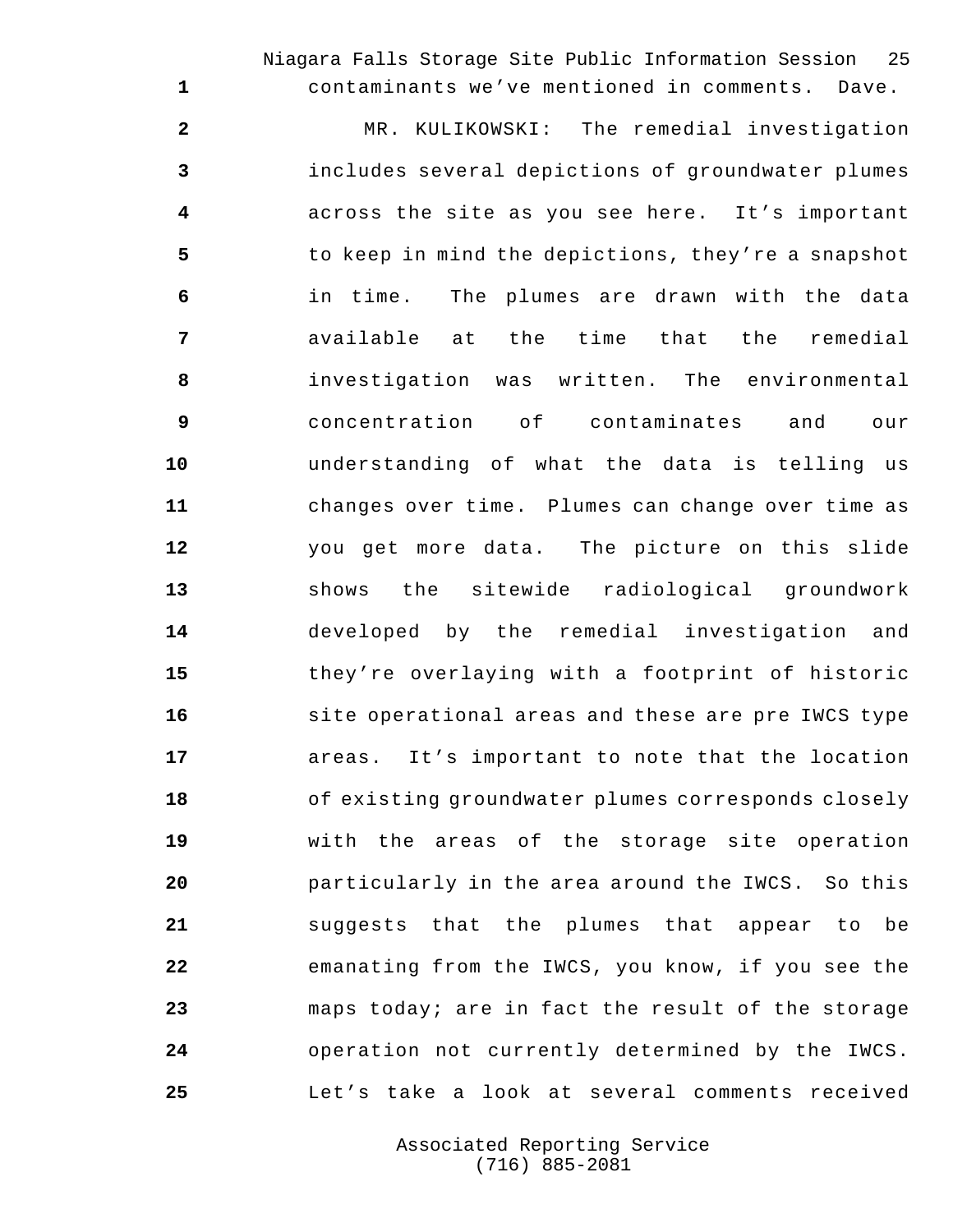Niagara Falls Storage Site Public Information Session 26 regarding groundwater contaminants at several locations, we're going to try and focus in on some of the plumes. The -- we'll talk about the groundwater plumes southeast of former building 409, and we'll talk about uranium and wet drainage surface water and plumes locations associated just to the east of that. And then the groundwater plume in the northwest corner of the NFSS.

 Next slide. This slide shows the dissolved total uranium groundwater plume located southeast of former building 409. The area shown in green is the background level, the area shown in yellow is the drinking water matter. Talk a little bit about building 409. It's formerly located south of the IWCS with a secondary water reservoir associated with a low fresh water treatment plant. During the building's use as an intermediate settling basin partially purified uranium known as yellow cake accumulated in building 409. In 1985, after removal of the yellow cake, building 409 underwent a contamination operation in high pressure water. Building 409 was then demolished and the rubble was filled with concrete and covered with backfill to a minimum depth of two feet. During demolition the pipelines in building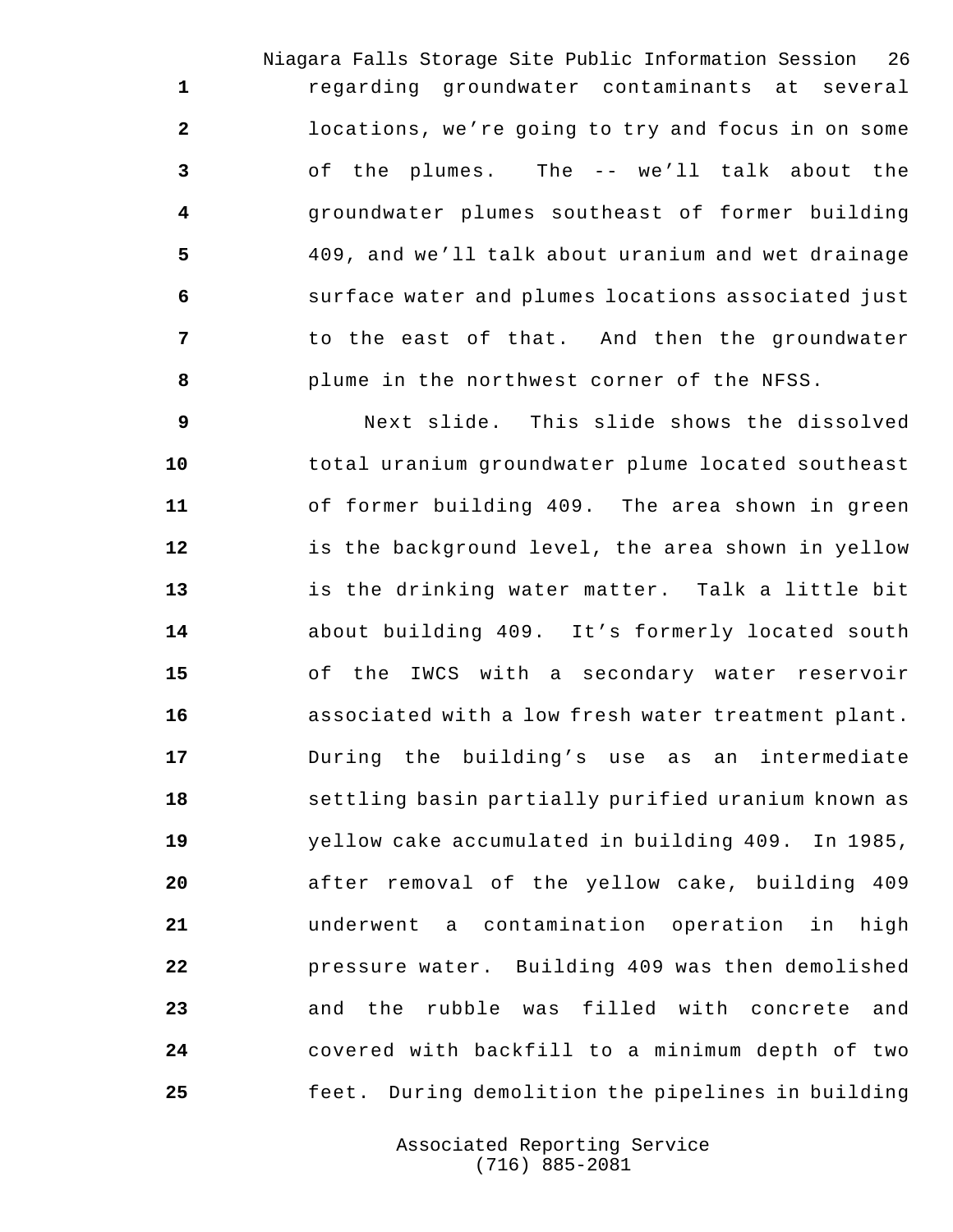Niagara Falls Storage Site Public Information Session 27 409 were cut and some of the sections removed. Some or all of these past activities may be responsible for the uranium levels now evident in the building 409 area. Now looking at the configuration of a plume. Building 409's plume was drawn with the dissolve toward uranium data for monitoring wells, temporary well points and manholes. The plume extending north and east was drawn based on uranium concentrations from one temporary well point, and water within an existing manhole, and the manhole was on a sanitary pipeline. The plume is drawn assuming that it was tracking a ten inch potable waterline which was left in place. The manhole water was not in direct contact with groundwater, but for plume delineation it can certainly be assumed to be. So in researching this plume, it was found that the concentration of dissolve for uranium at the temporary well point, that TWPA 33 in the center of the plume had been mis-reported by the lab, the actual concentration is ten times lower than what was reported in the remedial investigation. So the configuration of this plume is probably overly conservative because it was drawn assuming that pipeline water was in direct contact with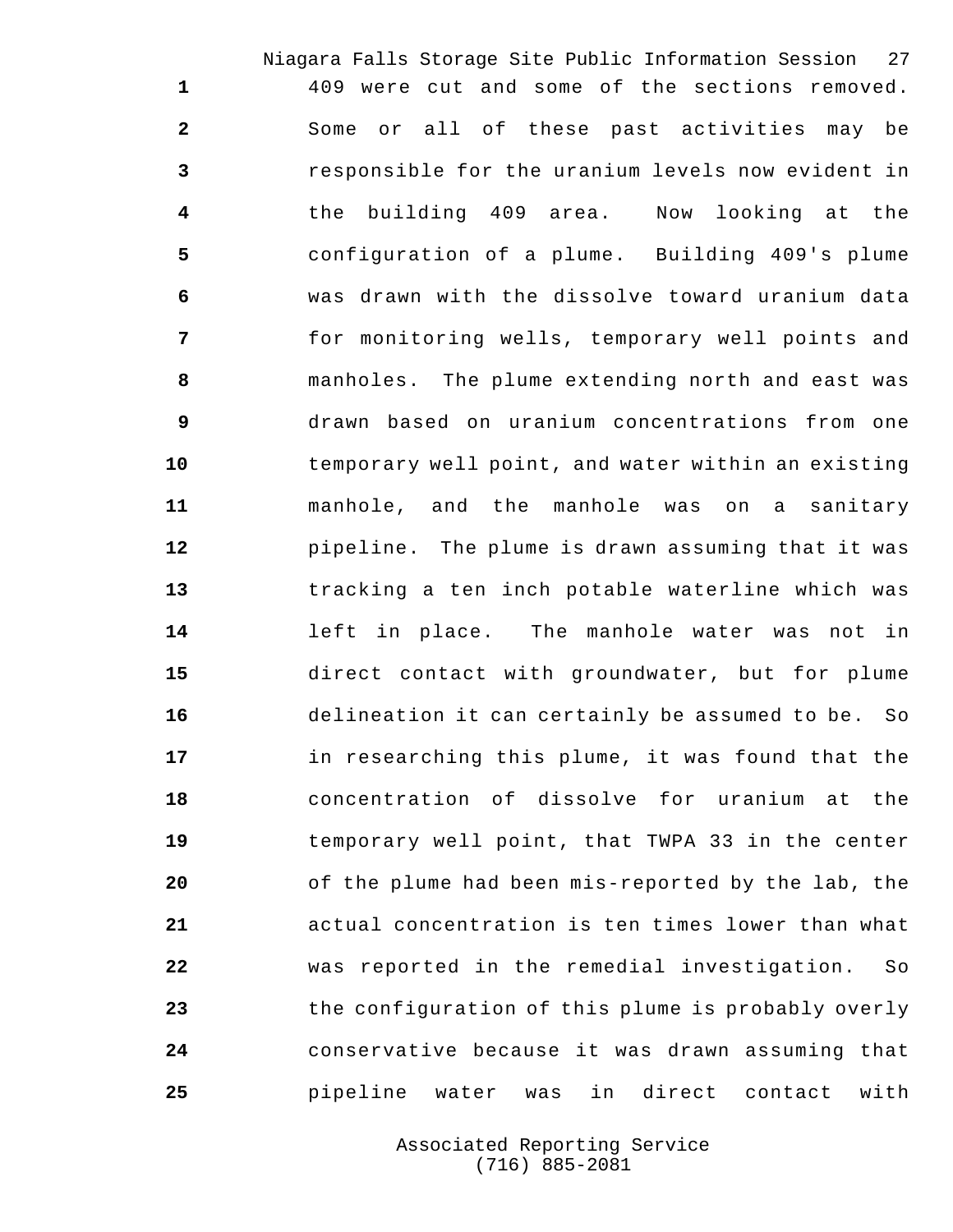Niagara Falls Storage Site Public Information Session 28 groundwater. If we update the data and look at the plume maybe today, next slide. So, if we do a couple of things, if we correct the uranium value at the temporary well point, bringing it ten times lower, remove the concentration from the manholes, you know, we'll assume that they are in direct contact with groundwater, and include more recent environmental data, this is what the plume would look like today. So, again they are snapshots in time, but with changes you get more data. Next slide.

 All right, at the meeting back in May it was noted that the concentration with resolve towards uranium in the groundwater plume west of the IWCS seemed to correlate with the elevated concentrations of total uranium in the west drainage ditch surface water. So concern was expressed that the remedial investigation had misrepresented the distribution of total uranium west of the IWCS and that groundwater might actually be discharging on surface water. However there does appear to be some correlation between the levels of total uranium and surface water and groundwater west of the IWCS. Several lines of evidence suggest otherwise, so these include the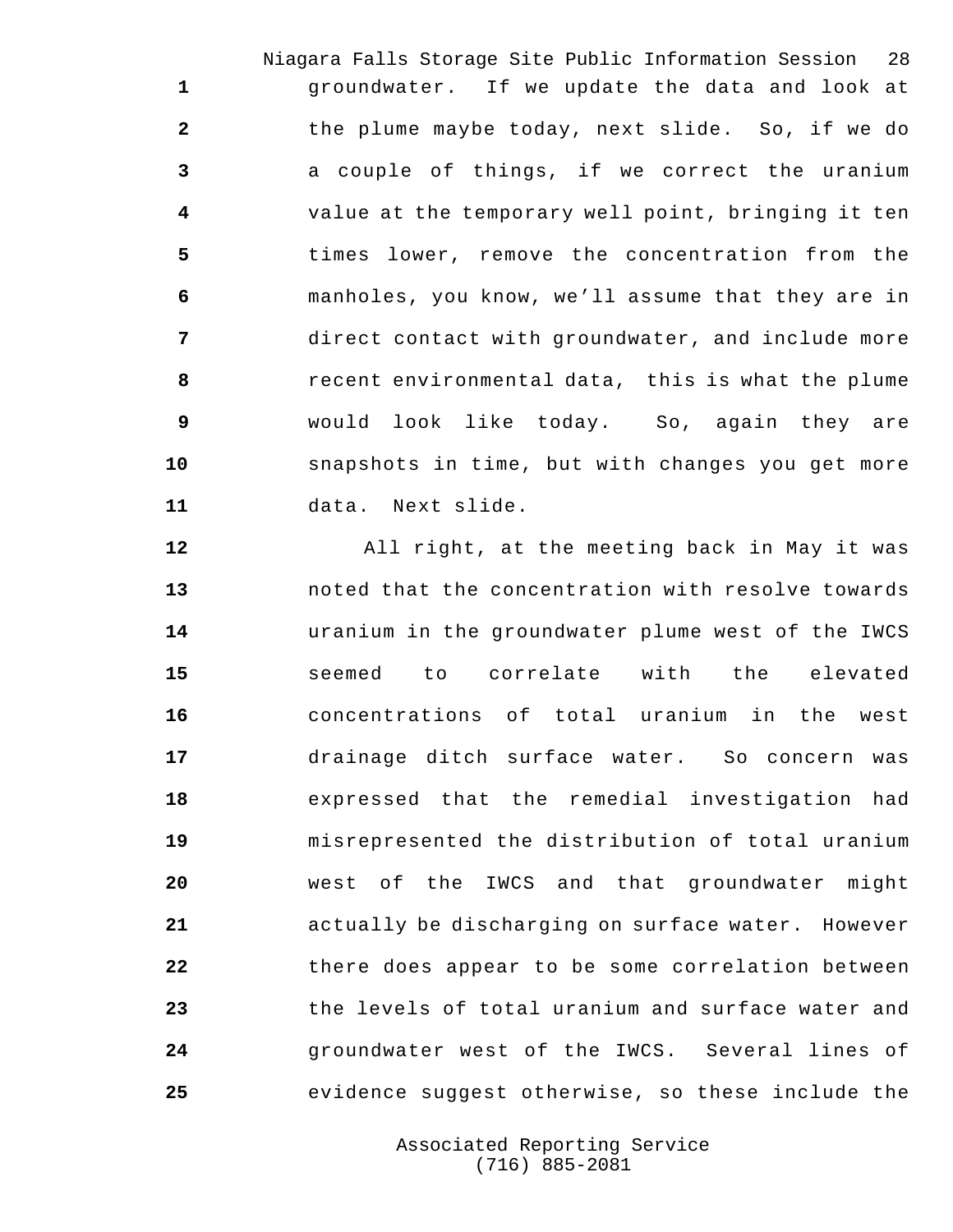Niagara Falls Storage Site Public Information Session 29 pattern of uranium distribution in surface water and groundwater, the concentrations of uranium measured and other potential sources of uranium. So let's look at each of these points.

 Next slide. All right, the next slide shows the results of the uranium groundwater plume located west of the IWCS as well as the total uranium concentrations measured in west surface water, the areas in green, the background, the areas in yellow exceed the potable water standard. So the concentration in surface water those are the underlining values. So let's look at the pattern of uranium distribution. The first thing to note is that the concentrations of total uranium measured in the west drainage ditch surface water, the variable along the ditch, they range from 9.9 to 48.3 micrograms per liter with no obvious concentration uranium. So the uranium could have come from several sources rather than a single source with gradually decreasing concentrations moving away from a groundwater seep or some other discrete source. Next. Note that the concentrations of dissolved total uranium in groundwater, they decrease as we move westward away from the IWCS, and that the concentration of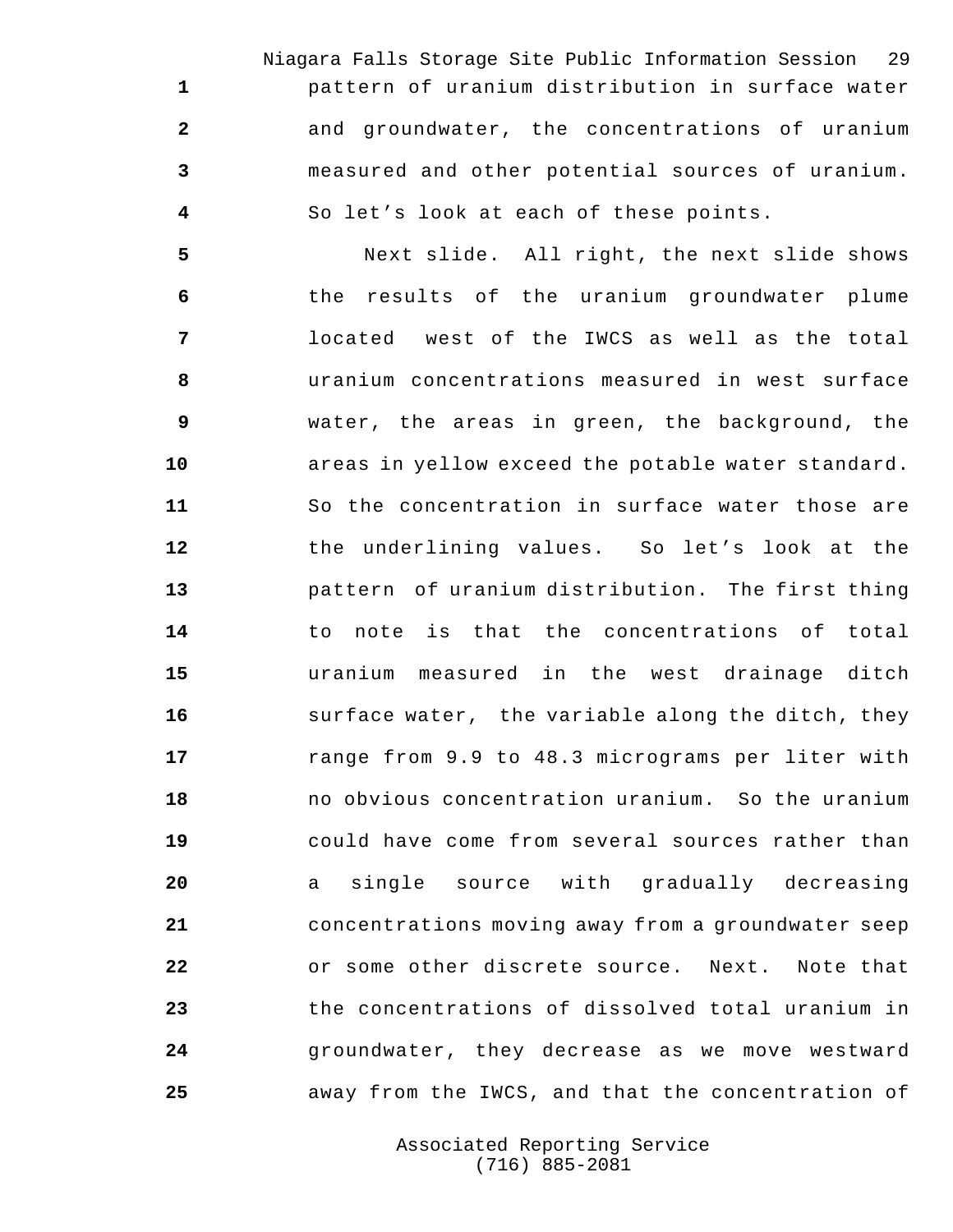Niagara Falls Storage Site Public Information Session 30 total uranium detected in several wells in the plume in the west drainage ditch are below background levels. It's also important to note that the potential for west drainage ditch including the groundwater -- (Inaudible he moved away from podium.) -- it's inconsistent with the relative global ability of uranium and -- (Inaudible he moved away from podium). Now let's talk about measured concentrations. Since no one is expected to use the west drainage surface water, the concentration of total uranium in the west drainage in the surface water was compared to the surface water level, so the drinking water standard was used as a point of comparison for groundwater data, noting again the concentrations in western most wells are not only below the drinking water standards but also below the background levels for total uranium. Let's talk about other uranium sources. Radioactive R-10 storage pile was left uncovered and unprotected in the air for a number of years. Wind erosion and runoff likely contributed to this contaminate migration, the object involved was now with the IWCS. So, since this graphic was drawn, we see an decrease in concentration of uranium to the west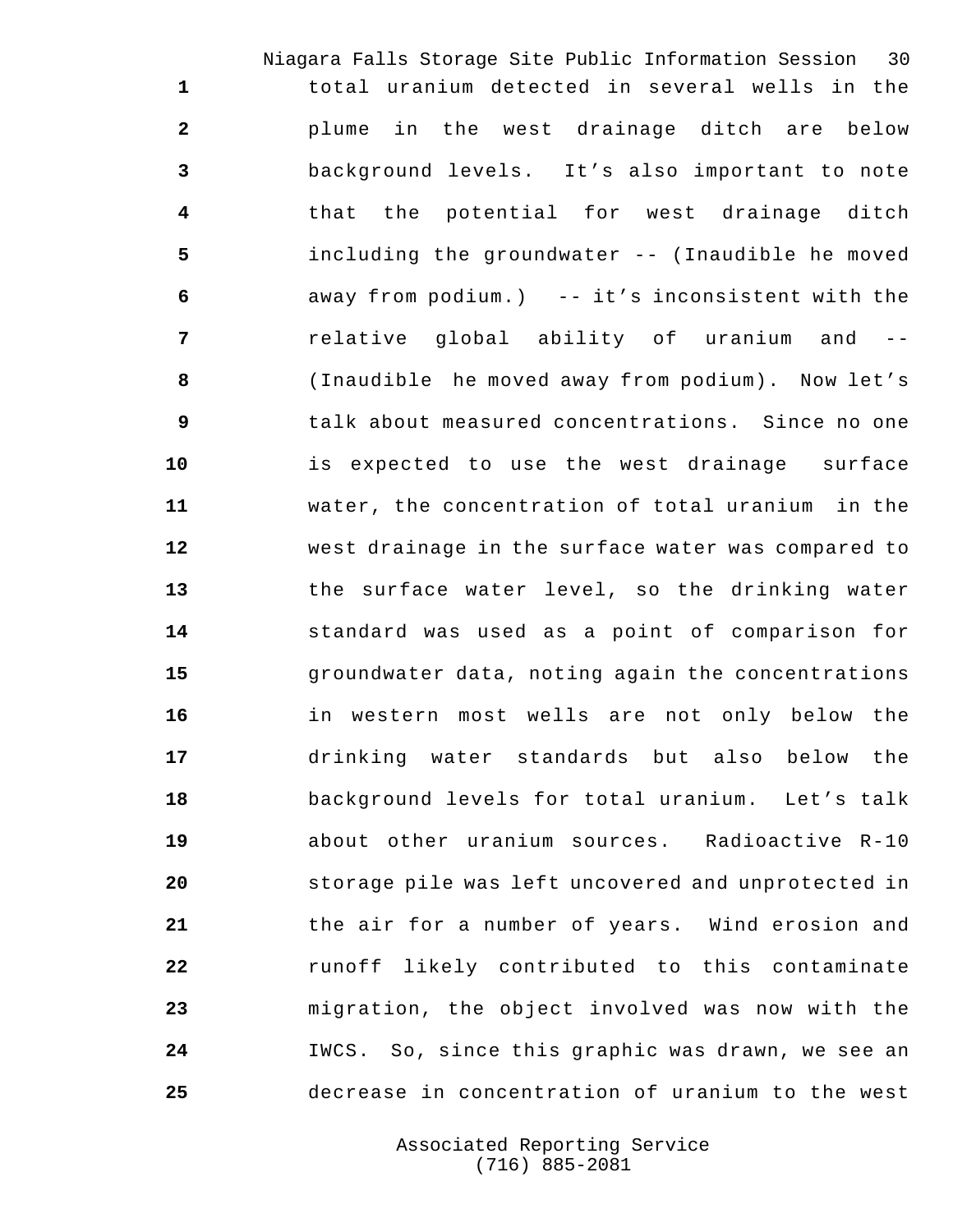Niagara Falls Storage Site Public Information Session 31 bank of surface water. (Inaudible due to problem with machine.) -- And finally based upon Dr. Gurgella's (sic) comments in May, about the potential for interconnection of surface water in west ditch and groundwater, the Corps has added free sampling -- Inaudible) -- that will be reported in the 2008 technical memo. Next slide. In that May meeting (Inaudible because of problem with machine) and the northwest corner, was migrating off the northern corner of the NFSS. The location of the plume also corresponds to the operational (Inaudible) -- the current plume configuration does appear to -- Inaudible -- NFSS property to the north, however this plume was drawn using relative entry data points. And additional investigation for this area is currently being planned. All right, now we're going to move on to the (Inaudible problem with machine) -- IWCS. The remedial investigation used non obtrusive study techniques to maintain IWCS integrity and insure water safety, so there's no intrusion of the IWCS. The geophysical results that were conducted indicate no short term competency issues. The survey found no major deep heated fault fracture or geologic or pressure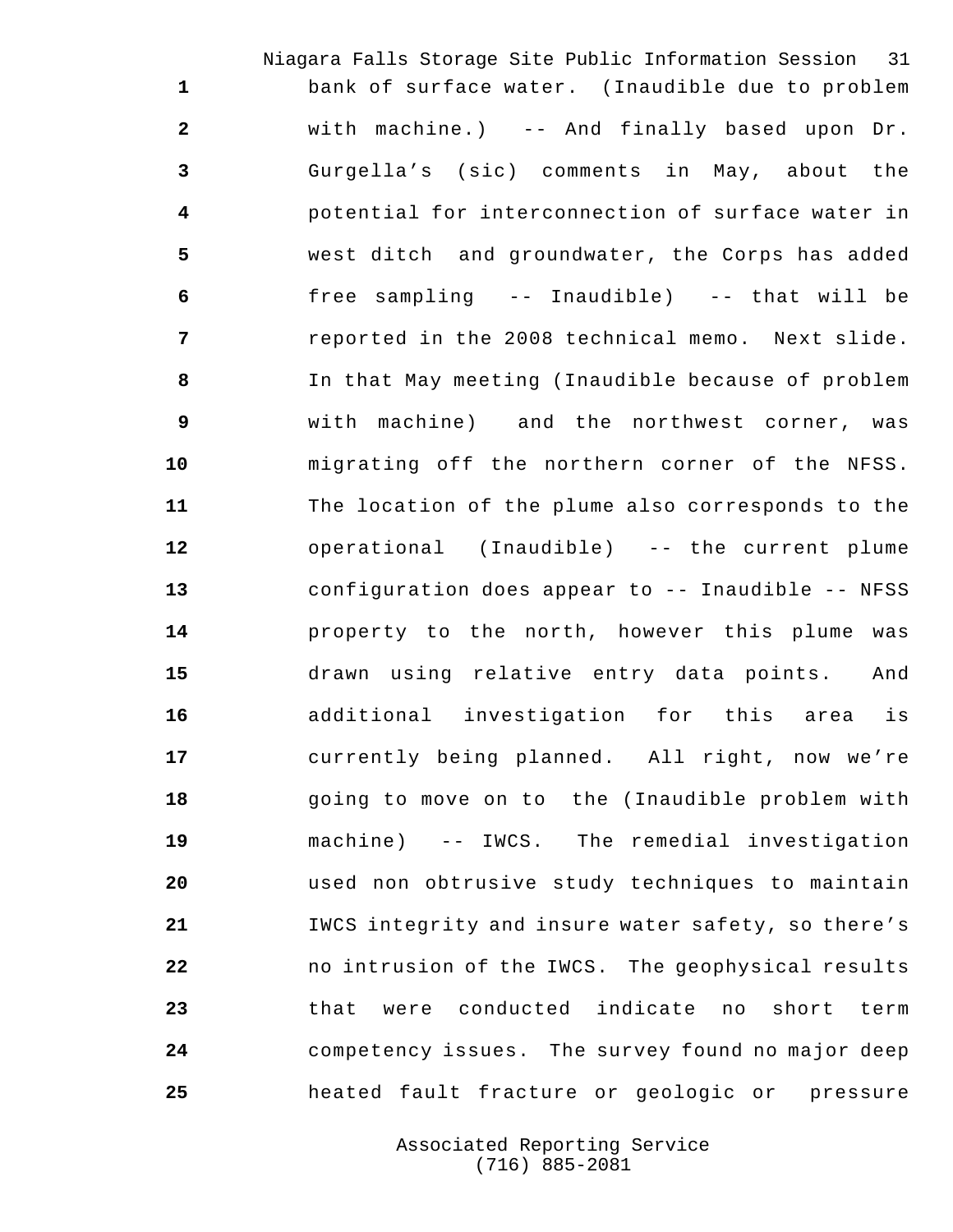Niagara Falls Storage Site Public Information Session 32 points within that IWCS area. So in addition to the geophysical survey results, we also have several other indications of --(Inaudible) in the IWCS. Provided that the clay path has been --- (Inaudible) -- So the currently monitored groundwater concentrations at 18 locations at the NFSS with 12 surrounding the IWCS. Data from these wells indicate only seasonal variation of uranium near the IWCS. If the IWCS is in breach, we can expect to see an increase in groundwater concentration trends. In addition to the groundwater monitoring ongoing environmental surveillance activities also measure the readings of radon gas and gamma radiation from the IWCS. And we're finding further evidence for the -- (Inaudible) -- we don't see evidence of groundwater contamination from the IWCS into the lower water -- (Inaudible) Now moving on to radiological concerns.

 MS. KREUSCH: Dave, before you move on, could you talk a little bit louder.

MR. KULIKOWSKI: Okay, I'm done now.

 MS. SERAZIN: Okay, since our meeting back in May, we had -- there were several comments regarding several radiological issues including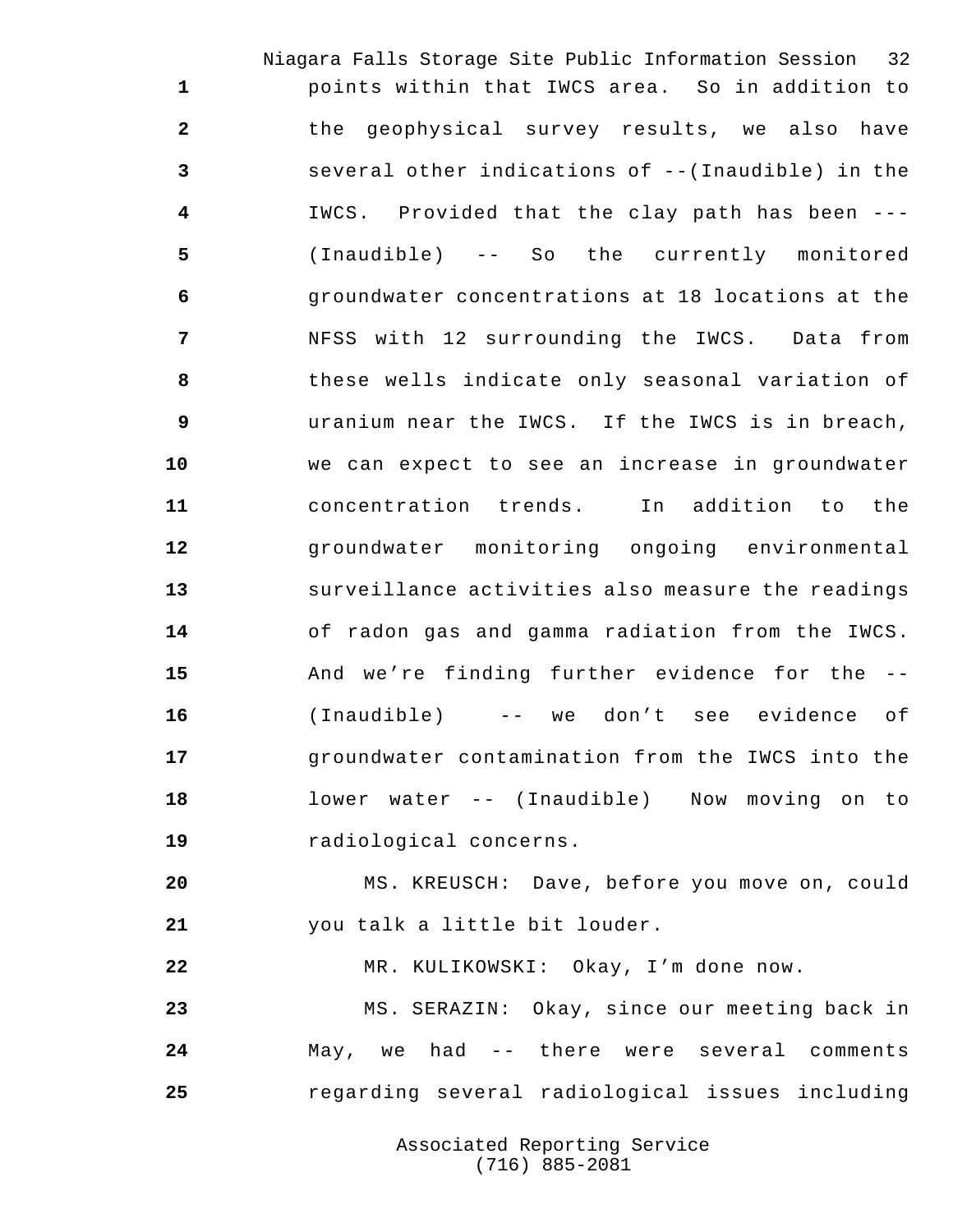Niagara Falls Storage Site Public Information Session 33 sitewide contamination with cesium 137, the storage of materials from the Nosatomic (sic) Power Laboratory at the NFSS site and concerns regarding how radiological background levels were determined for groundwater. Let's start with some background information on nuclear physics. Nuclear fission can occur naturally, but typically occurs in nuclear reactors or following a detonation of a nuclear weapon. Nuclear fission occurs when a (Inaudible) bomb strikes the nucleus of a large atom such as uranium. The neutron is at first absorbed into the nucleus and creates an unstable atom, that unstable atom quickly breaks up releasing energy and then it continues. The majority of radiological constituents present at the Niagara Falls Storage site include members of the massively occurring uranium, thorium and -- (Inaudible) -- these radial nuclides are found in the natural ores that were brought to the Niagara Falls Storage site. To effect the possibility that fission contaminated materials have been stored at the Niagara Falls Storage site, the remedial investigation included a sitewide evaluation of fission byproducts including cesium 137, cobalt, plutonium, americium (sic) 241 and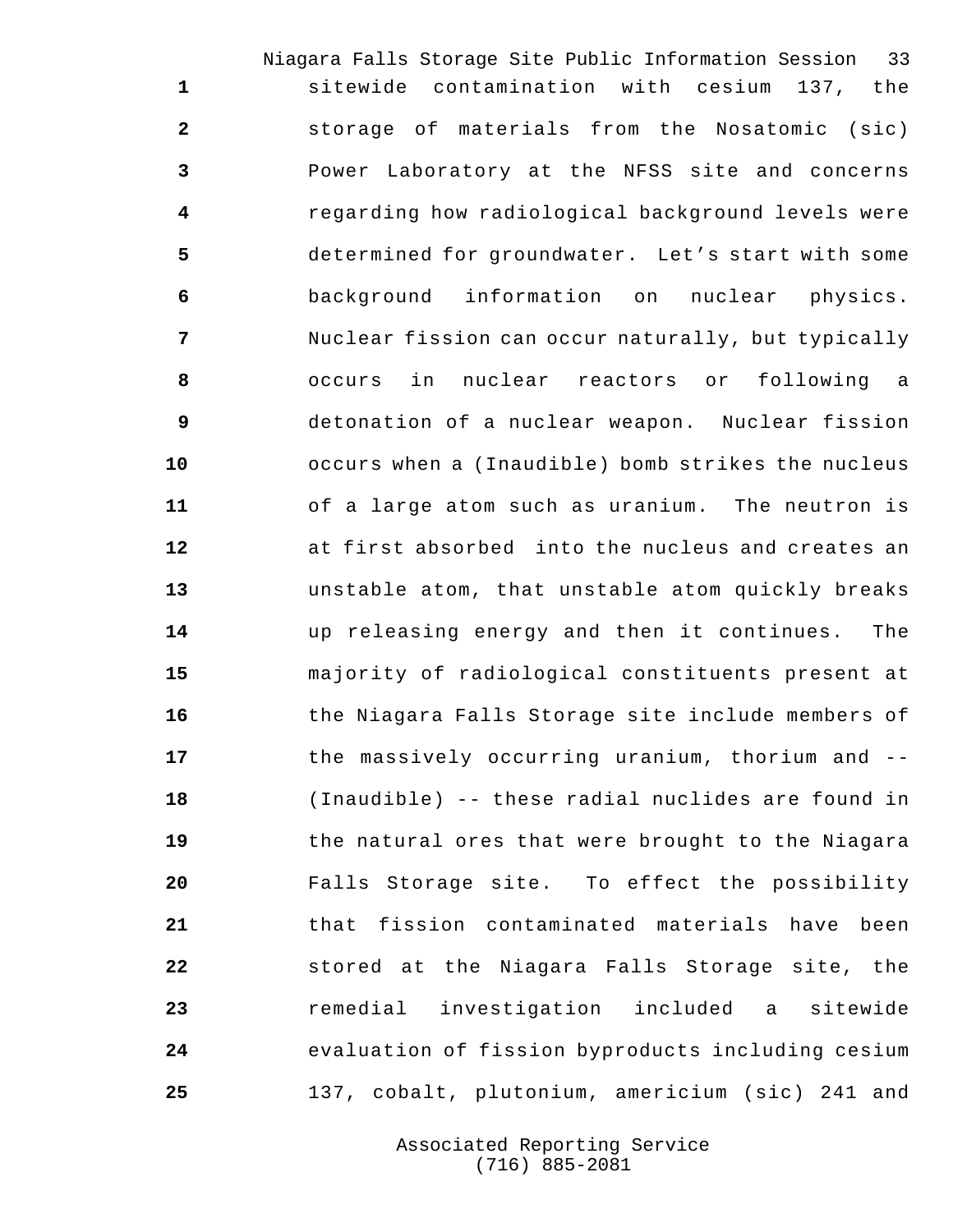Niagara Falls Storage Site Public Information Session 34 isotopic uranium. The radials of the various uranium isotopes were evaluated for evidence of enrichment. As part of the environmental surveillance program analyses for cesium 137 and plutonium will be added to three wells where cesium 137 was previously detected. In addition the remedial investigation included 68 data points of plutonium 239 in soil. But since the remedial investigation was completed an additional 17 data points of plutonium in soil were found. However, these data points show no detectable plutonium in any of these additional 17 samples. Next. At the May meeting concern was expressed regarding sitewide contamination with cesium 137. Cesium 137 is a nuclear fission product with worldwide distribution due to fallout from atmospheric testing of nuclear weapons. Between 1945 and 1980 over 500 atmospheric nuclear weapons tests were conducted at various sites around the world. This map shows ambient levels of cesium 137 for the lower 48 states due to atmospheric testing of nuclear weapons. So it's pretty much -- it's out there, it's everywhere. Most remedial investigation samples analyzed from radiological constituents included analyses for cesium 137. In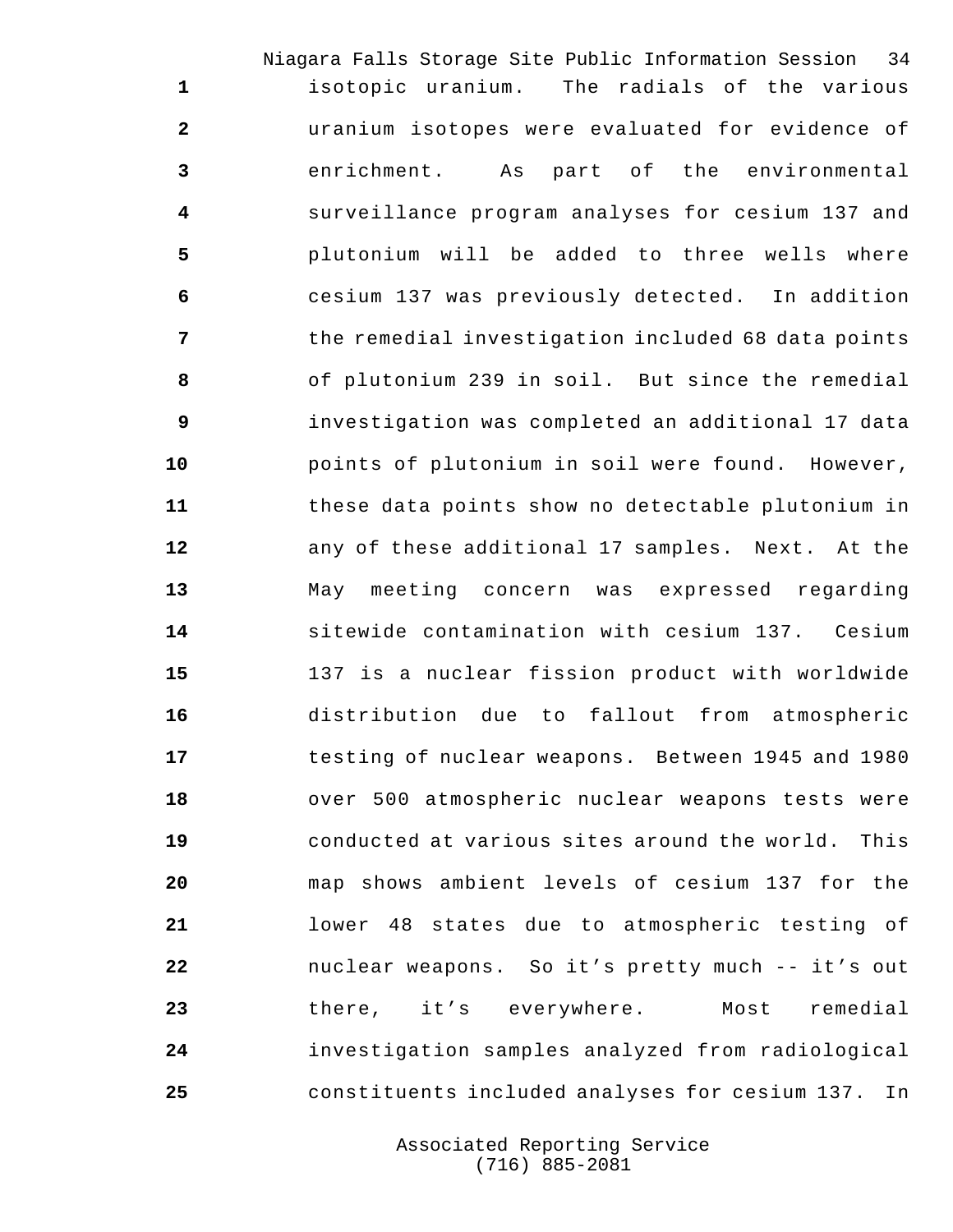Niagara Falls Storage Site Public Information Session 35 fact cesium 137 was analyzed for and over 800 soil samples. So we have an abundance of analytical results of cesium 137, and the distribution of cesium 137 in site media is well characterized. From this area we can see that the concentrations of cesium 137 at the Niagara Falls Storage site are higher than specific background levels, and are greater at best than in surface soil. Since the concentration and distribution of cesium 137 at NFSS is not consistent with what we usually expect to see from nuclear -- from atmospheric fallout, cesium 137 was identified as a potential concern. Although the sources of cesium 137 are not clear, potential risk due to exposure to cesium 137 will quantify by the baseline reference, and cesium 137 was identified as a radio nuclide of concern for the most conservative receptor in several of the exposure areas. These areas of contamination will be further addressed in the feasability study. The Nosatomic (sic) Power Laboratory is based in upstate New York and is a world class research and development facility dedicated to the development and support of nuclear propulsion technology for naval reactors aboard US Navy ships and submarines. The photo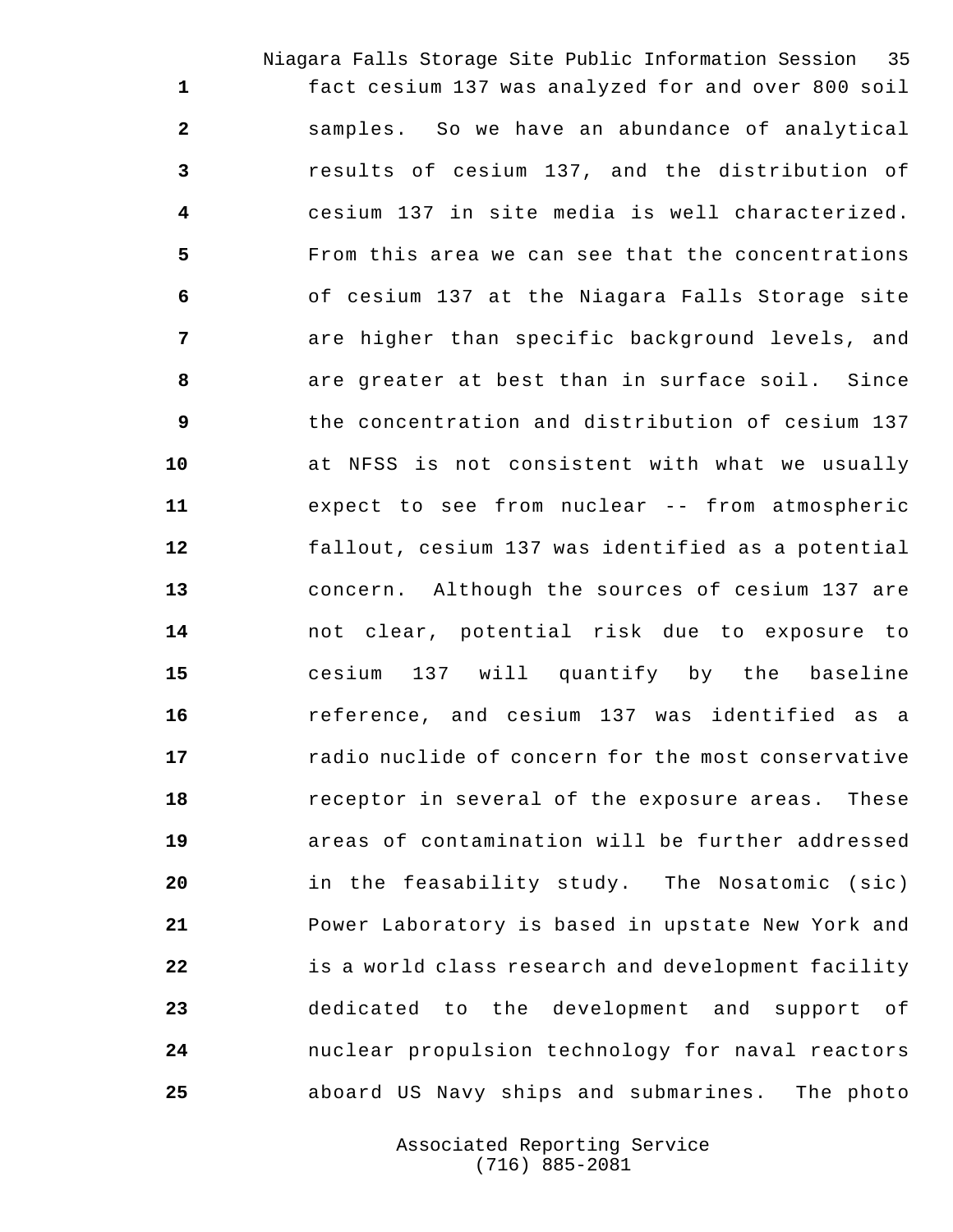Niagara Falls Storage Site Public Information Session 36 here is a picture of the USS Monolith which is the world's first nuclear submarine. Although limited records are available, we do know that between 1952 and 1954 waves generated at the Nosatomic Power Lab were shipped to the NFSS. Material shipped to the NFSS included small fractions of containers with -- plutonium and radioactivity. A large majority of the radioactivity in this, is material like cesium 137, and only a small fraction of the material contained residual plutonium. Several materials were originally stored near a railroad far north of the NFSS, but was later moved to onsite location. These materials were transferred to the Oakridge burial ground during the late 1950's and low level combustible waste was burned on site. Records will indicate that no plutonium barium waste or unmarked waste was burned on site. The final radiological concern regards the methods used to determine background concentration in ground water. Background brown water samples were collected at 26 locations along the boundary of the LOOW site and on modern landfill property. These locations were selected because they are off site up gradient from the NFSS, and I believe to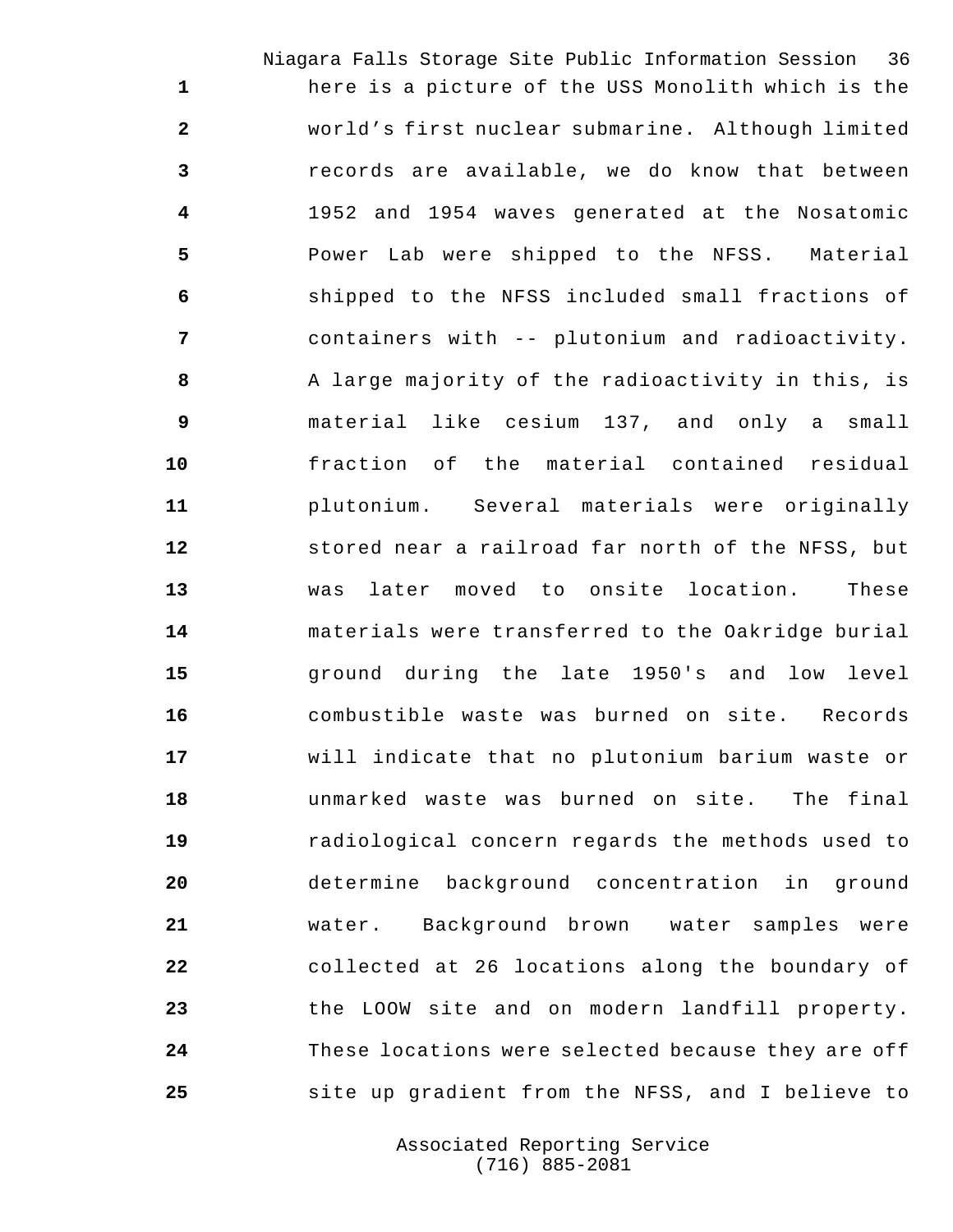Niagara Falls Storage Site Public Information Session 37 be un-impacted by site operation. These locations I believe to be representative of onsite conditions because they are drawn from the same geologic material. The further you move away from the site, the more likely it is that the geology and background conditions would be different. So review of historical news documents on background locations were also conducted and the rational for the selection of the background sample locations as presented in the remedial investigation report. For data that accurately portrayed background conditions, the data must be free from other contaminate sources. Elevated concentrations of the background location would project the potential for other impacts and could cause the elimination of a well from the background data. Without other sources of contamination analytical results are back on data and are expected to be fairly uniform. In regards to uniformity in background data says that statistical tests were conducted. Groundwater data from two wells located near a rail on the modern landfill property were determined to have out water concentrations of uranium. The same approach was

> Associated Reporting Service (716) 885-2081

used for all other background media including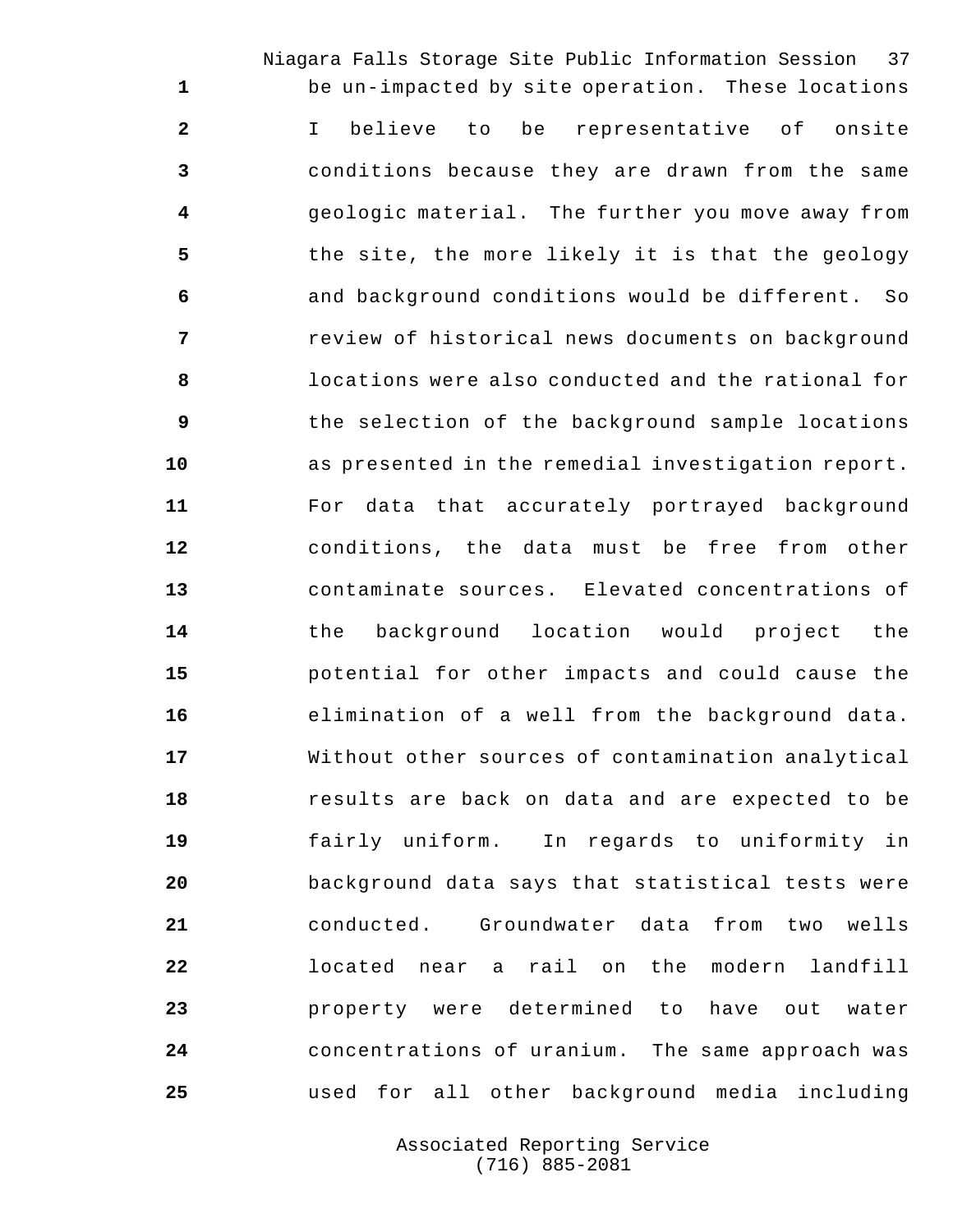Niagara Falls Storage Site Public Information Session 38 surface soil, subsurface soil, sediment and surface water. Next. The final focus of comment and we may be able to get additional access to information. And now Bill Kowalewski is going to **give you some information.** 

 MR. KOWALEWSKI: First, full copies of these reports are available in the Youngstown Lewiston libraries and we've also, due to the volume of information, taken just the text of these documents and made it available on our Buffalo District website, so you can get that on-line, if you want the basic text and narrative of the reports without all of the figures and all of the accompanying tables. Next slide.

 To kind of go back to the time line and where we are headed from tonight, this is a snapshot of the project schedule as we know it today. It is subject to change due to a lot of variables. Funding is an issue. Contracting is an issue. The outcome of the remedial investigation and whether or not there's an addendum or additional work is an issue. But overall, what we have mapped out for you is that the Feasibility Study which is the next major product to come out of the Corps, which identifies and evaluates the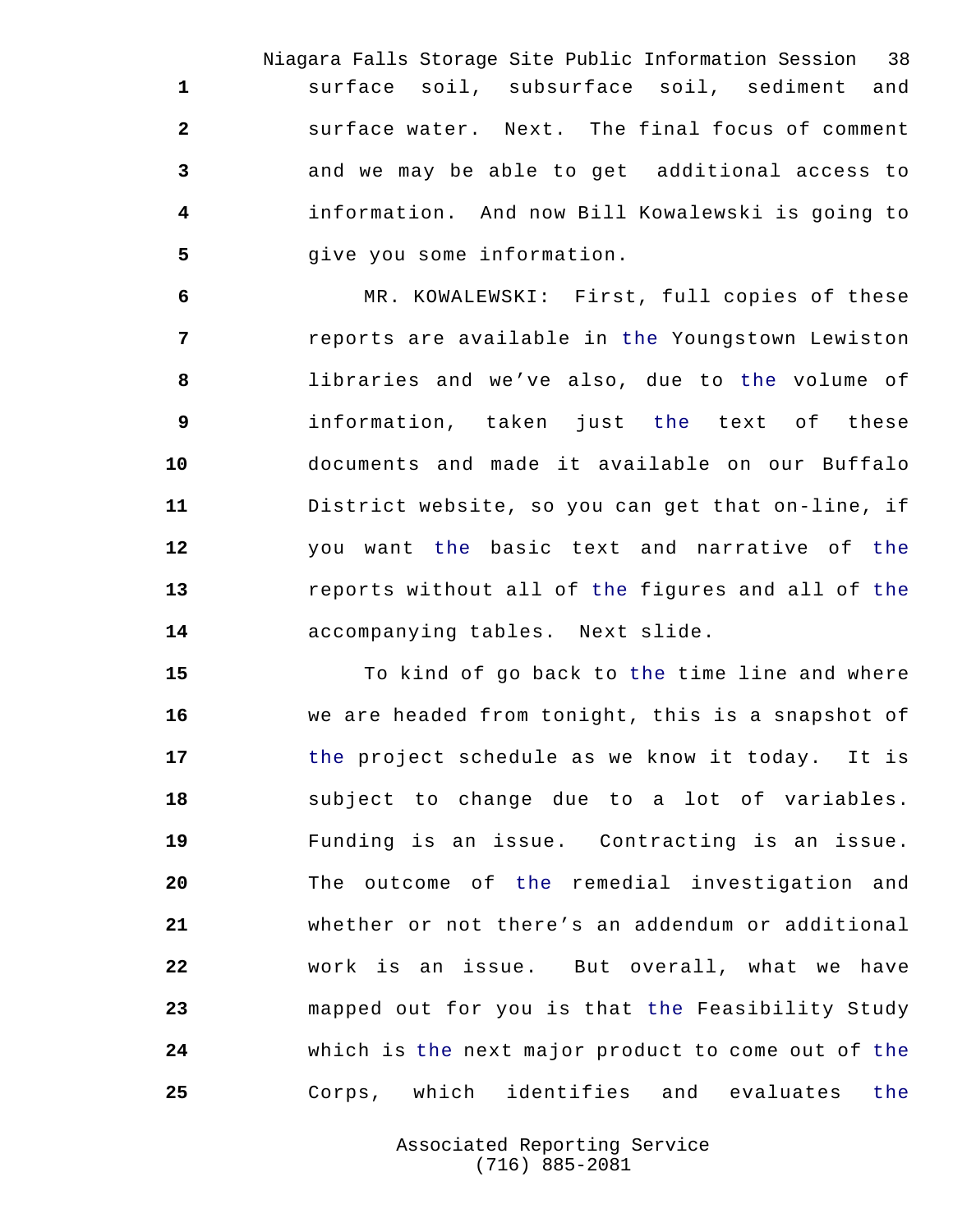Niagara Falls Storage Site Public Information Session 39 potential long-term remedies for this site, is scheduled at this point to be completed late in 2010. The next step in the process, which we assume at this point will take place about a year later, is the proposed plan.

 The proposed plan is the document in which the Corps of Engineers will offer its suggestion for the long-term remedy to be implemented at the site. Based upon our professional judgment and review of all the data to date, that is where we will recommend what should happen with this site. There will be several public meetings involved with that. There will be a dedicated review period and public comment period, and we will go through much the same process we are here tonight. We will take that public input in and evaluate it, and ultimately after that input has been evaluated we have the option of going back and doing more studies at the feasibility stage, or proceeding forward and selecting a remedy to be implemented. That remedy we would document in something called **a** Record of Decision, and that is essentially the Corps' final answer on what will happen with the site.

And that is on track now, as best we can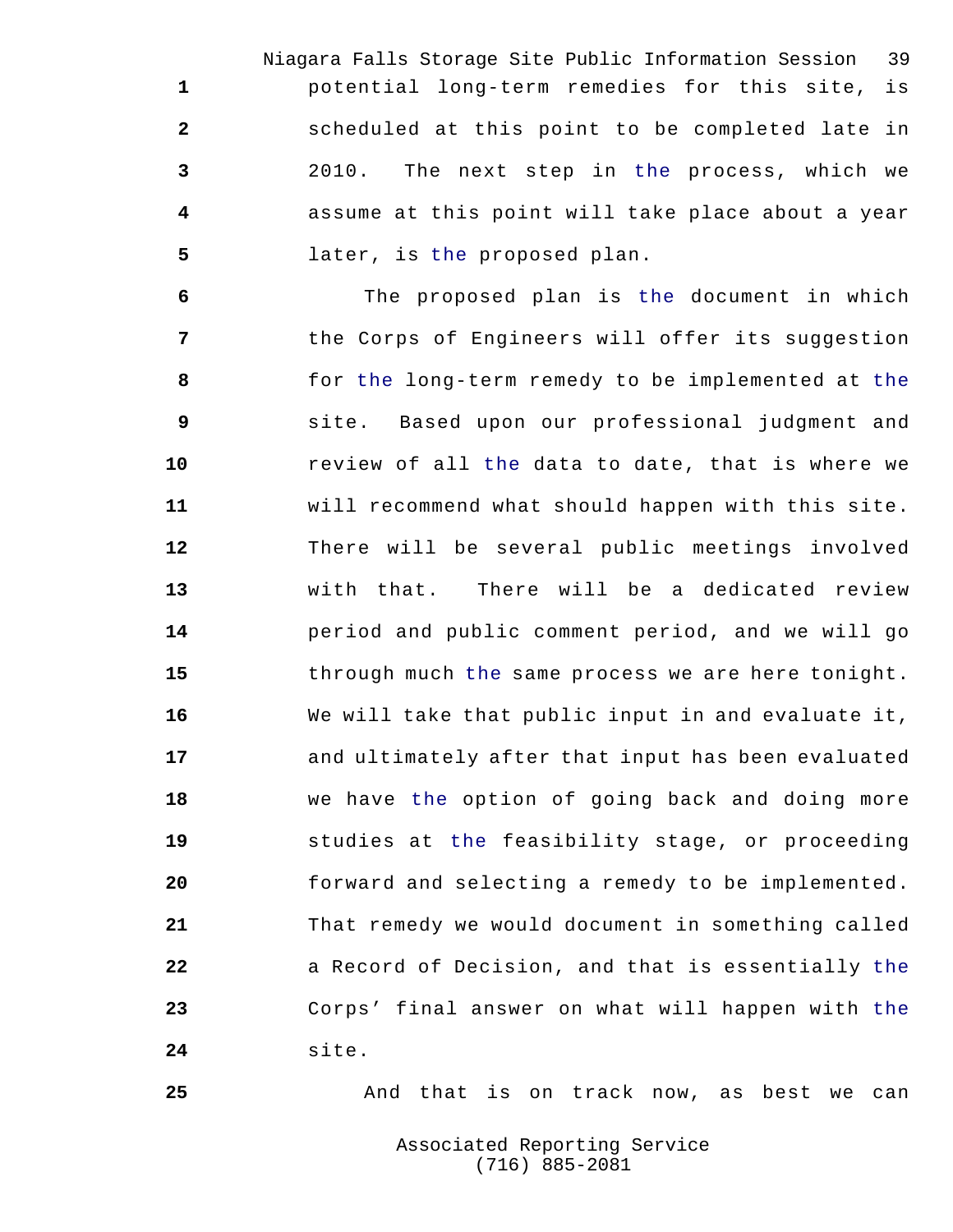Niagara Falls Storage Site Public Information Session 40 tell, for about a year after the proposed plan comes out.

 The earliest that we would see actual physical re-mediation start at the site in our estimate now would be 2013. And that would include the remedial design effort as well as field work. And then for some period of time after that, and it depends largely upon the remedy that is selected, we would execute the clean-up action and go into a long-term monitoring scheme. Next slide.

 Okay. So what's next. Kind of going back to where we started. We have received again 234 comments to date and we do expect more comments in and we are going to continue to accept public comment on the investigation report. We are going to address all those questions and assess the need for any additional investigative work where we have essential data gaps that are required to proceed with the Feasibility Study. That will begin, as I mentioned before, in about mid October, and we would like to have that data gap analysis done by the Christmas period.

 Following that, we will begin, restart work on the Feasibility Study with a work plan on which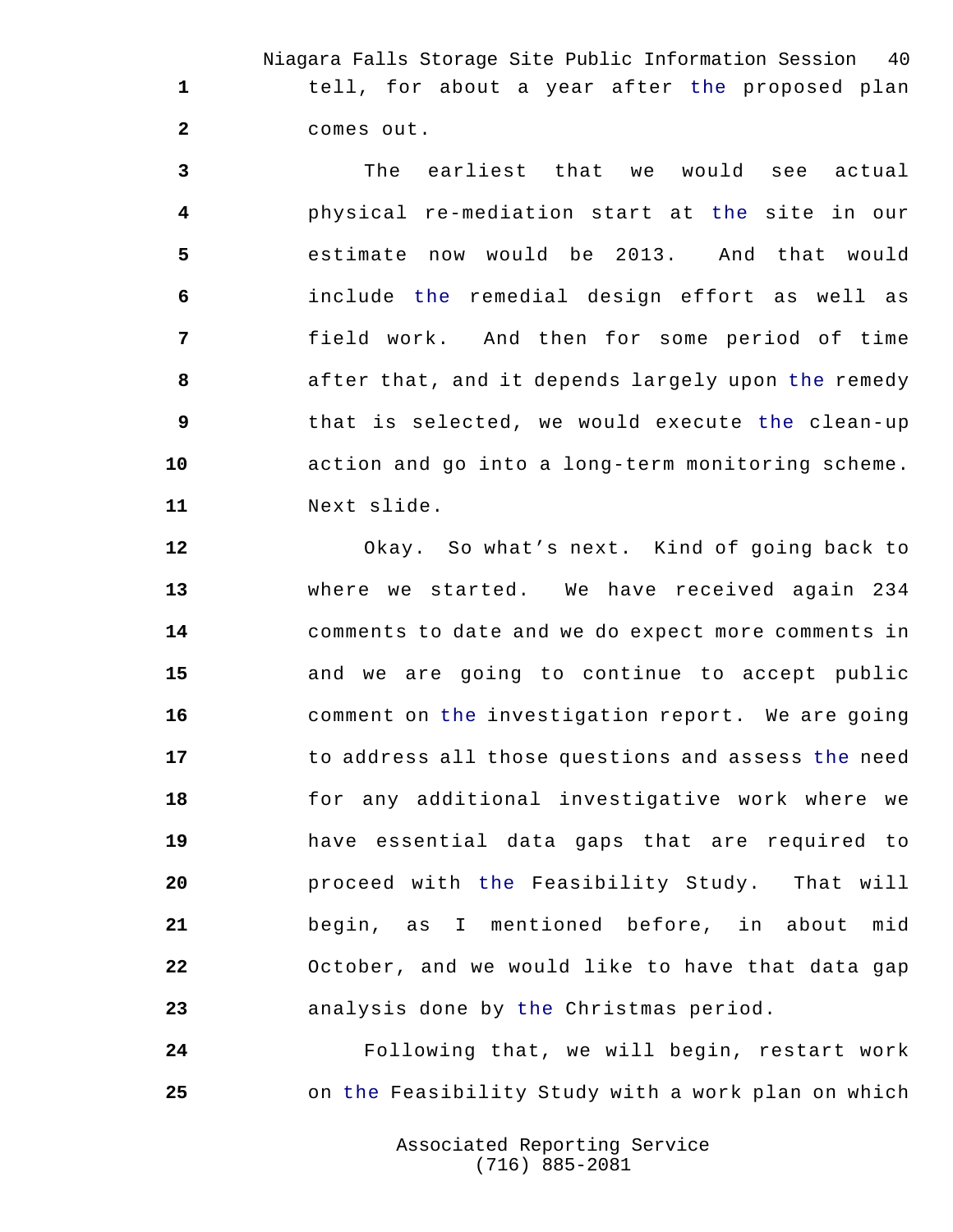Niagara Falls Storage Site Public Information Session 41 we will seek public input. This will provide additional detail on the process by which we will develop the Feasibility Study and continue our outreach program with that study. We have adopted a new project delivery process for the Feasibility Study. Rather than come out in 2010 with another large volume for people to read and digest, we have broken this study down into its components, and we are going to work on those sequentially. We are going to release them as we develop them. And each release will incorporate its own public outreach and participation element so that by the time we get to the end of Feasibility Study in 2010 there really should be no surprises. I mean, much of this work will have been released, discussed, re-evaluated and completed as we do it.

 And of course, throughout this whole process as long as the Corps of Engineers is still working on this site, we are going to continue with our site maintenance, site security and environmental monitoring and reporting at the site. Okay. Next slide.

 Before we move into the question period I'm going to let Arlene step in and speak to how we'll handle that. I realize that I had neglected to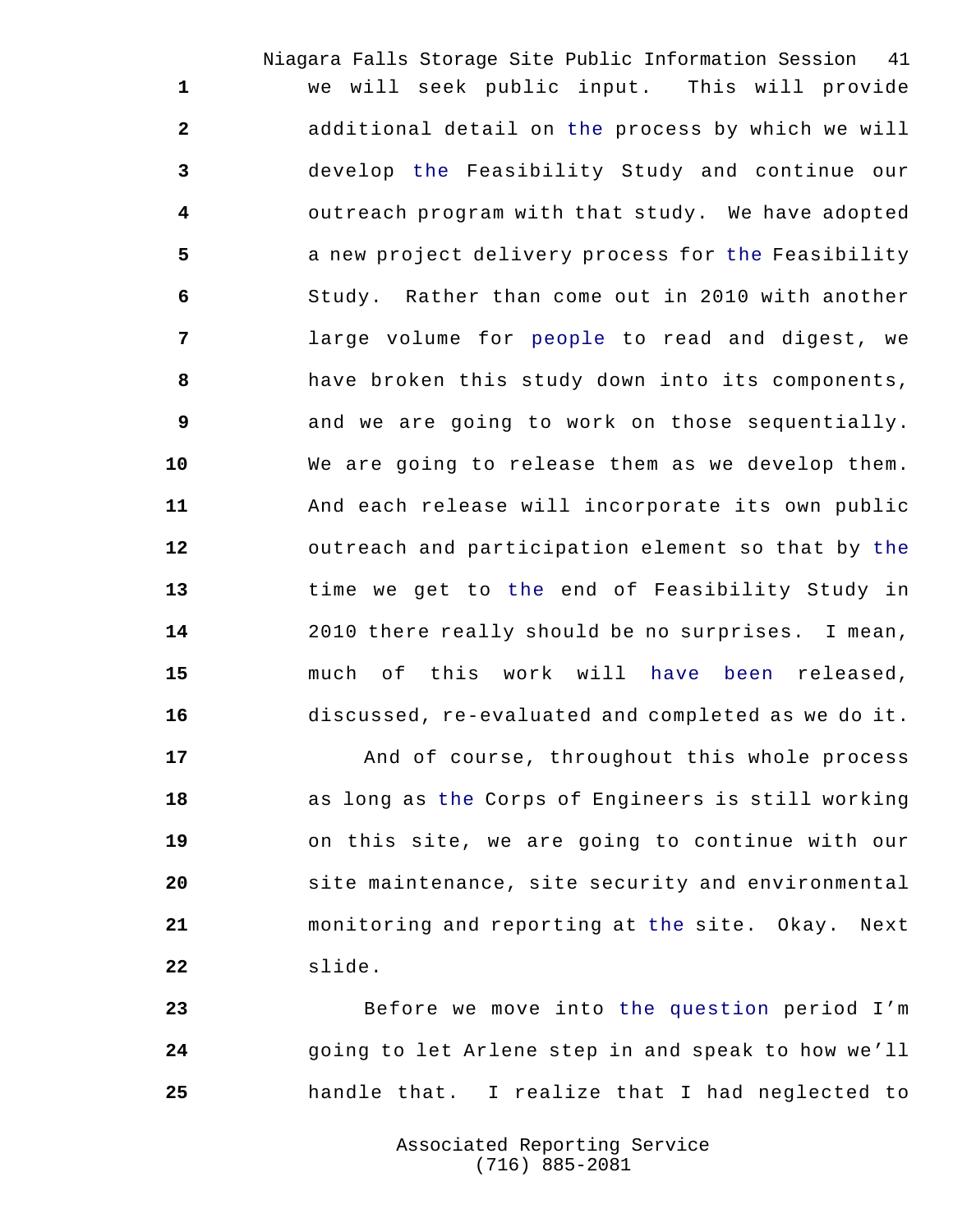Niagara Falls Storage Site Public Information Session 42 introduce some of our team members early on, and now might be a good time to do that because I do expect them to be standing up engaging you on your questions. So I'd like the Corps project team members to just please stand quickly as I introduce you so folks know who they're speaking to in questions and answers. I again am Bill Kowalewski, the program manager for all the projects at the Niagara Falls Storage Site and the Lake Ontario Ordinance Works. Duane Lenhardt is the project manager who has joined us this year and is working specifically on projects with Niagara Falls Storage Site. Michelle Rhodes is our project engineer on the Niagara Falls Storage Site and our technical lead. Dr. Judy Leithner, she's our regional technical specialist on chemical and nuclear processes. Dr. Karen Keil is our ecological and human health risk assessor. Bill Frederick standing in the back is our lead hydrogeologist. Of course you've met Arlene Kreusch, our outreach specialist. There you are. And key members of our contract team. You've met Halle Serazin and Dave Kulikowski. We have Tom Hydcek (sic) from Petrotech. From Hydrogeologic, Eric Evans, Don DeMarco. They are hydrogeologists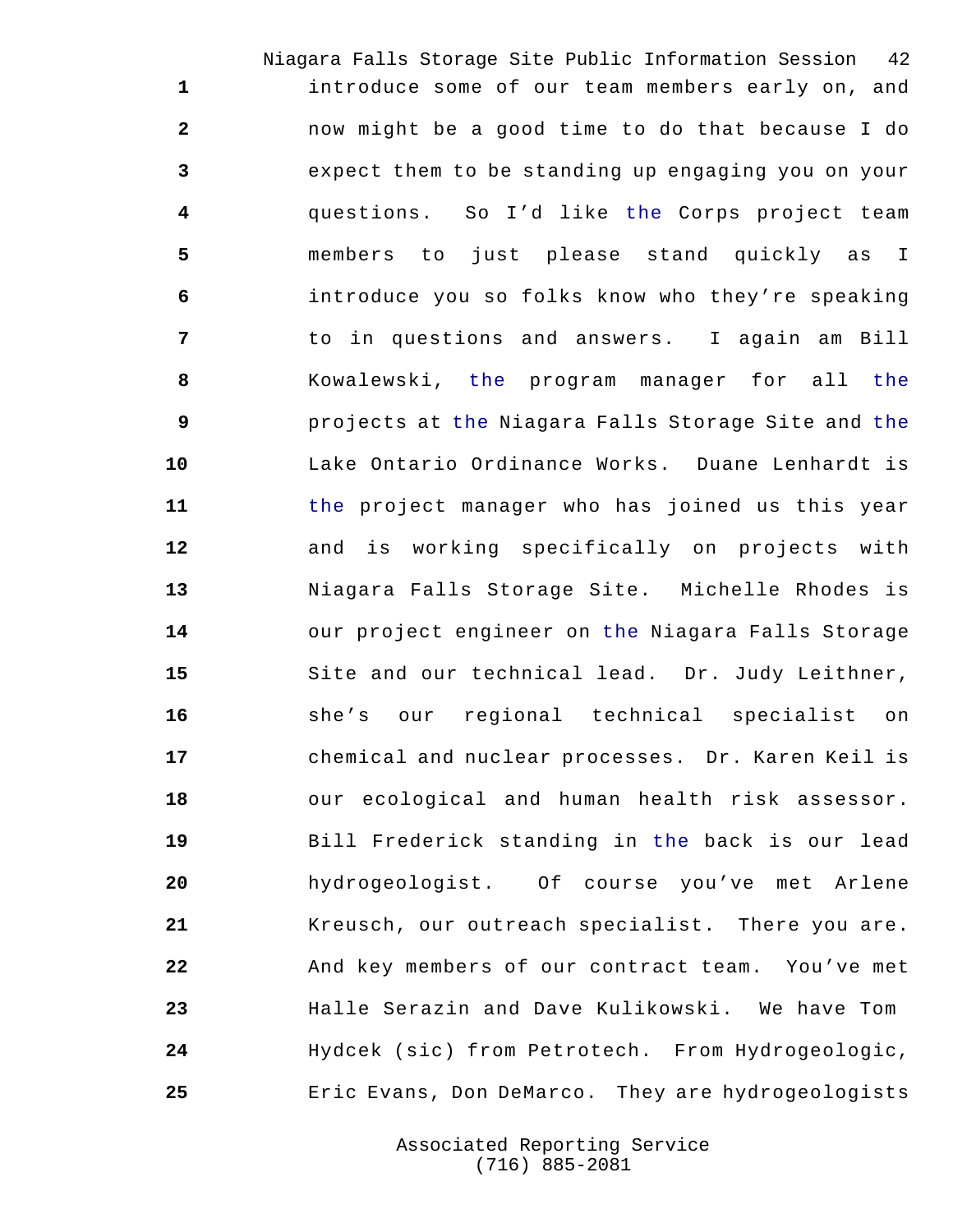Niagara Falls Storage Site Public Information Session 43 and ground water monitors. And also Mr. John Peterson from the Argonne National Laboratories. He has a great deal of experience and a great deal of historical knowledge about the site. Okay. Arlene.

 MS. KREUSCH: Thank you, Bill. It's very important for us to be able to record your questions and comments tonight, so we've asked our court reporter to actually pass the microphone around to the audience so instead of just asking your question, could you raise your hand first so that he can find you in the audience and pass the mike to you to ask your question. Also I just wanted to let you know that there are copies of tonight's presentation at the back table if you didn't pick one up when you came in. There are also copies in the red folders of the presentation that was given in May, in case you didn't make it to our May meeting, so that you'll have all of that background information. There are CD's of both the May presentation and tonight's presentation also at the back table when you go out.

 Also, if you are interested in being on our mailing list, make sure that you sign the sign-in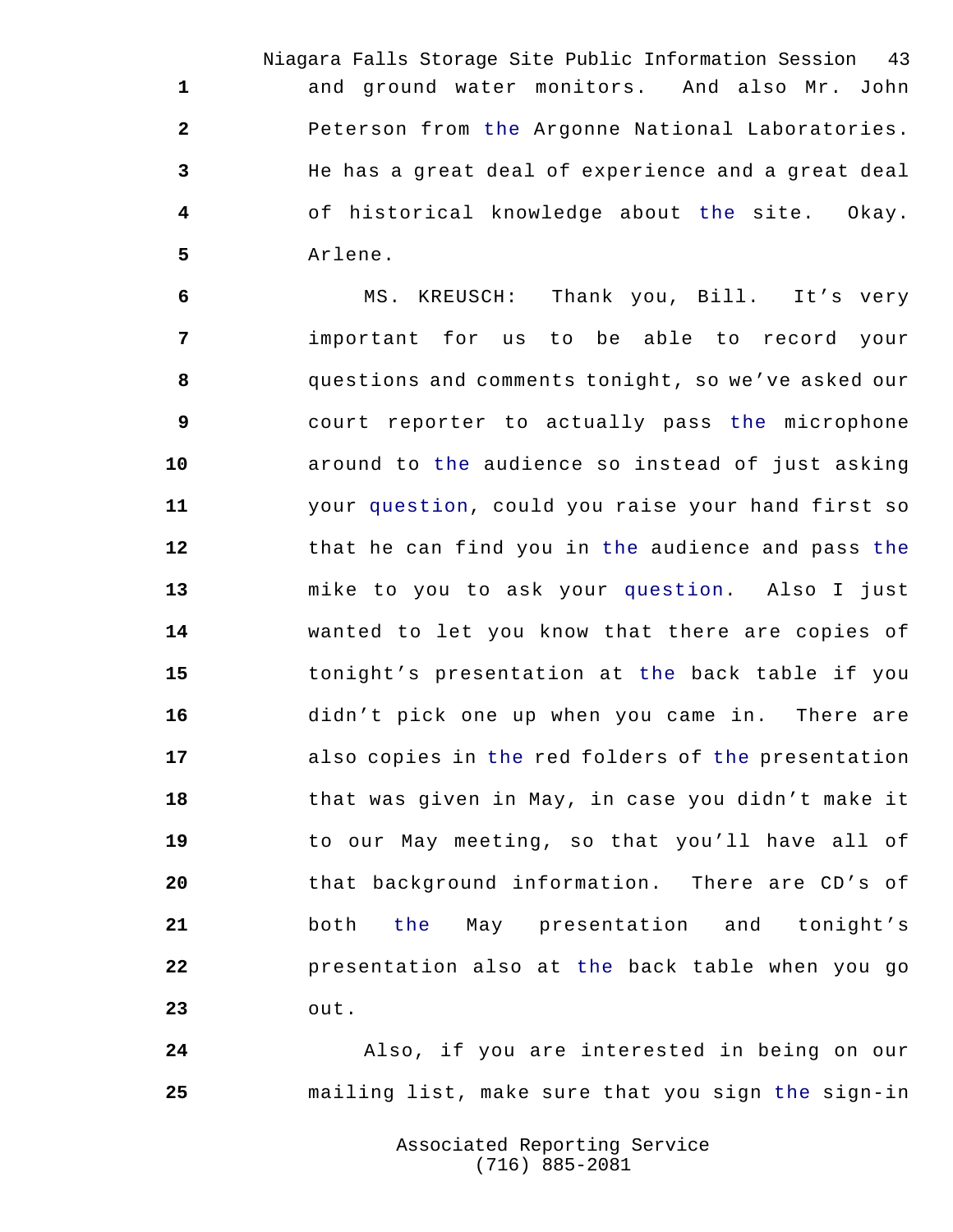Niagara Falls Storage Site Public Information Session 44 sheet on your way out if you didn't sign it when you came in, and we have an electronic list service that we have also, so if you would like to receive those, please give us your email address. There are comment cards on the table. If you have any questions but you don't want to ask them in front of the large audience tonight you can write your question on the comment card and put it in the feedback box that's in the back of the room so that we can -- and we will address those questions that we get on the website, so you will get a response to those.

 And with that I'm going to start the question and answer part. I just ask that we have one person at a time. I ask that you wait for the mike to get to you, and I also ask the team members that are responding to questions to come up to the mike that's over here to respond so that everyone can hear what everyone has to say. Amy.

 MS. WITRYOL: I should say my name first. Amy Witryol. I don't have -- I don't want to take up all the time that's necessary to ask questions or comments on the 40 slides. I think it's a good example as to why we need a Restoration Advisory Board, so that we can have real technical dialogue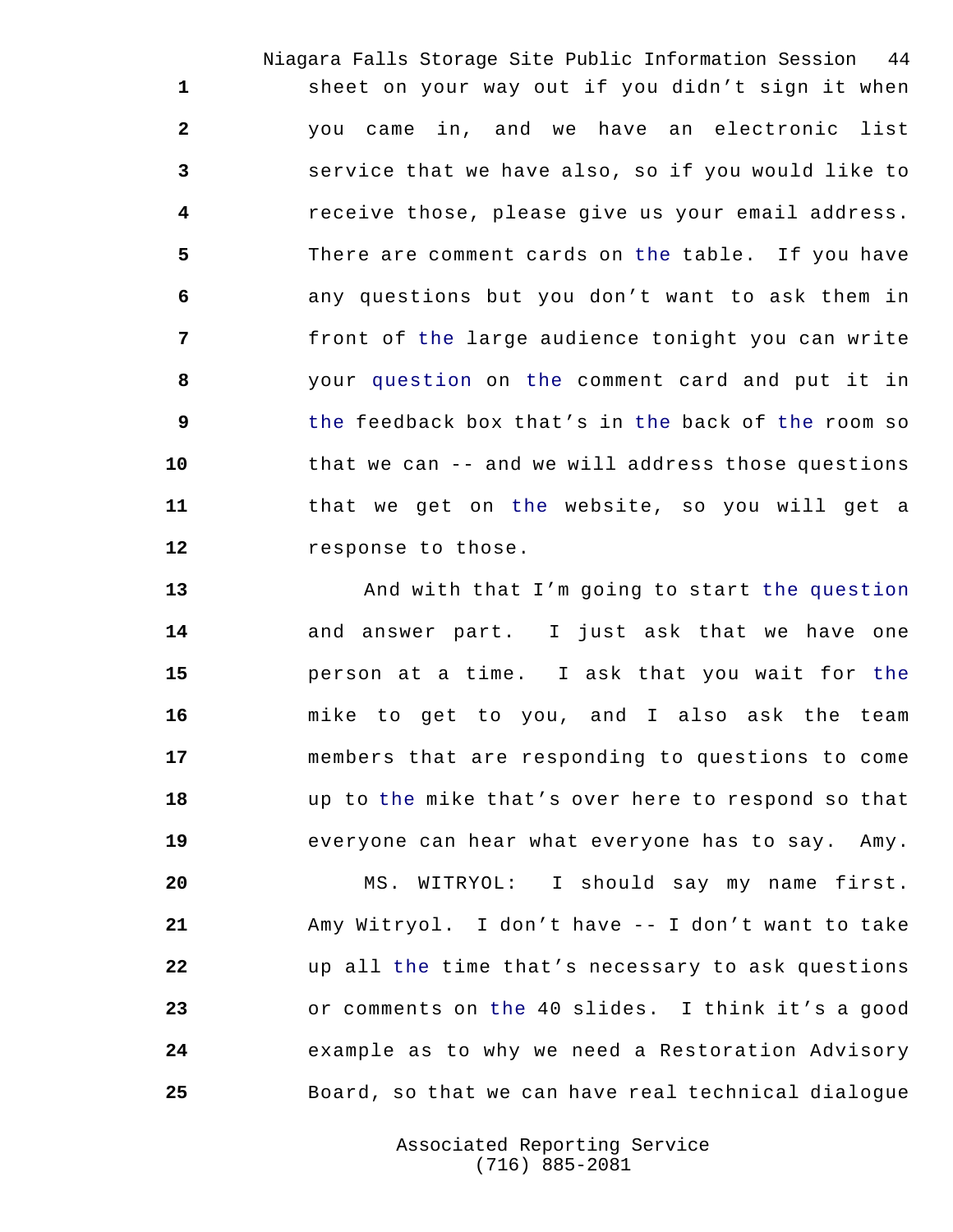Niagara Falls Storage Site Public Information Session 45 on each one of these items. My first question is, since you covered a lot of the comments that Ann Roberts made, will the contractors' narratives to the slides be available to us, could you send it out to us electronically so I could share that with Ann?

MS. KREUSCH: The narrative is on the CD.

 MS. WITRYOL: Oh, the narrative is on the CD. Great. Thank you. Just very quickly, again, this format underscores why the community is, in my view, crippled by not having the Restoration Advisory Board. For example, the slides on the Nosatomic (sic)Power Laboratories, those conclusions could not have been reached based on all the documentation that we have, so I'm concerned that your contractors don't have complete documentation, and if in fact they do have documentation that shows what was in all of the drums that came, and can document for us the amounts of plutonium that came, that would certainly be new documentation that has not yet been shared with the community. Background locations, in and of itself, looking at each location and the historical documentation we have on which of those wells were impacted and which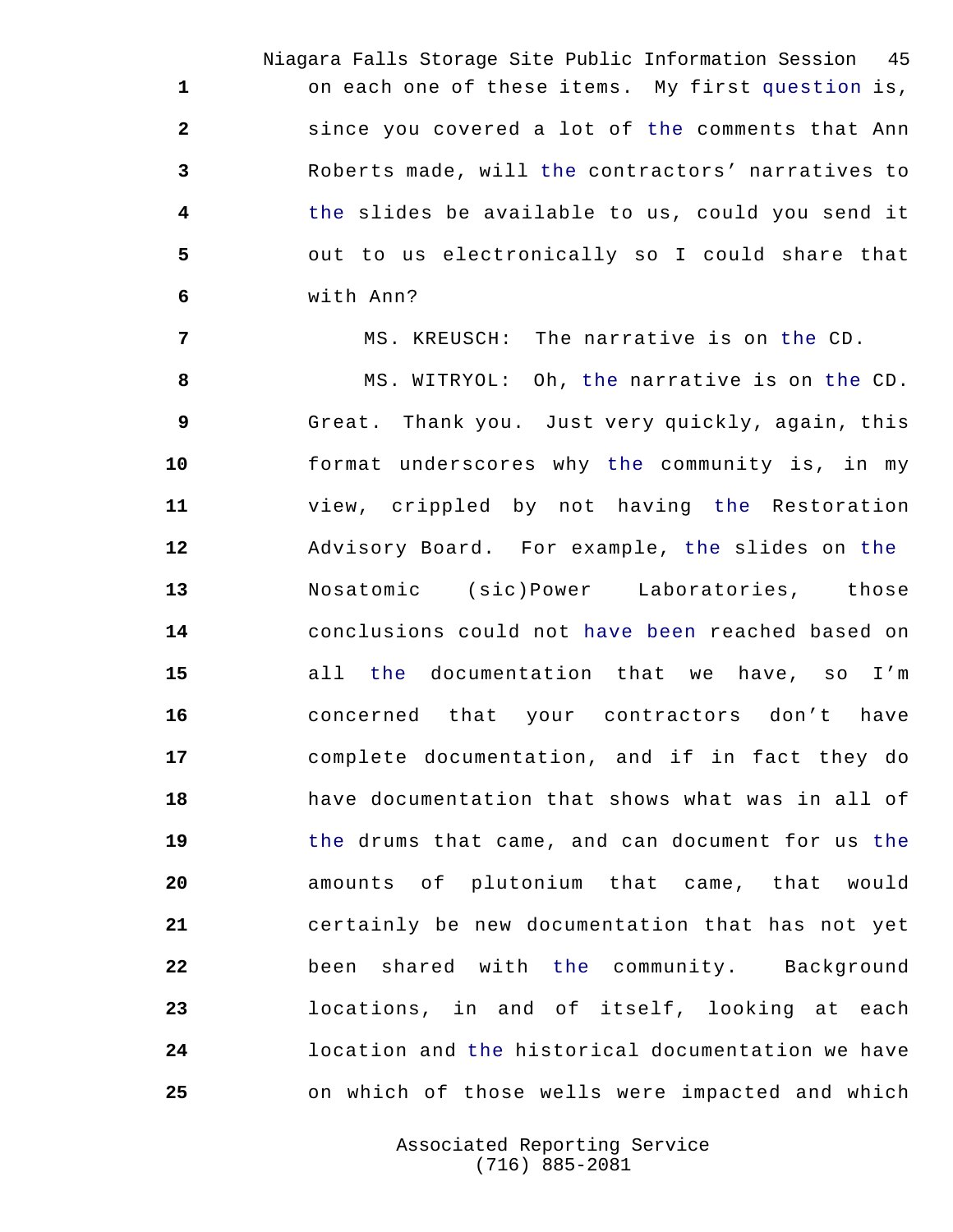Niagara Falls Storage Site Public Information Session 46 weren't, this isn't the forum to have that exchange and that dialogue. Particularly where we have a wide variety of experience in terms of familiarity with the massive amounts of 60 years worth of documentation on the low side, so I would urge the Army Corps to re-engage the Restoration Advisory Board, make your contractors available to speak with those residents who are very -- have spent many years looking at documentation to be able to have the exchange so that when we get to a public forum it can be more effective and certainly for folks in the community who are more interested in kind of a higher altitude discussion, they don't have to sit here and listen 15 to the technical exchange.

 And the last point that I wanted to make is not to diminish the efforts that the Army Corps has made at the LOOW site for the last 20 years because they more than any other agency have at least done something to clean up the LOOW site while the New York State DEC has made a bigger mess of this site for the past 40 years. And hopefully there will come a time, hopefully very soon, where the Army Corps may decide to re-engage its Restoration Advisory Board, and if it does, I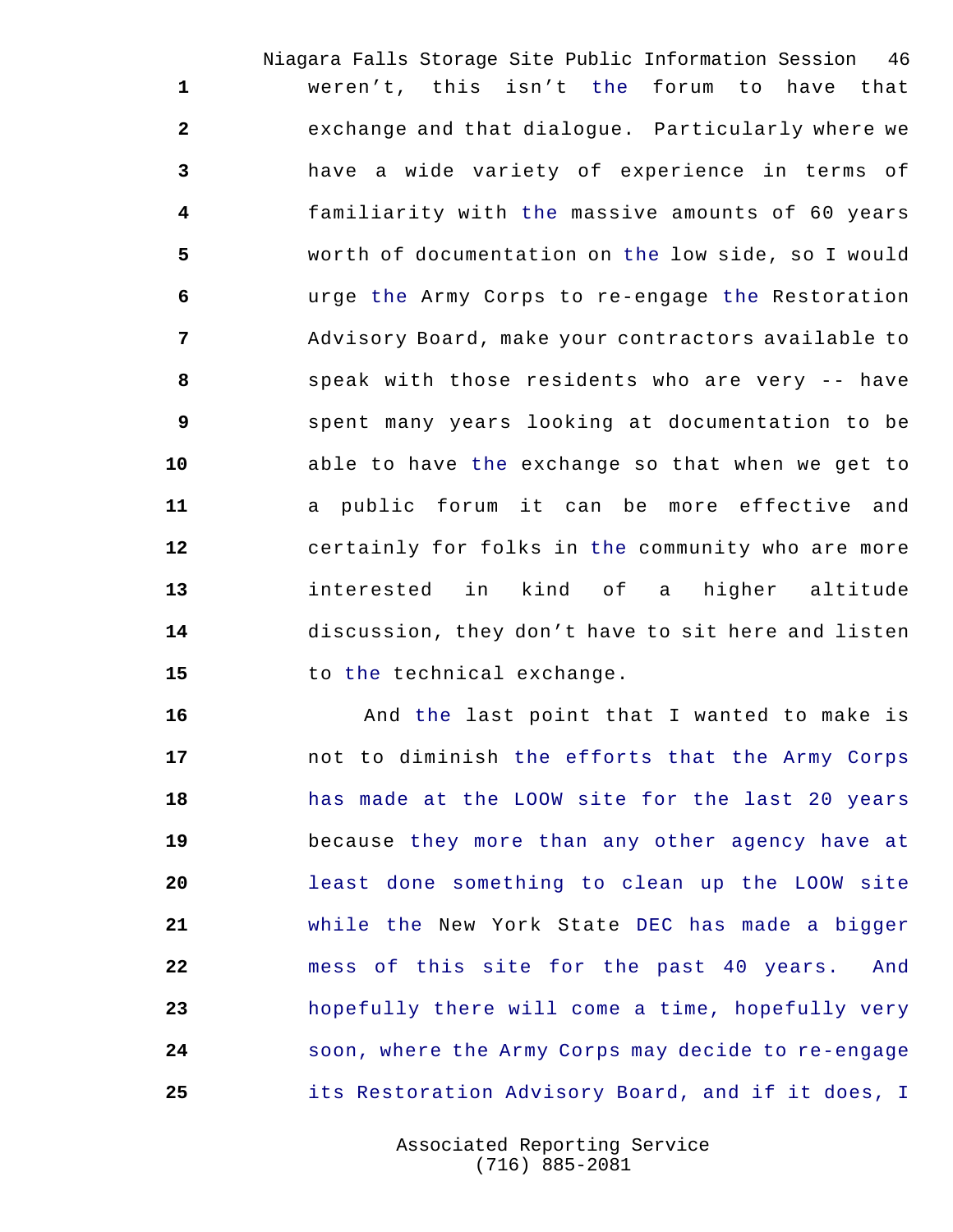Niagara Falls Storage Site Public Information Session 47 would encourage the EPA to send technical folks, not a public affairs representative, who we welcome and appreciate at RAB meetings, but to engage the community in dialogue instead of having that dialogue with the Army Corps behind closed doors. And I would especially encourage the New York State DEC to engage the Restoration Advisory Board in good faith. Based on form requests, I have the DEC over many years telling the Restoration Advisory Board one thing and telling the Army Corps another thing, or not telling the community members on the Restoration Advisory Board anything at all. And that has got to change. If the DEC is having discussions with the Army Corps behind closed doors, the EPA technical people are having it behind closed doors, the community is disadvantaged, and we truly feel that if everyone is looking at the same information at the same time and we have genuine dialogue, then all of the agencies can make a decision, whether we agree or disagree, that's a better informed decision. And that's what the objective is, the objective of the community is, because we need your best decisions because literally our lives depend on it with the nature of the material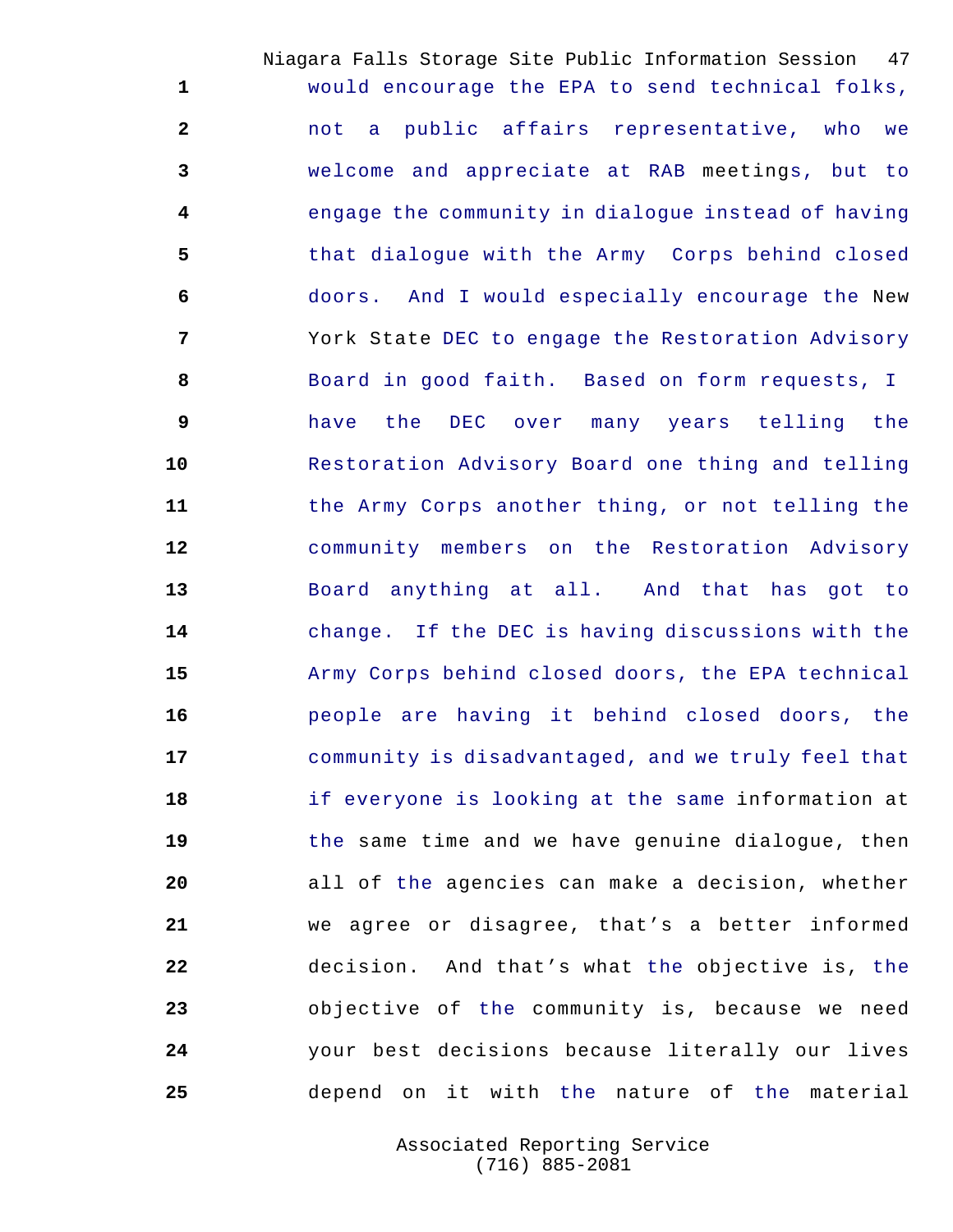Niagara Falls Storage Site Public Information Session 48 that's here. Thank you. (Applause.) MS. KREUSCH: Did you want to say anything or -- MR. KOWALEWSKI: I think we've captured all of that. You know, we recognize the level of interest and expertise out there in the community and on these technical issues, I mean, the way we do business within the Corps and with the agencies, to provide the openness and a complete and clear record of the issue, the question, the concern, and the Corps' response, is to do what we're doing here tonight and to put all of that in writing and make it available to everybody. So we are going to be addressing all of these points. I'm not going to get into a debate about the RAB forum, whether it exists or not. We've spent many, many hours at the senior level discussing that issue with some of the leadership of the community group. We've been there and we can engage the community through an active outreach program where we just launched a community assessment, a request for your input, because the Corps has to plan, schedule and budget its project dollars and balance the needs of the project, the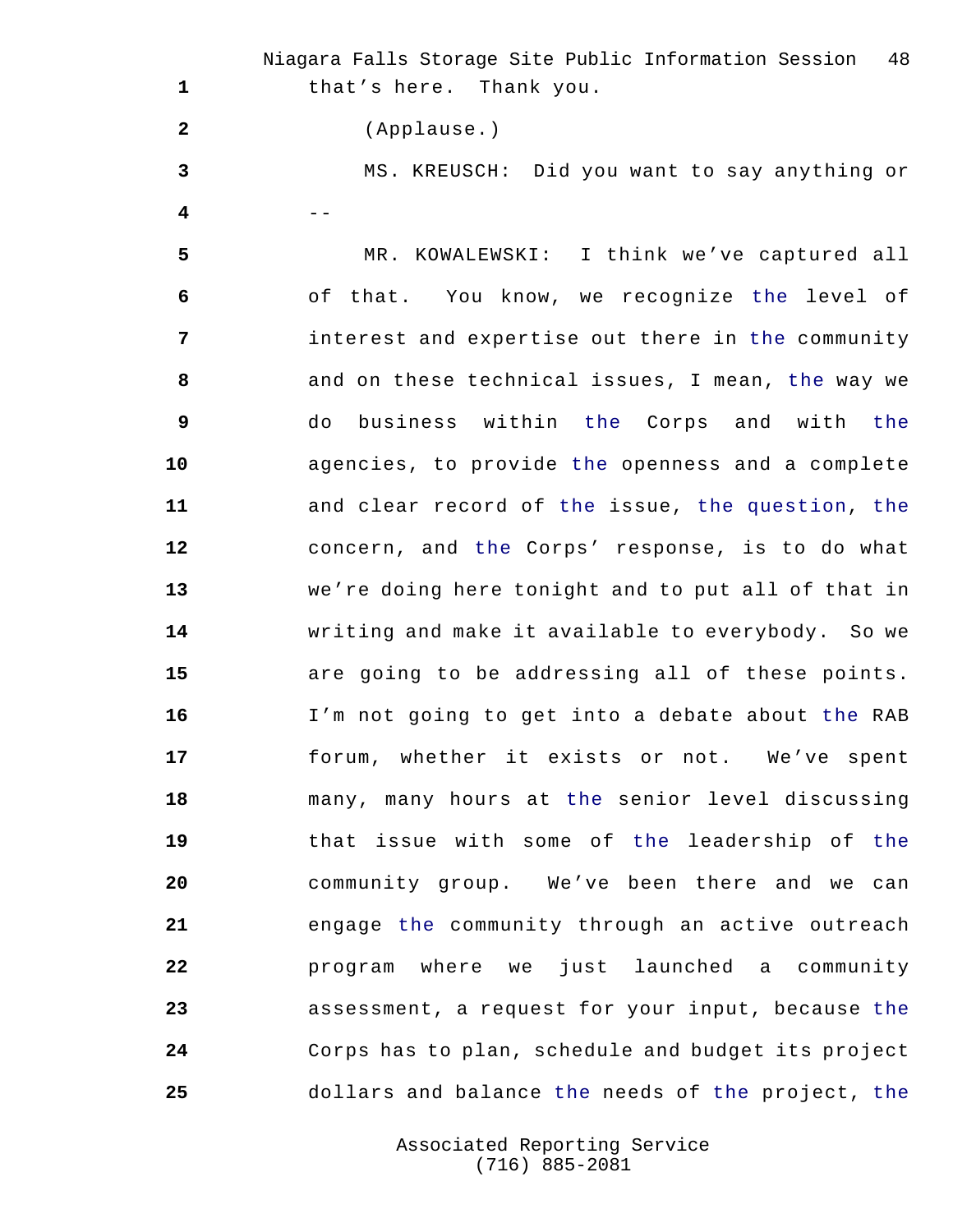Niagara Falls Storage Site Public Information Session 49 needs of the community, and figure out what activities we're going to support over the coming year or two in the public outreach program.

 There's many other issues that were raised technically that I think we will respond to in writing.

 MS. WITRYOL: Does the agency have conferences with the Army Corps outside of the public? Are you saying that there is no communication between the agencies?

 MR. KOWALEWSKI: Absolutely not. I mean, it's expected that agencies are going to communicate with each other and discuss project issues. We come out, we do that with the public, we do it with land owners. We've got a huge audience of people to deal with.

 MS. WITRYOL: We're looking for transparency and quality of transparency. We certainly hope that all of the agencies will seek a better level of public participation and not exclude the public from that dialogue and that conversation. Tonight is not a dialogue. It's a presentation and a Q. and A. They're allowed to have dialogue with you. We can't.

MR. KOWALEWSKI: That's not true, Amy. And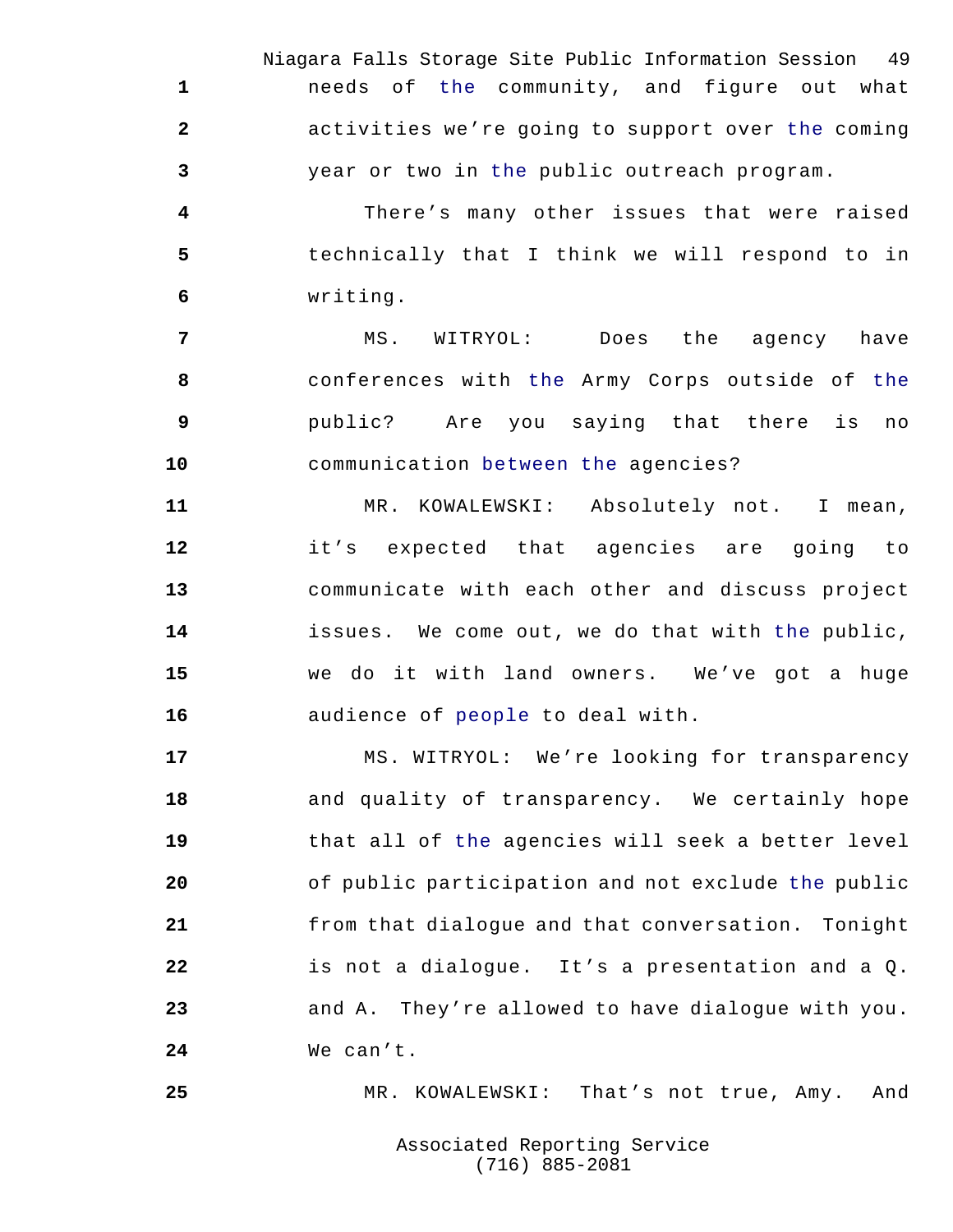Niagara Falls Storage Site Public Information Session 50 I don't think that tonight is just some kind of a charade. This is meaningful. This is us coming out to the community and putting our presentation in public and getting these issues captured, and we are going to do so in a very clear and deliberate and written record so there's no question about what the Corps' position is on these issues.

 MS. WITRYOL: But for example, Ann Roberts is not here, and she won't have the opportunity to address these technical issues which you've just told me you'll respond to in writing. So again, it's the dialogue that the community is looking for, both in this public forum so everyone, a wide audience has an opportunity but also in a small forum where the experts have the opportunity to talk to you about each slide, rather than be funneled into 45 minutes on 40 slides and not even having, you know, all of our community experts here to participate on, you know, on the one night where we have the opportunity, versus the agencies who can schedule a conference call with you anytime. So I'd appreciate it, and go forward. MS. KREUSCH: Thank you, Amy. Okay. Next. Tim.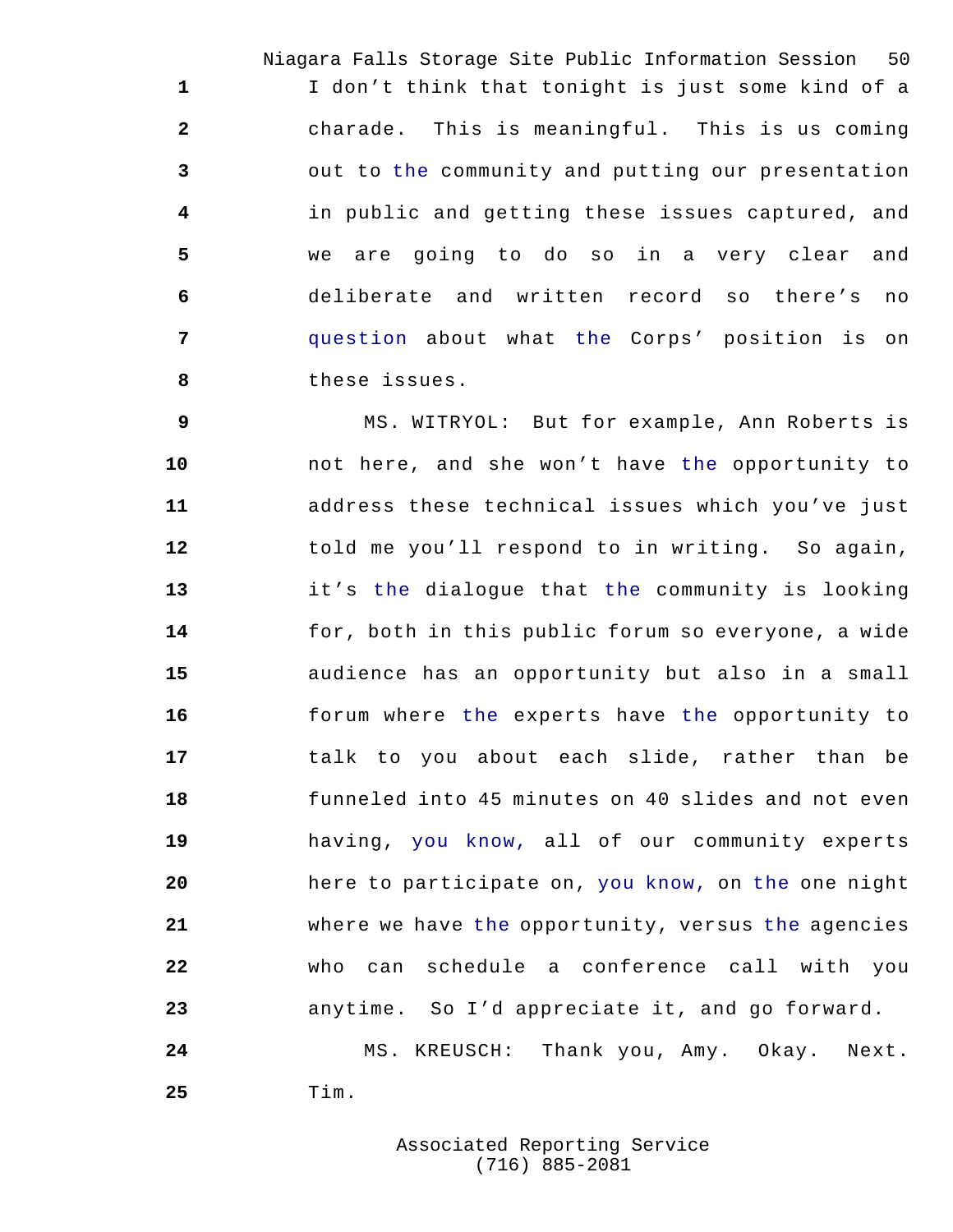Niagara Falls Storage Site Public Information Session 51 MR. HENDERSON: Tim Henderson, H-E-N-D-E-R-S- O-N. You mentioned on one of the slides that you weren't holding the ground water near the west drainage ditch to potable water standards, that potable water standards didn't apply to that area. I find that kind of troubling given the population of you know, wildlife in the area. Also, on one of the maps there's a 42-inch water supply line. I was curious as to what is the source of that water that would travel in a 42 inch water line. And also, what is the material used in the pipelines. Is it wood, AVS composite or concrete? MS. KREUSCH: Tim, I didn't get your first

question. I'm sorry. I got the phrase what --

 MR. HENDERSON: There was one slide not holding the ground water to the potable water standard, and I found that troubling given the population of wildlife in the area.

 MS. KREUSCH: Does anyone from the team have 20 a response to that?

 MS. SERAZIN: I can answer the first two anyway. The question about the potable water supply, that, what we're comparing that to is called a maximum contaminant level, and that's developed under the Drinking Water Act. It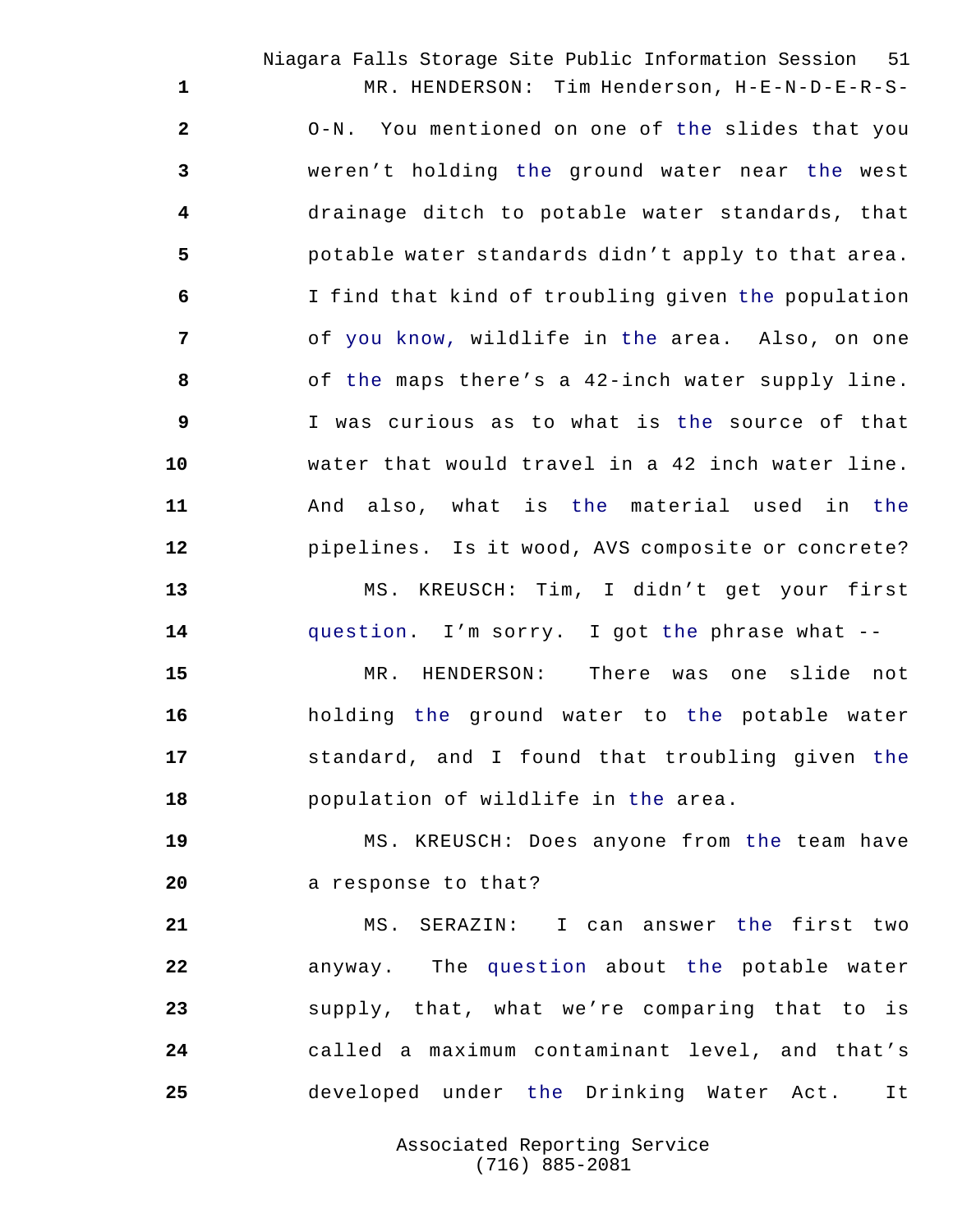Niagara Falls Storage Site Public Information Session 52 assumes that a person is going to drink two liters of that water every day, and that is their sole supply of water. And I understand you're concerned about wildlife in the area, but typically wildlife don't get all their water from one supply every single day. So even if they were using it, they wouldn't, that wouldn't be their sole water supply. So it's a conservative limit called the maximum contaminant level, and it really is for distribution systems, for public drinking water systems.

 MR. HENDERSON: But it's known as the western drainage ditch, it's not the western storage ditch.

 MS. SERAZIN: Right, right, and so there are probably times of the year where it's dry. It wouldn't even be a water supply. It's --

 MR. HENDERSON: Yes, but I'm more concerned about the other times of the year where it's flowing toward Lake Ontario.

MS. SERAZIN: Right, and what it is --

 MR. HENDERSON: And if there are areas, any areas at all that are contaminated, how can we be assured that it's not migrating naturally towards the lake as ground water does?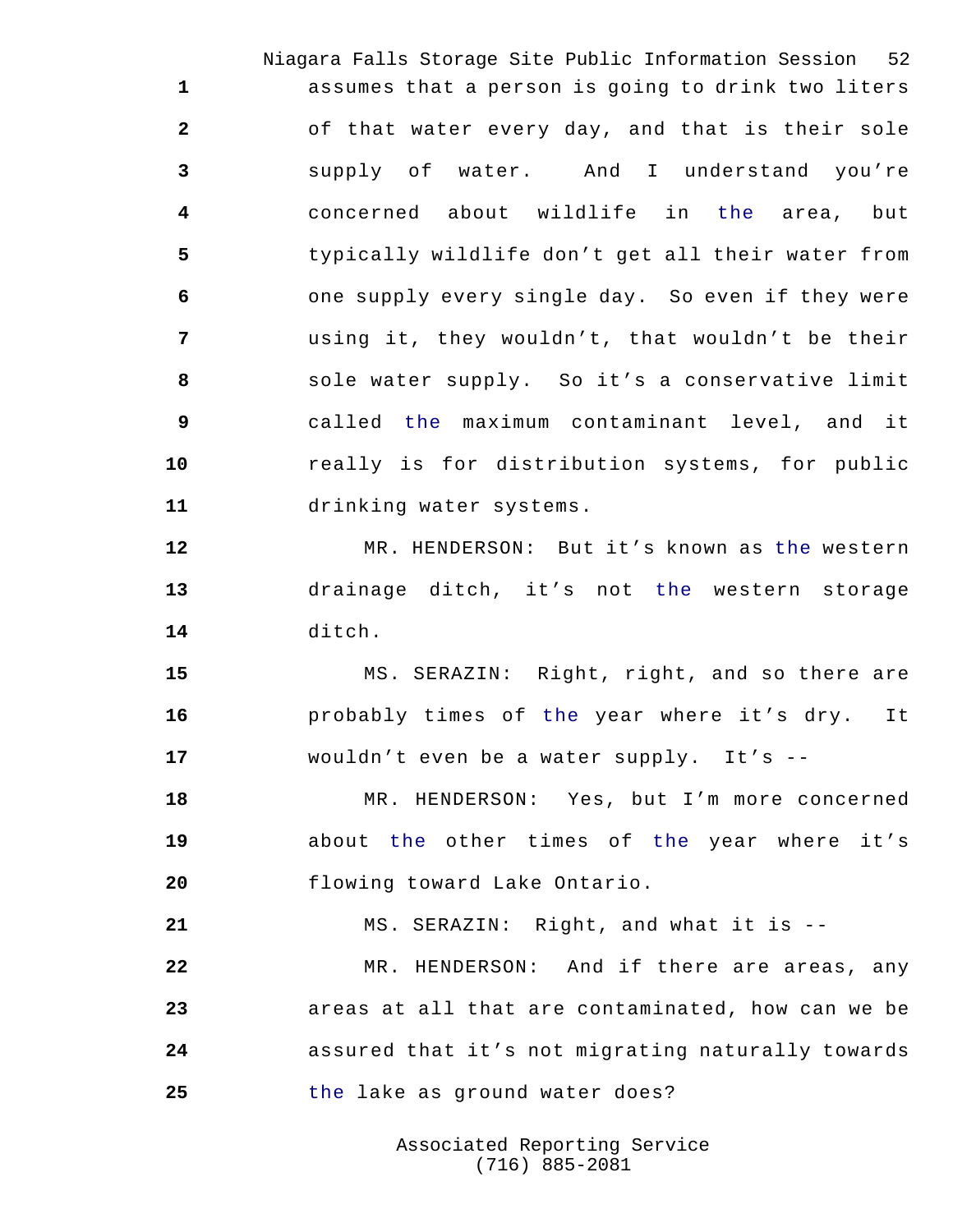Niagara Falls Storage Site Public Information Session 53 MS. SERAZIN: Well, we're monitoring the concentrations in that ditch, and as we indicated in the presentation, the concentrations peaked probably right when we were out there disturbing 5 the ground and getting ready for the remedial investigation field activities. All the concentrations in that area have steadily gone down since that time.

 MR. HENDERSON: Gone down or gone elsewhere? MS. SERAZIN: Well, we do monitor that area. We don't monitor the western ditch offsite, but -- and then the question about the 42 inch line, that was a 42 inch supply line from the river, so it was originally there with -- a lot of buildings under the IWCS were waste water, or they were actually, I'm sorry, drinking water treatment buildings, so the water was brought in from the river and it was settled and made clean to potable standards.

 MS. KREUSCH: Does someone from the team have a response to the one about what was in the -- it was what was in the pipelines or what the pipelines were made of?

 MR. HENDERSON: The materials that they were made out of.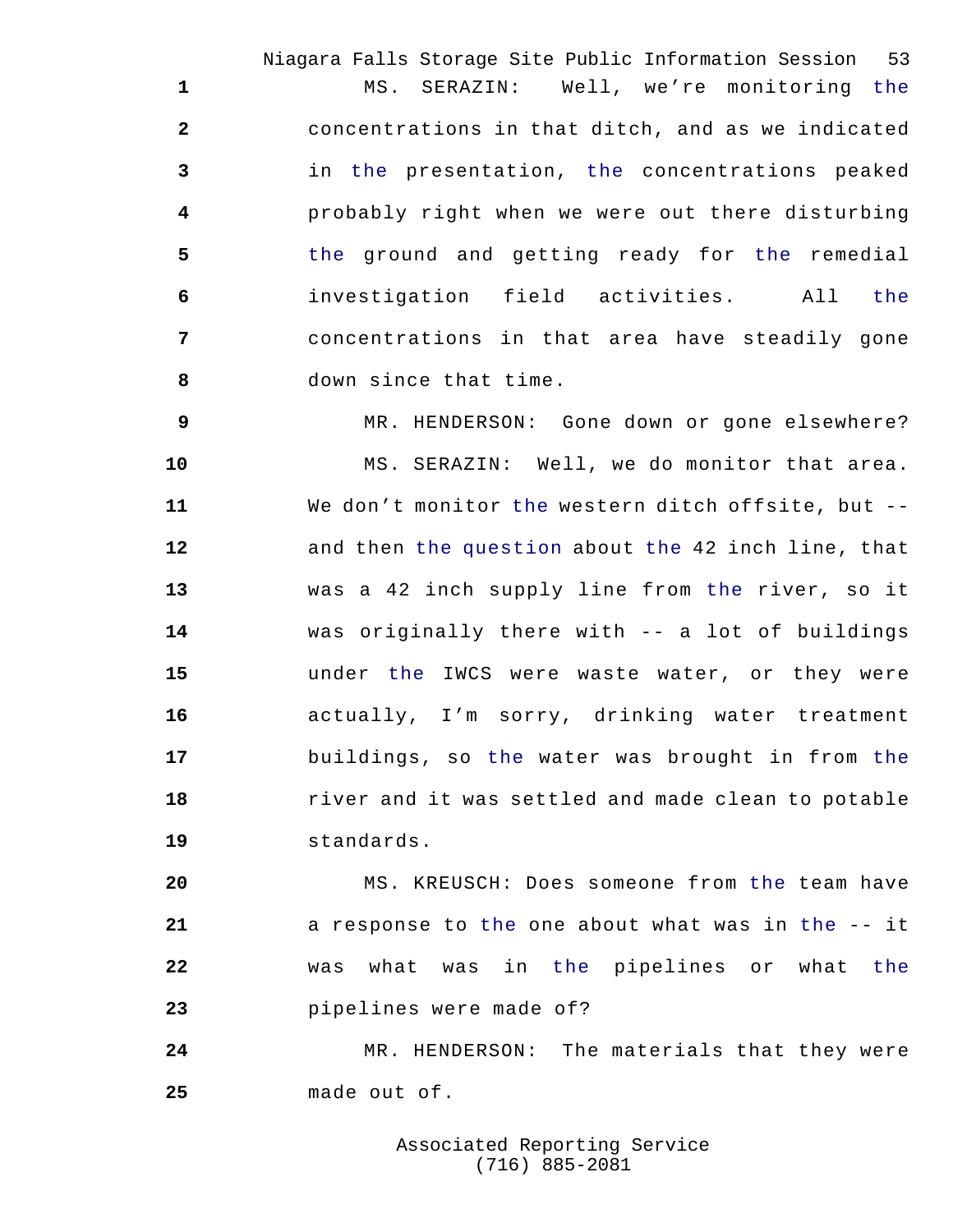Niagara Falls Storage Site Public Information Session 54 MS. KREUSCH: Okay. We'll have to respond to that in the response in the summary. Thank you, Tim.

 MS. MULGIVER: Hi. My name is Judy Mulgiver. Regarding the last question was, the professionals are here and you guys don't know what it's made out of? I mean, that's just bizarre, number one. Also, there was a mention that the pipes were cut off and there was concrete and grout oozing off these pipes, am I correct?

MR. KOWALEWSKI: Yes.

 MS. MULGIVER: What about the deterioration of that material? You know, I mean, and how often were the tests done on those pipes? Is it ongoing, is it twice a year? I mean, I haven't **16** read the report but I just want to know how often you do it and if you know, was there is deterioration of the concrete and grout that was used? There were other questions. Okay. Regarding the plume, the picture on the slide that you guys showed was from 1981 from DOE, and then you have reassessment of the plume. Now, is that based on the test you did currently, like in 1991, and if so, is it a guess or is it actuality? MS. KREUSCH: Okay. Michelle Rhodes is going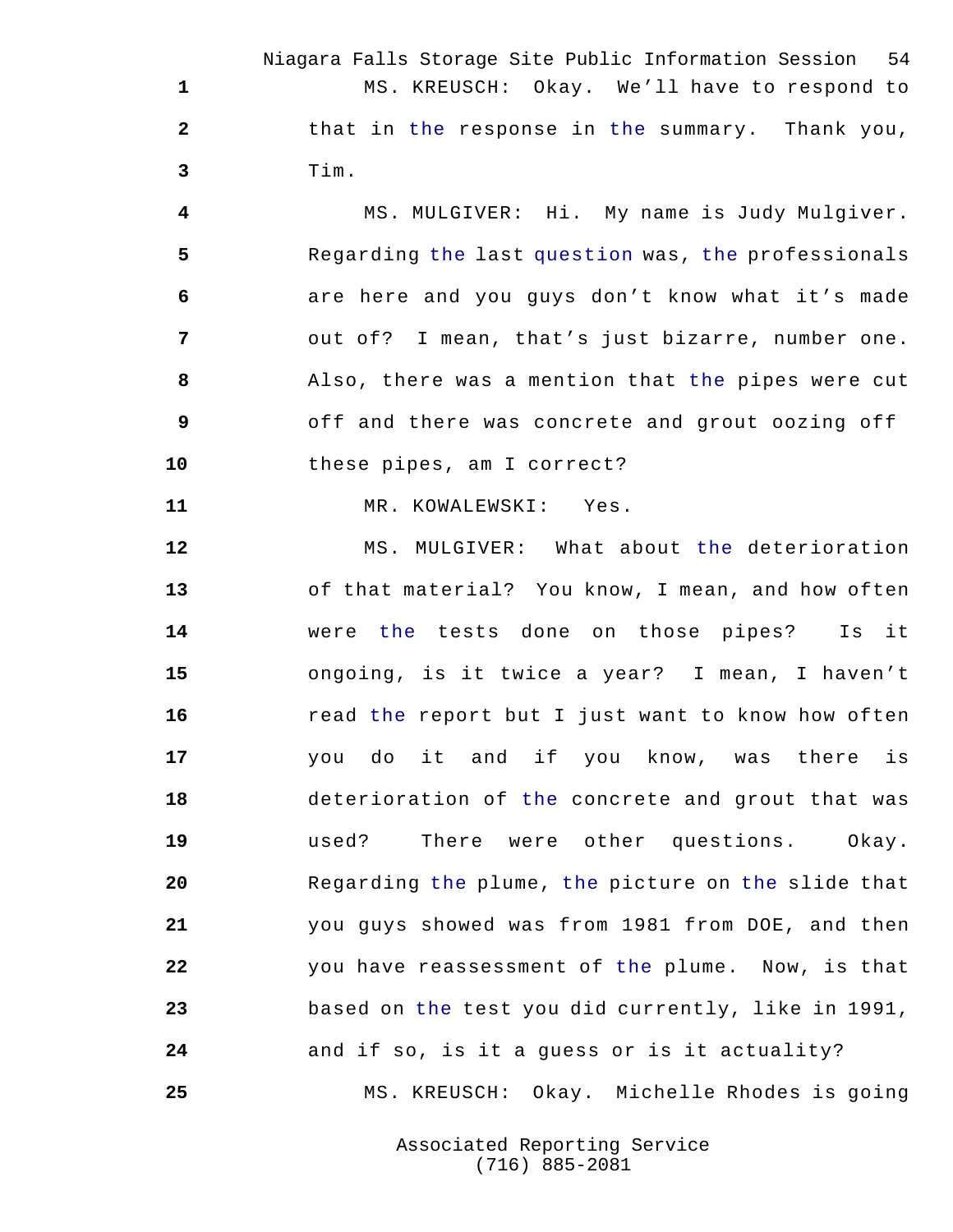Niagara Falls Storage Site Public Information Session 55 to answer your questions on that.

 MS. RHODES: Can everybody hear me? I'm soft-spoken as well, so. Your first question, you bring up a valid point. The pipelines as they're shown on this figure, for example, the areas in green are actually what was removed. I would say they grouted the areas, you know, that they had left there, and the ends of the ones that were removed. However, we have no way to assess the quality of that seal now. There's a few things, so obviously that would be a data gap, so there's a few things we do to address things like that. The first thing, when we conducted the ground water models, we assumed that basically, this picture here with the clay dykes. We assume there were no clay dykes. So they're at the level of conservatism to our models. There was an issue brought up about the integrity of the pipelines and could there be you know, potential transport issues. This document that we had found, the pipe scheduling, shows the removal, and it was really, you know, they were very deliberate in how they removed the lines. They wanted to make sure they removed the areas before they constructed that clay dyke around it. I guess what we were trying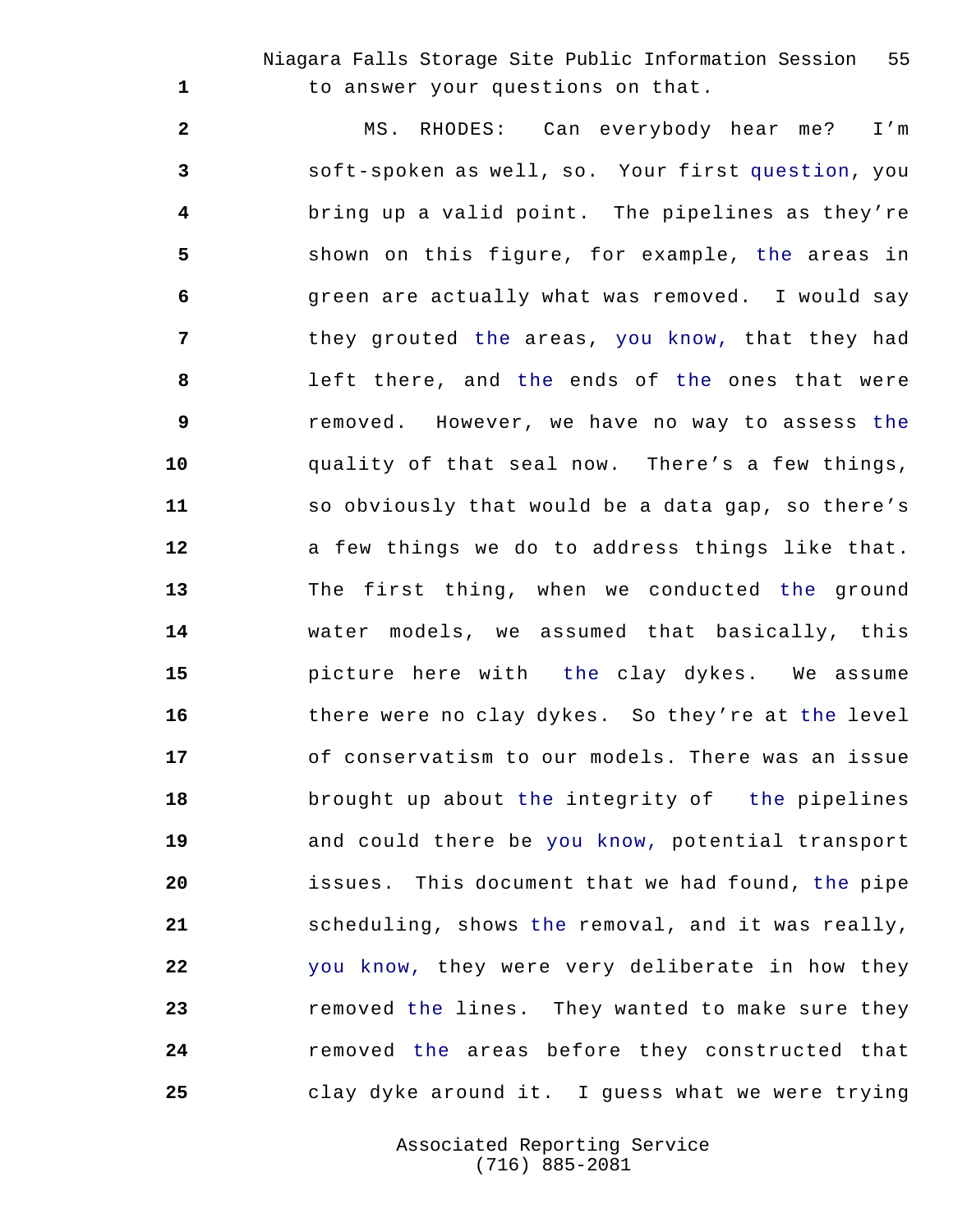Niagara Falls Storage Site Public Information Session 56 to show in that one slide with the uranium plume is there was a concern raised that, is the contamination from the southern area -- is the integrity of the dyke intact.

 There's a couple things that we did to sort of insure that. However, there's always uncertainties associated with site data. The first again is, we assumed there was no dyke in the model. The second is, there was a report issued by the Department of Energy in the early 80's, before the interim waste containment structure was actually built. And at that time we identified the areas east and south of building 409 to be contaminated. And what we wanted to show by that slide is, our recent data for the uranium plumes is consistent with that location. So basically we found what we thought we were **18** going to find, and that that plume is more likely the result of past contamination before the IWCS was even built, than leaching from the IWCS 21 through the clay dykes.

 Additionally, we do the Environmental Surveillance Program, and we do have a well that's you know, very close to building 409 and also close to the south dyke, and we measure that, we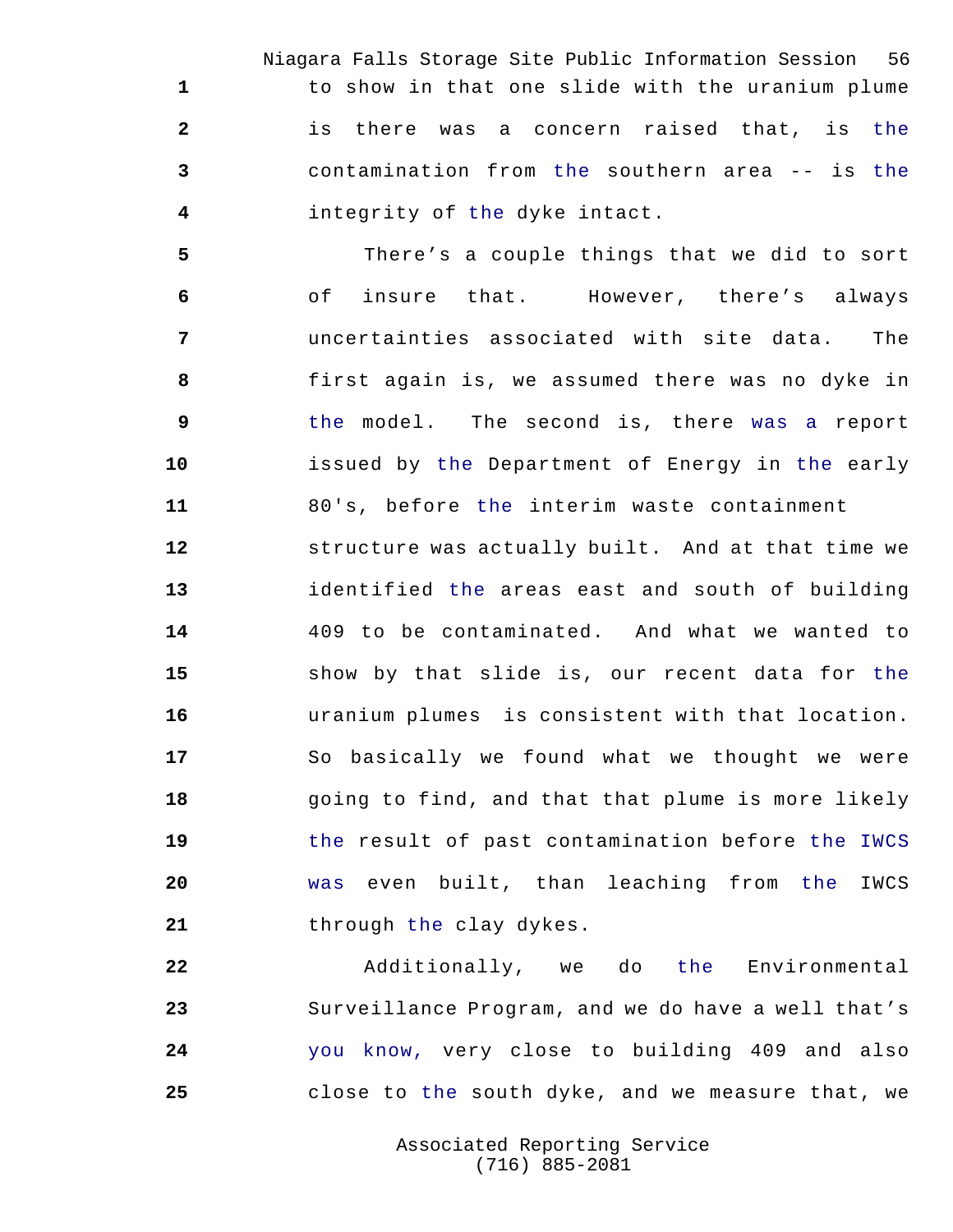Niagara Falls Storage Site Public Information Session 57 actually increased our measurement of that. Originally we did it annually. We increased that to in the spring and in the fall. So it's when water is highest and when water is the lowest, to keep a closer eye on that.

 MR. GIANNETTI: My name is Bob Giannetti, G- I-A-N-N-E-T-T-I. I want to address the format of the meeting just briefly again. I came here at 6:30, which was the announced time. It didn't start until 7:15. There was a lot of milling around and I question to what purpose. And I think that the exhibits that people were looking at could have been better contemplated and appreciated after the presentation, which would have provided -- which would have provided some sort of context, and I don't feel there has been sufficient context displayed in this meeting. There are undoubtedly many, many other questions that have to be addressed and I wish we had the 45 minutes at the start of this program to actually talk about those things. As to the format, I think it's, if you make a presentation, all information is selective -- all information transmission is a selective activity. It seems to me that the Corps has made the selection. How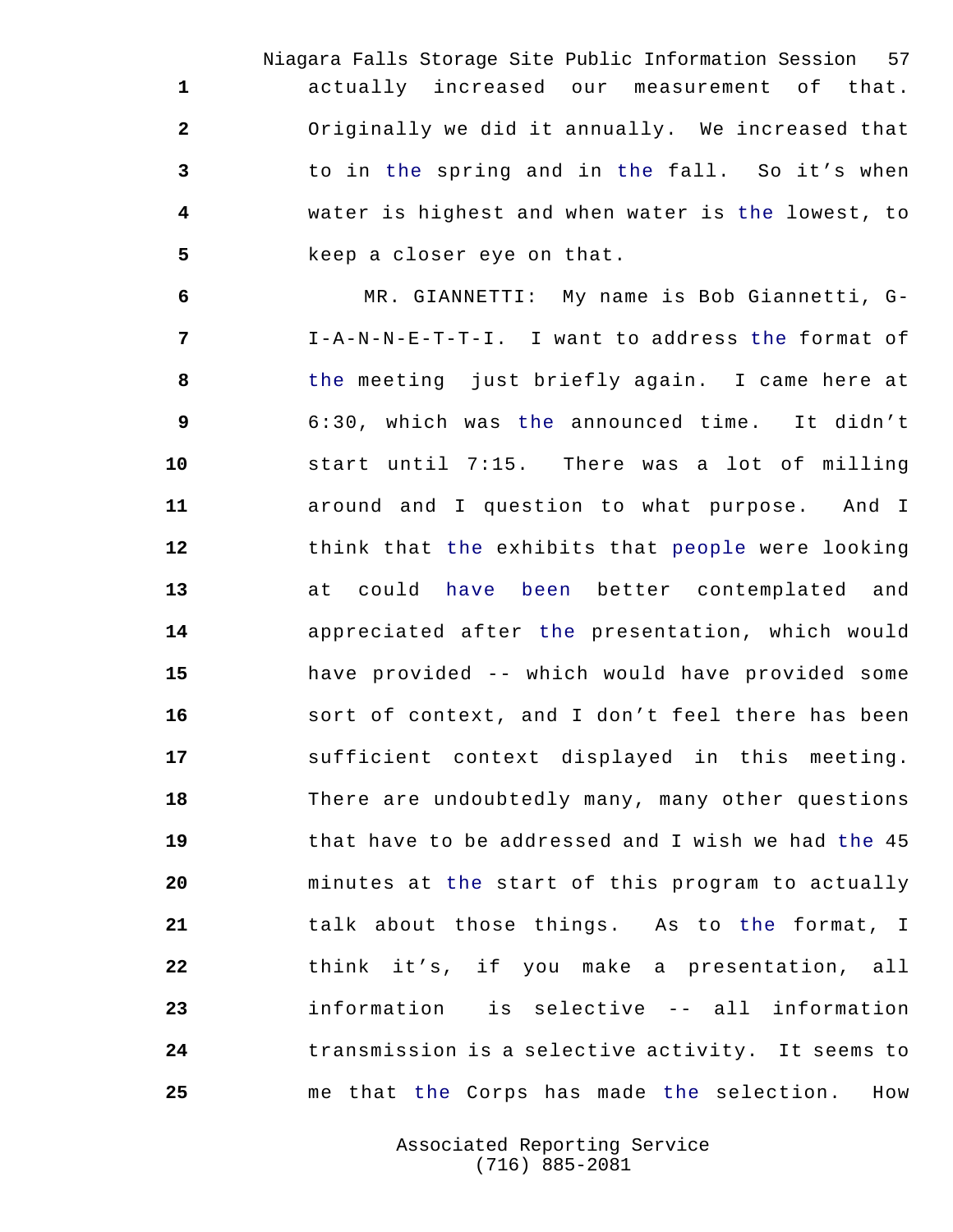Niagara Falls Storage Site Public Information Session 58 about turning the process around. Whether you use whatever intermediary or whatever facilitation process, you need to get comments and concerns on the table from people in the general public before you start dispensing information. That's the share and that's what I believe Amy Witryol was talking about, that's been totally inadequate at this meeting. And it's such an important issue that it's very disturbing to me. And I really would hope that the next time there is a meeting announced for 6:30 that we actually start at 6:30. Thank you.

 MS. KREUSCH: Thank you. I'm going to address part of that. We just recently announced that we were performing a community assessment and we really would like to hear from the community what format they would like us to interact with them in when we -- so please write us or call us or email us and let us know how you want to hear from us, how often you want to hear from us, what mechanism you want us to use to give you information, to provide us with feedback. We really want to develop an outreach program that meets the needs of the community. Thank you.

MS. TOWER: I'm Harriett Tower, T-O-W-E-R.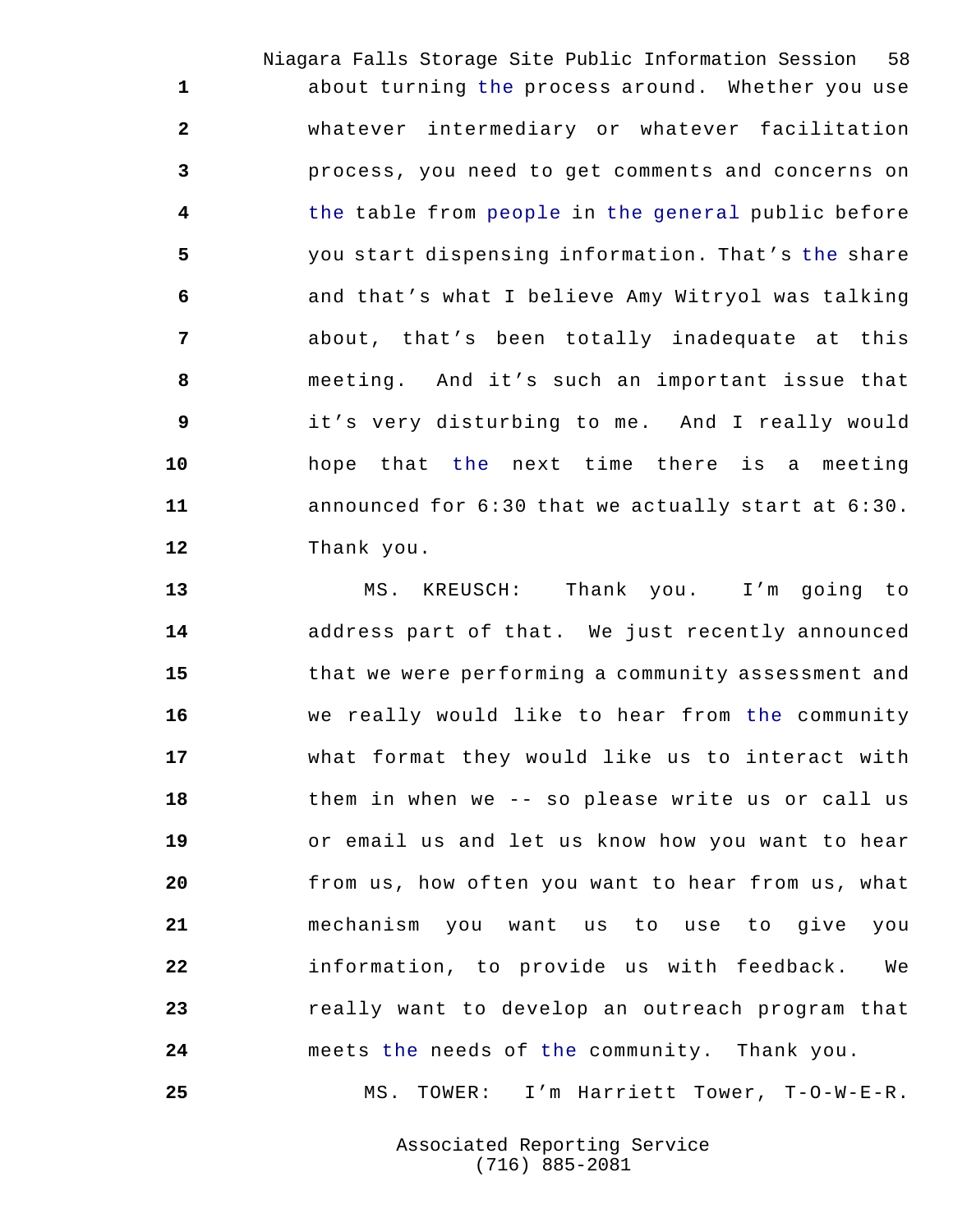Niagara Falls Storage Site Public Information Session 59 I'm a member of the community here. I don't have any particular expertise. I'm here to try and learn. I find it a very slick presentation. I am very offended by the fact that our community members who have the expertise have been not allowed to participate in the way that it was normally set up. These are the people we trust. These are people we turn to when you're asking for feedback right now. As in your last questions, the feedback, that's what we want. We want our people that have studied this on our own, our own chemists our own people that are looking at things, to be able to correspond with you and not be shoved off and shut up. That's what we want. And my other question had to do with the activity at the bottom of that facility. How on earth are you ever going to test it and see how it is, if there are cracks developing or if anything is there? You have no way of doing that without disturbing whatever else is supposedly supposed to be intact.

 MS. KREUSCH: Thank you. Michelle, do you want to address the --

 MS. RHODES: It's obviously a great concern that you bring up. Obviously our biggest concern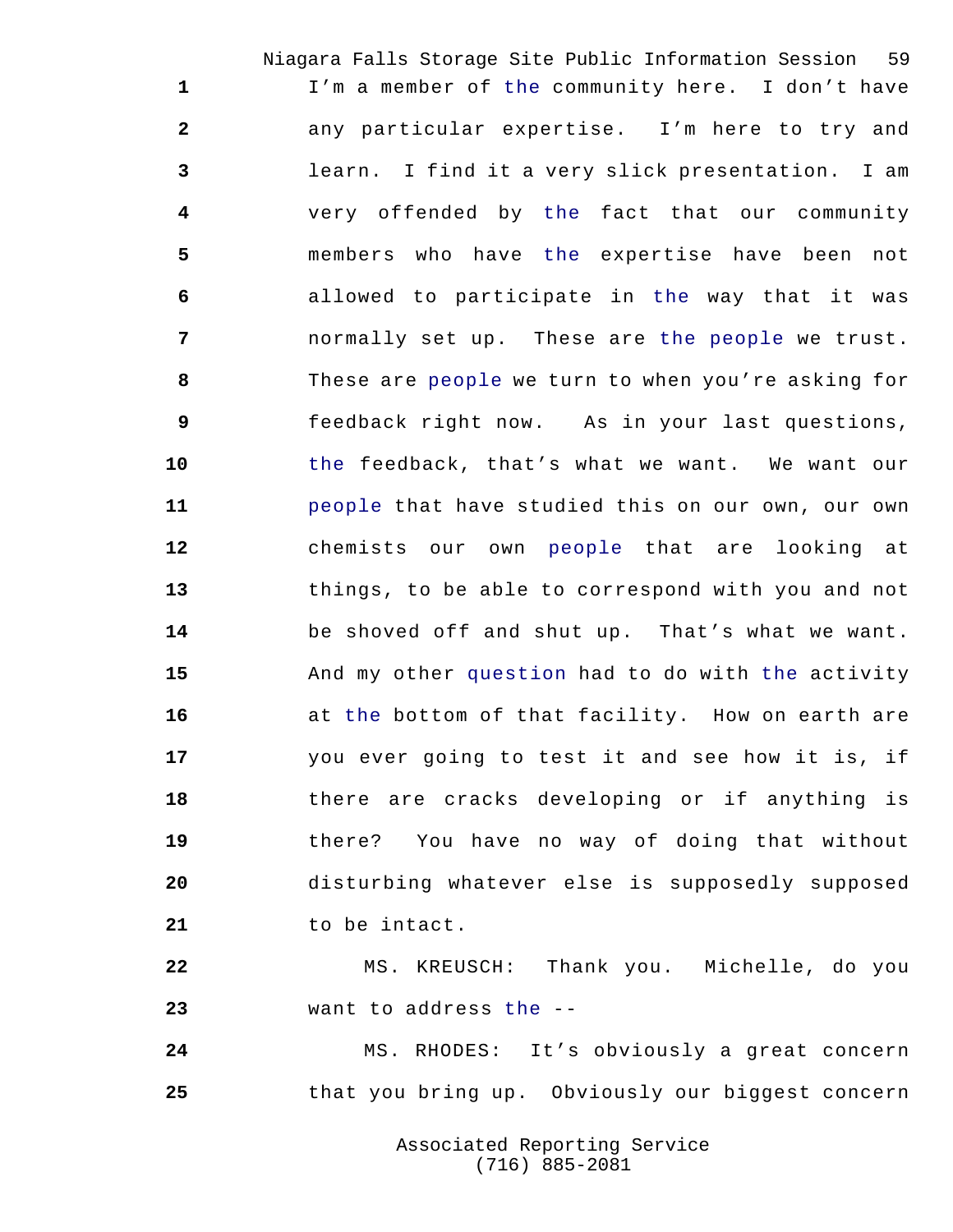Niagara Falls Storage Site Public Information Session 60 is the IWCS integrity. That is mainly what our focus is on the site. What it houses is very special and we want to make sure it stays there obviously until it's decided what the permanent solution is. But we basically have, as I mentioned before, the Environmental Surveillance Program, and that's sort of the way we monitor the integrity of the cap. And that's another reason why based on this RI that we actually increased our frequency of monitoring. We originally would sample once a year. We have a network of ground water wells surrounding the cap and we sample that regularly. We originally, like I said, sampled annually. We changed that to twice a year. So anything that would be even coming straight out 16 through the clay dykes while we have lower ground water wells, but if it went down and out that way, it would be detected during that program. All the samples that we collect as part of that Environmental Surveillance Program. It's published annually and a report is available and it highlights all the results and the conclusions based on it.

MS. ROLAND: I'm Mary Ann Roland.

MS. KREUSCH: Wait a minute. Wait a minute.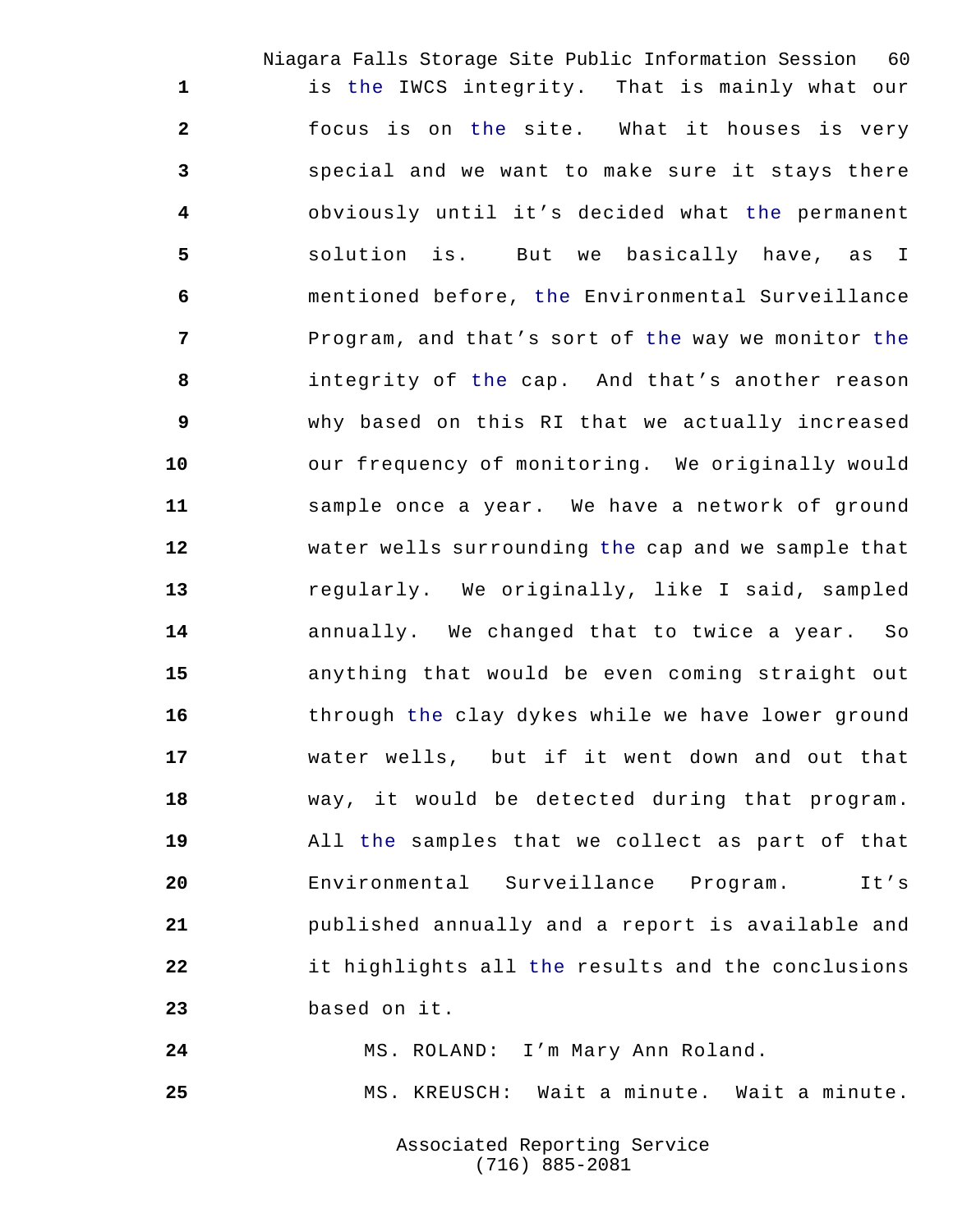Niagara Falls Storage Site Public Information Session 61 Can we take the question from Mary Ann before we go back to -- let him bring the microphone to you. MS. ROLAND: I'm questioning whether you test anything off-site at all. You have shown the plumes on your map but they're only the plumes that are on the site, and I'm wondering if you have reports from the community of plumes that have been shown or surfaced away from the site, towards the lake. I know of one example that was very disturbing to me, that surfaced on a person's property that was kind of covered up. We had several people look at it and it was tested by a chemical engineer, and nothing was reported. It was hush hush, and it was a person whose wife, actually two wives had died of cancer on his property. And so the contamination is very evident. Now whether it came from the CWM site or whether it came from the LOOW site, I mean actually they kind of overlap in some places there, but has there been any testing of any places off-site?

 MS. KREUSCH: Is there someone from the team that can respond to that?

 MS. RHODES: I guess from the Niagara Falls Storage Site perspective, there's two areas that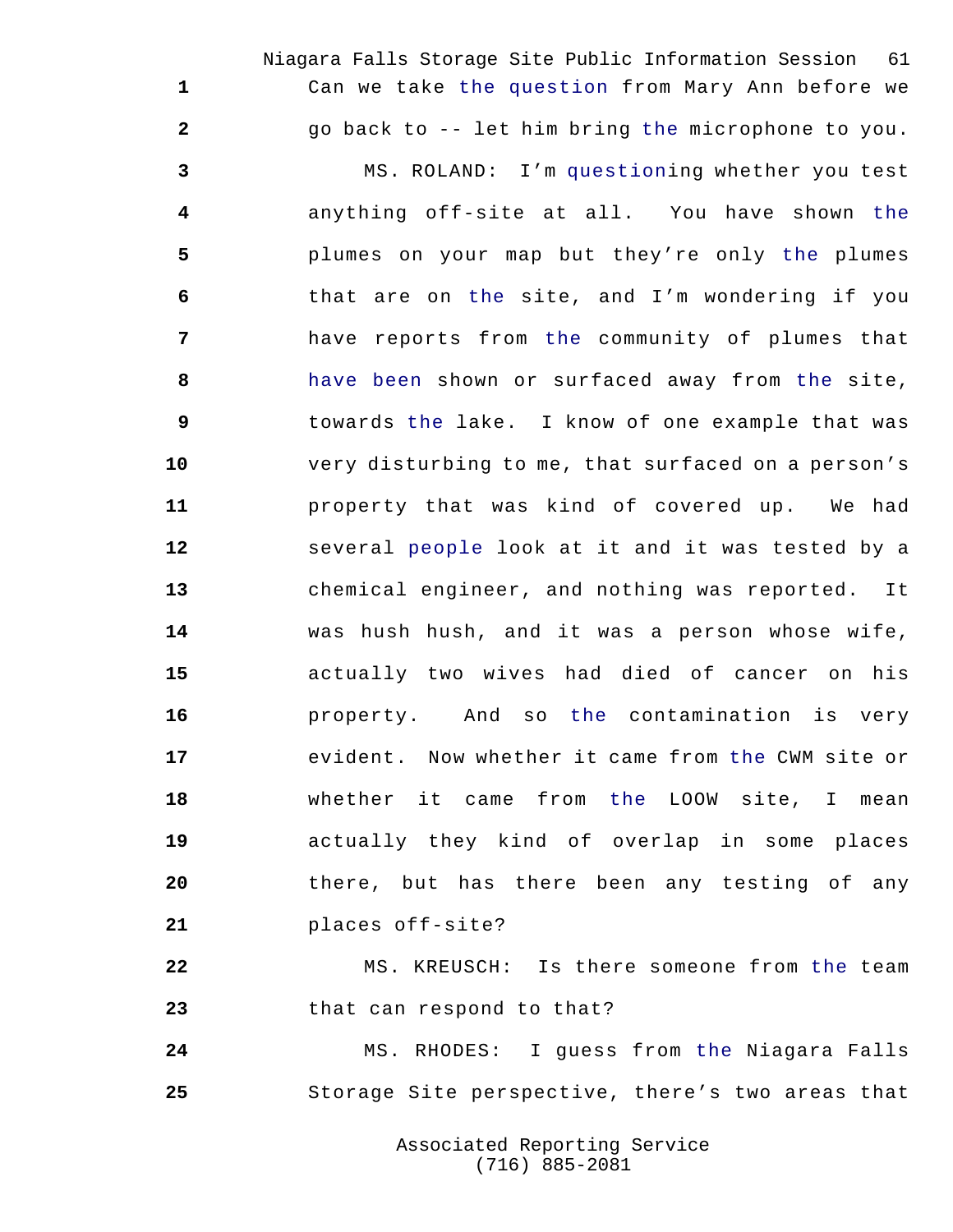Niagara Falls Storage Site Public Information Session 62 we have focused on for potential off-site additional sampling. One is the northwest, north of the northwest portion of property where we show the uranium plume being close to our site boundary. Obviously we want to make sure that we define the extent of that. The other is as we talked about last time, is the potential for the interconnection between ground water in the west drainage ditch, so we've added three sample locations as part of our environmental surveillance to address that. I'm not familiar with what, I guess it was a chemical of some type that this individual had. I know and maybe Paul Dickee can elaborate a little, the Niagara County Department of Health did a youngs (sic) survey, and subsequent sampling of residential wells and maybe he could fill us in on the results of that. I don't know if that was part of the study or not.

 MR. DICKEE: My name is Paul Dickee. I attempted a well study in the Towns of Lewiston and Porter below the escarpment. We wanted to identify active working wells and find out who was drinking ground water and find any wells that were sample able, and we did -- I don't remember the exact numbers. There weren't very many. Maybe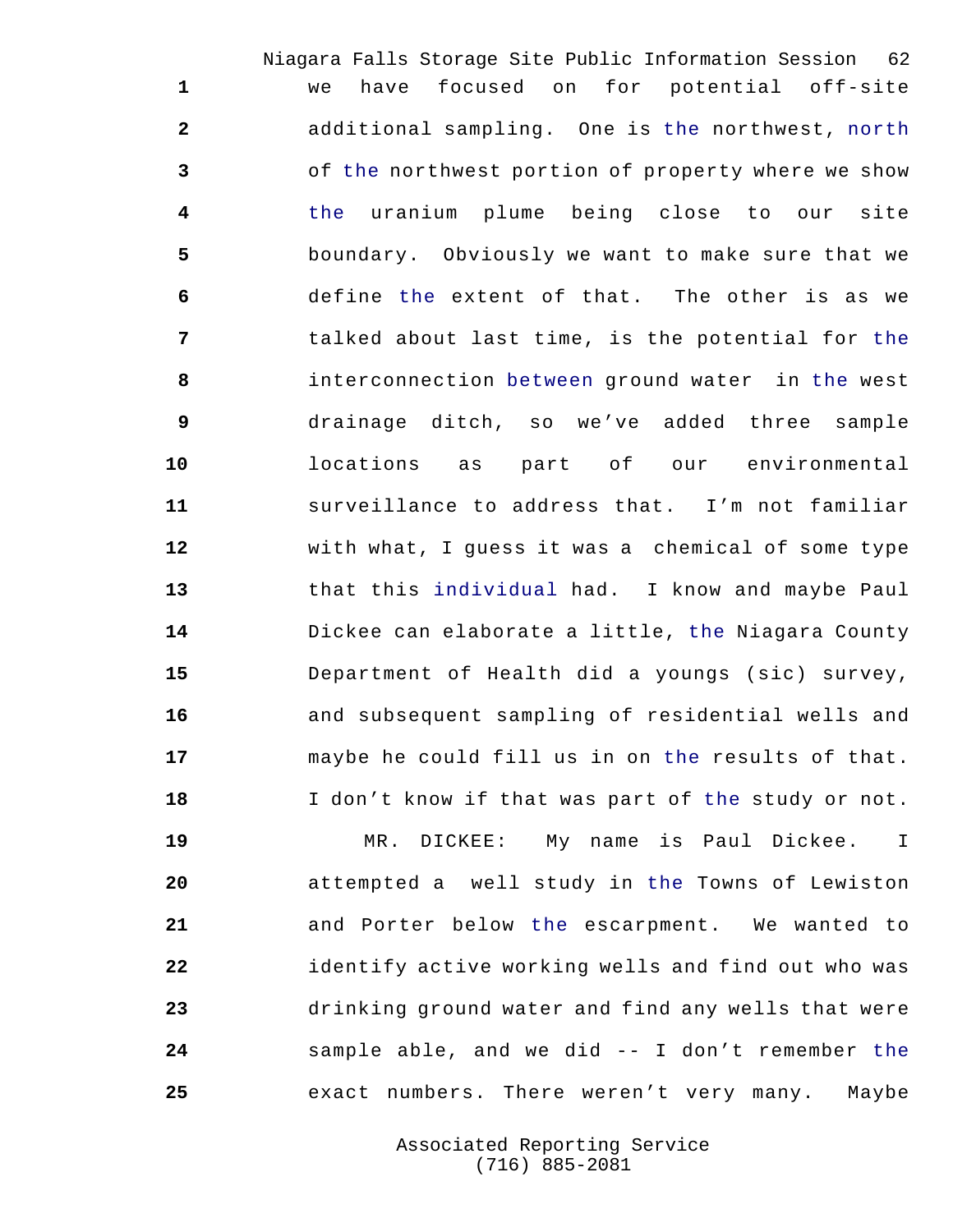Niagara Falls Storage Site Public Information Session 63 around a dozen or so that were sampled. There weren't really any contaminants of concern that were identified. The results of the study are published upon our Niagara County website if anybody wants to take a look at them. That's Niagaracounty.com/health. And you can check that out. It was really an interesting exercise but we didn't find anything we had to follow up with.

 MS. KREUSCH: Thank you, Paul. There was a woman in the back that had a question.

 MS. MULGIVER: My name is Judy Mulgiver again. There's a lot of money spent on the work you're doing and the testing and everything and like Peter Hower (sic) said, you know, we have people in our community that are experts. If it's even possible to consider putting like 5% or 2% of the money that you guys get for labs to do the testing that is necessary or look at the mounds of paperwork that you guys provide, you know, so, I just feel that you guys get paid for all the work that you do. We have people in the community that are spending their time and effort on all this, and I just feel like there should be something provided to the community for us to thoroughly investigate the reports and be able to, you know,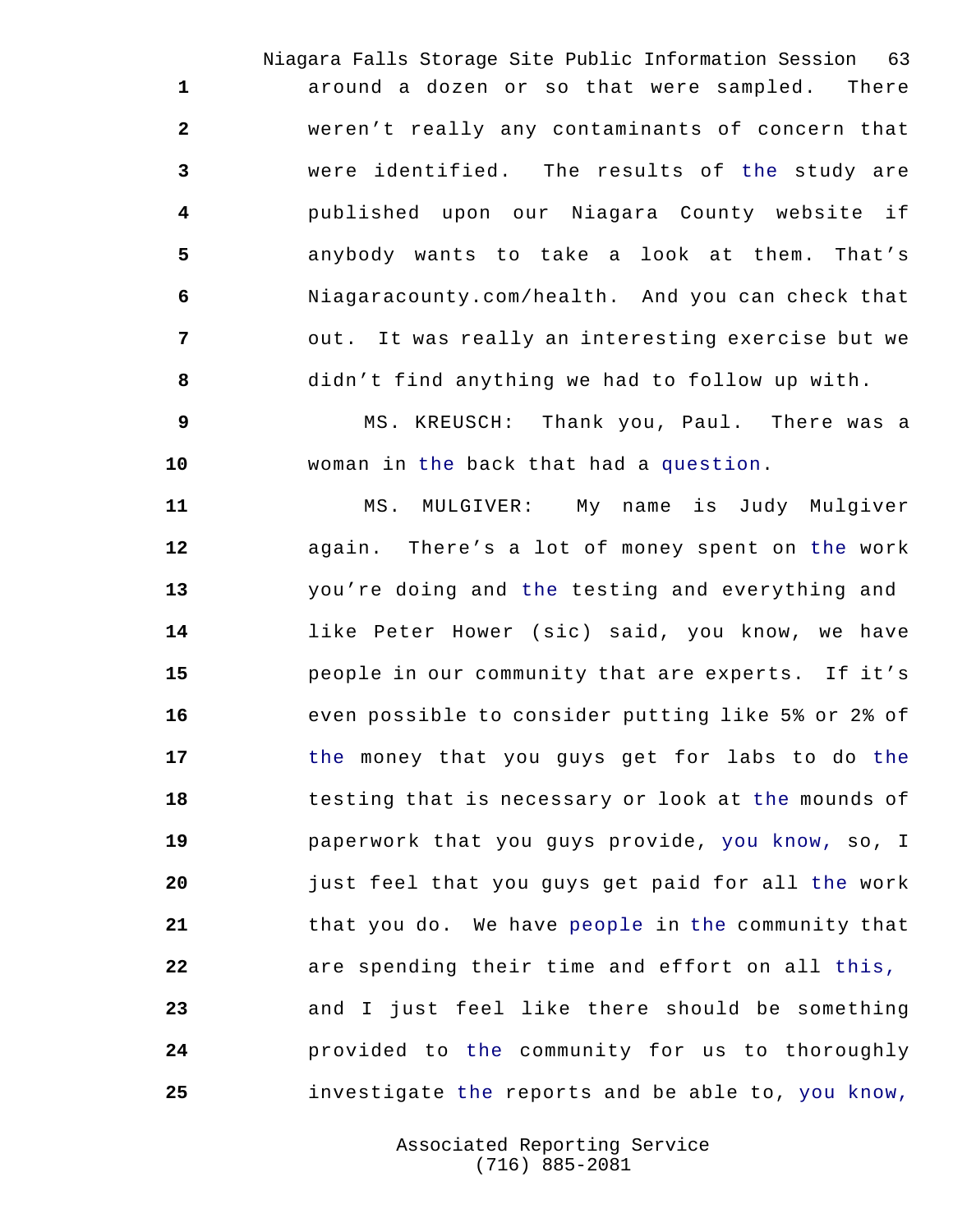Niagara Falls Storage Site Public Information Session 64 pay professionals to do it, because you know, we're not all scientists, we're not experts, but we do have some people in RAB, that they are. Would that even be part of a consideration?

 MS. KREUSCH: Even if there was a RAB, the participants would not be paid.

 MS. MULGIVER: But is there something for the public where we could have independent people looking at this stuff?

 MR. KOWALEWSKI: What I can offer to you now is that the Corps process, there are several levels of independent review within the Corps. People who don't work on the project review the data and the findings and critique us several times before we come out with a report like this. The other agencies involved, like the USEPA, the New York State DEC, the health agencies, they also participate in this. I mean, they are public agencies looking out for the public's health and safety on these issues. So that is additional level of review that our reports get. There is no mechanism for us to fund community members or independent bodies to do what you described.

 MS. MULGIVER: I mean, the agencies, State agencies are strapped already. We know that.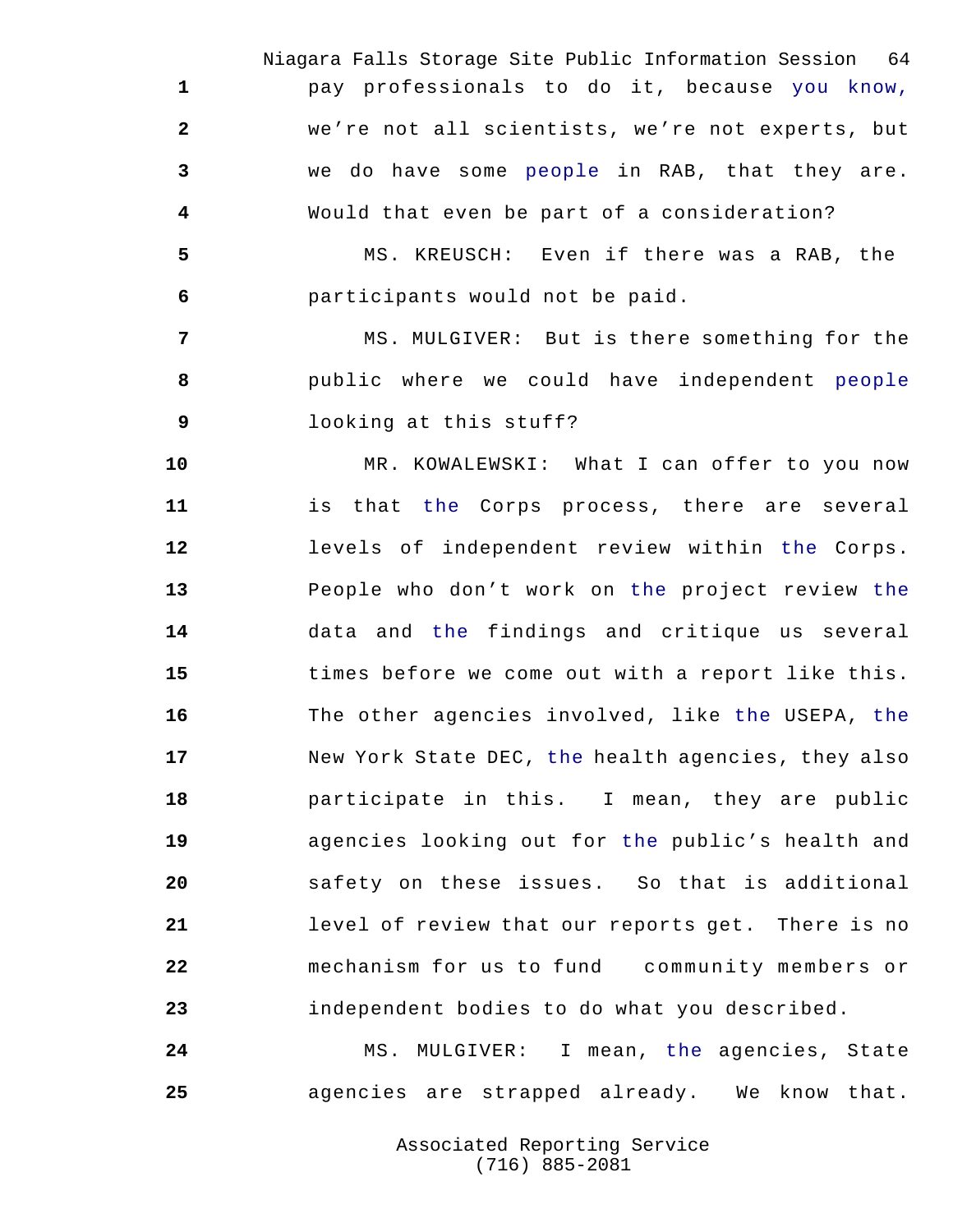Niagara Falls Storage Site Public Information Session 65 There is not enough people to go through the mounds of problems that we have in this state. You know what I'm saying?

 MR. KOWALEWSKI: I understand your concern and what you're saying. I can't answer for the State or the other Federal agencies and their funding or staffing issues but --

8 MS. MULGIVER: You can't share your money with the public?

 MR. KOWALEWSKI: No. Ma'am, the way Congress appropriates money and the way the laws are passed, to give the authority to the Corps to conduct these kind of studies just doesn't allow for that.

 MS. KREUSCH: Tom, Mrs. Weld in front of the room has a question.

 MS. WELD: Thank you. Marin Weld. I want to say that at my advanced years, I'm not going to be able to go back to school till we really understand these engineering reports. I appreciate the graphics and I want to say that the Restoration Advisory Board represent me as a citizen and I'm grateful for their volunteering of personal expertise, but I want you to realize that the main word there is advisory, and if you want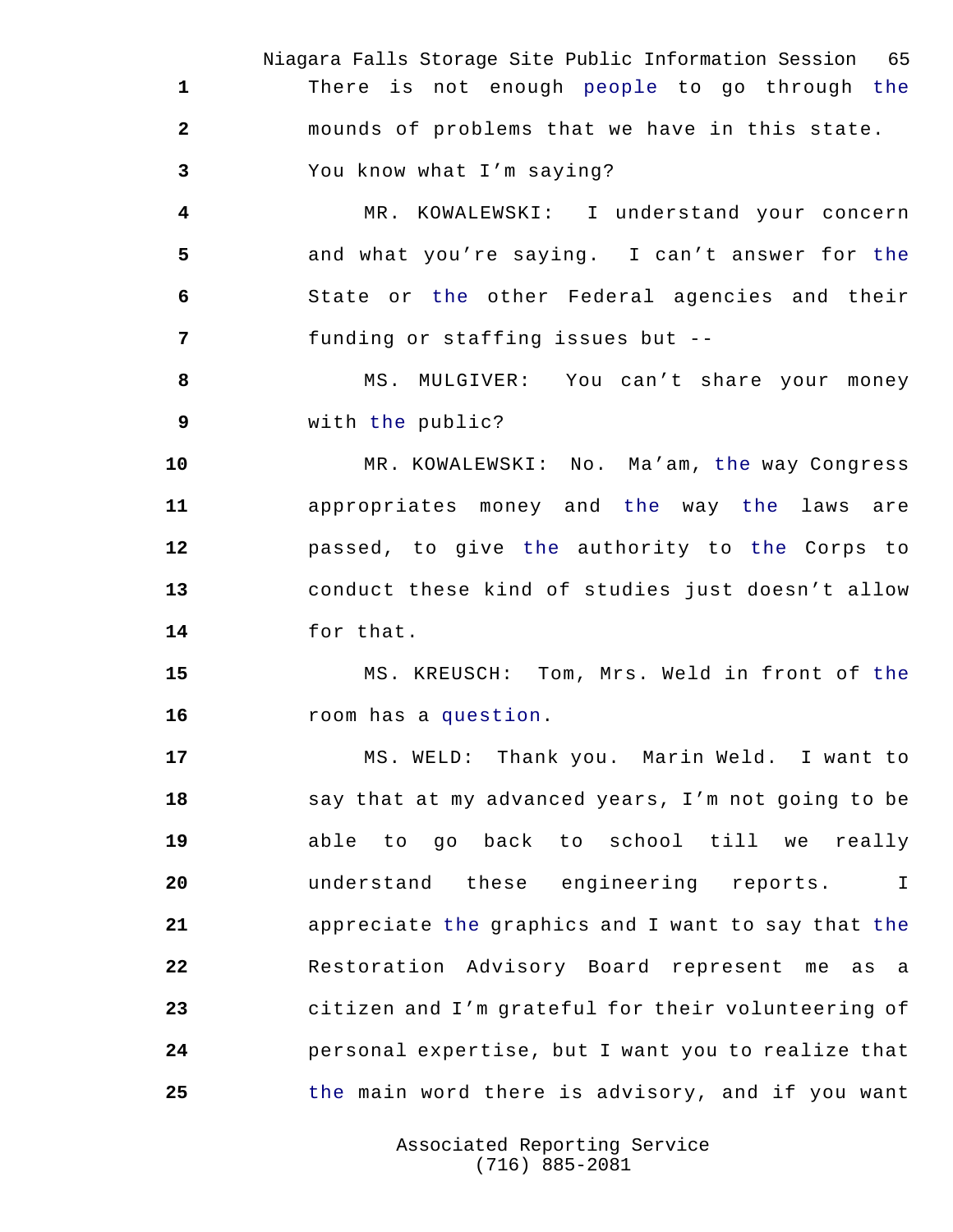Niagara Falls Storage Site Public Information Session 66 our advice and our feedback, these are our representatives that have a background that won't take up your time like perhaps, you may be humoring us here. I thought I knew what a plume was, and so now I just want to be sure that it's where something is sort of puddled or spread out. You see where I'm coming from.

 On one of your maps I also noticed that there was a great deal of concern about building 409. And I like the colors that said, we sealed up the pipes and they were shown in green, and then near your border you left some sleeping dogs lie and those pipes were in purple. But I notice that there's a little section of purple pipe coming out of building 409 in two places before it got sealed and drained. And I thought that was rather interesting and with my limited knowledge of what I'm looking at, it caught my attention. Thank you.

MS. KREUSCH: Thank you. Michelle.

 MS. RHODES: Thank you for your comments. That caught our attention as well. That was kind of odd to note that there were two lines still coming out. I think maybe one reason for that, and I can't speak for the DOE, but as Halle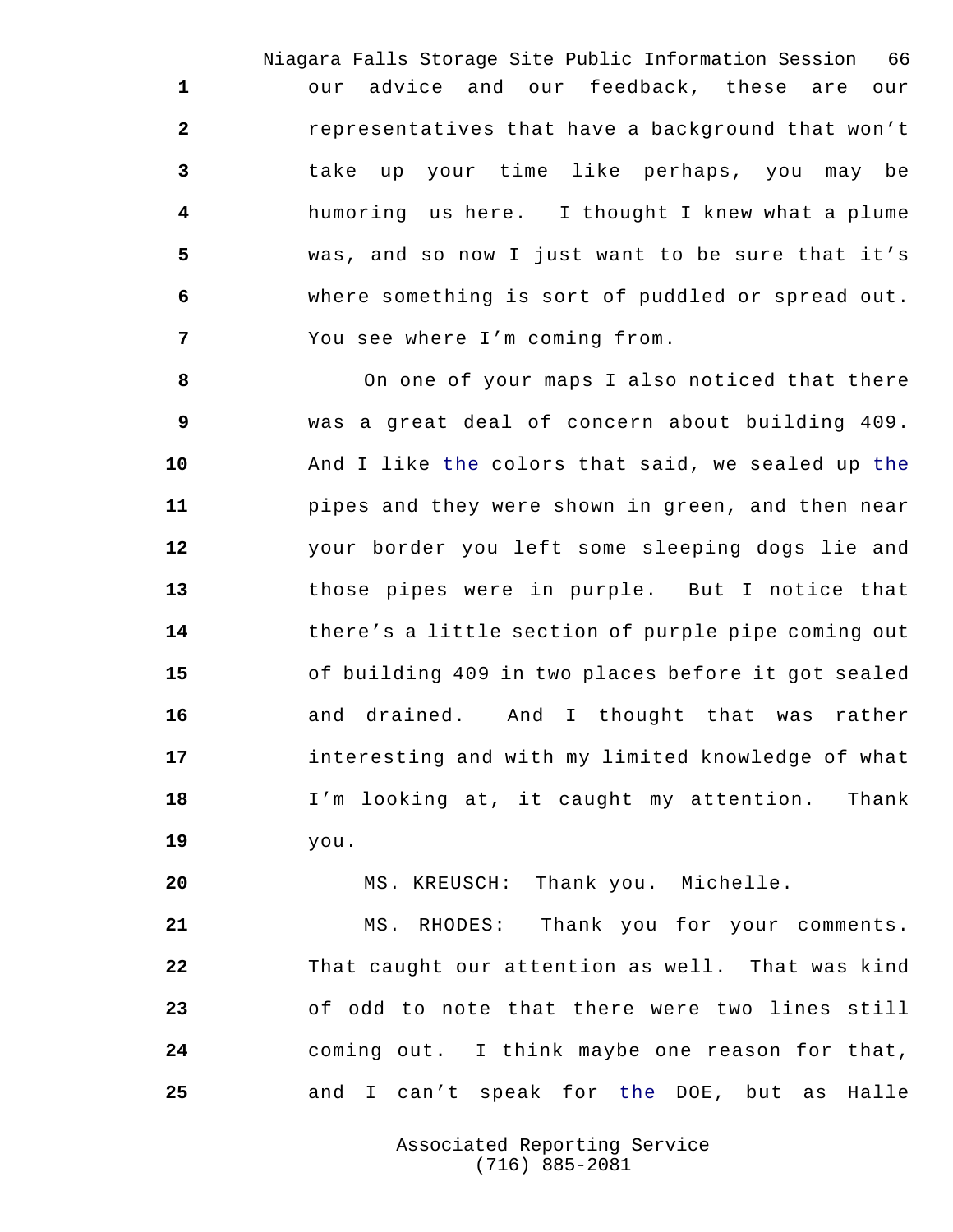Niagara Falls Storage Site Public Information Session 67 mentioned in the presentation, that there was some decontamination in that building and basically you know, it was kind of leveled into itself in a way, for disposal. So maybe they felt that that, it wasn't a major source of contamination. We were worried about that in the RI and we actually did some additional sampling that surrounded that building to make sure that that wasn't a source term. Right. Exactly. And actually it's fairly clean around it. We had that one hit of 833 that keeps getting brought up but it was east of a, a lower hit. So again, it just reaffirms what's in the DOE report. I'm not saying that it was perfectly clean in that area, but definitely that might have been the reason behind it.

MS. KREUSCH: Karen Allen has a question.

 MS. ALLEN: I'm Karen Allen and I'm a citizen of the area, and my concern is that you work as a team or you work with layman individuals, but you work together. And you are asking the community not to have an organization, not to work together but to come as individuals, but we all know that there's more strength in a group than there is in an individual. So again, I've been part of the RAB for seven years and I've put in hundreds of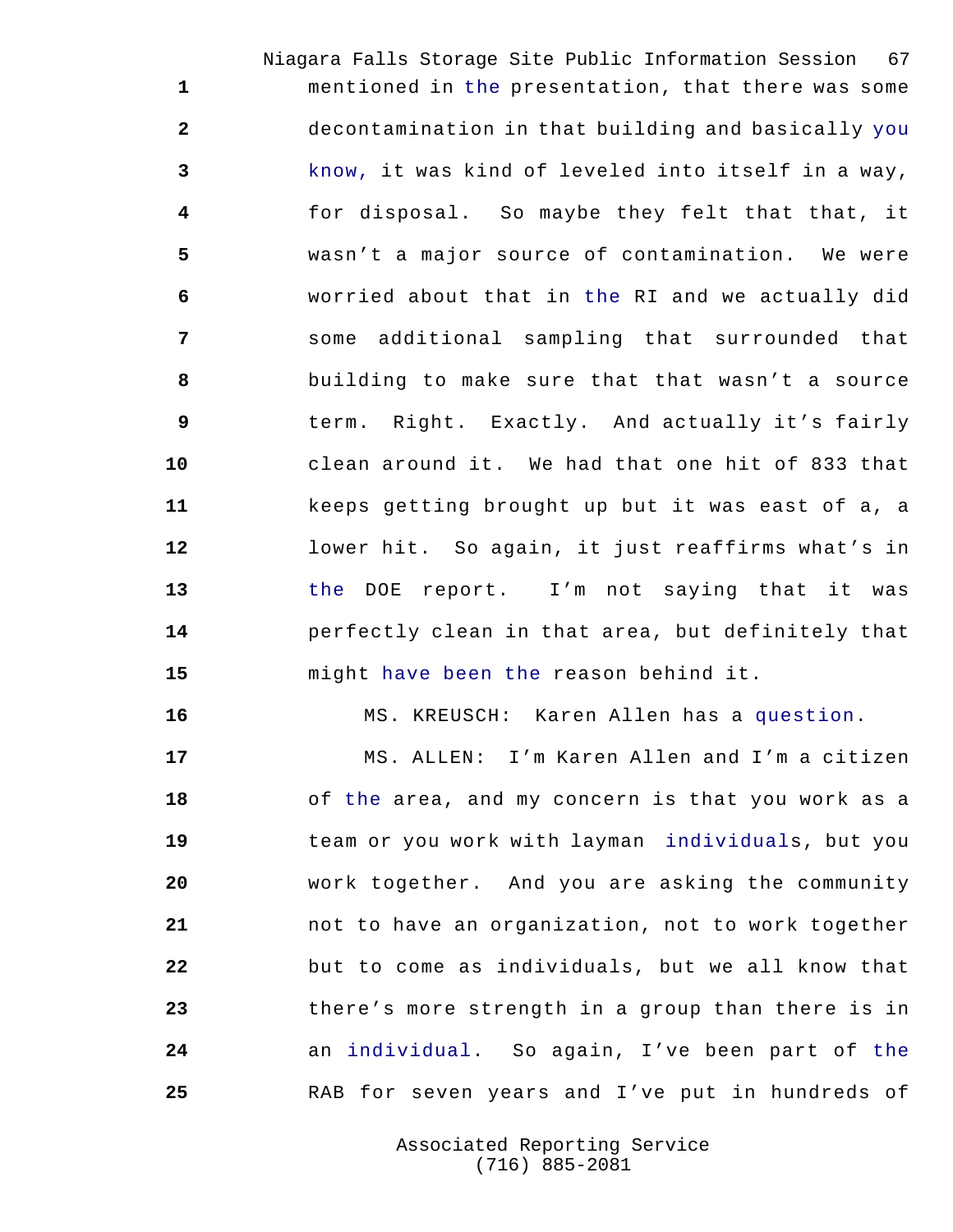Niagara Falls Storage Site Public Information Session 68 hours, and I just see this as a slap in the face. And I just think that you should realize that just ordinary citizens isn't left behind and you're also asking us to invest money for copies and emails and other things that we're doing in order to communicate with one another in trying to bring about, to your attention the things that we think you should listen to.

 MS. KREUSCH: Thank you, Karen. Any other comments, questions?

 MR. LACAIJCZYK: I'm Tom Lacaijczyk. I just wanted to address an earlier question. It was a question about the composition of the pipelines. In fact, the composition is described in the Remedial Investigation Report, and it's kind of a complicated answer. There are fresh water lines there and there's 21,000, more than 21,000 feet, and it's reported that they're made of cast iron. And then the storm water lines, there's 4,000 feet of those. Sanitary sewer lines, 11,875 feet, and acid lines or process waste lines, 3,830 linear feet of those, so that's a lot of pipe. But the composition of all of those, storm water, sanitary and acid sewer lines, it's all reported as vitreous clay pipe. So that's probably most of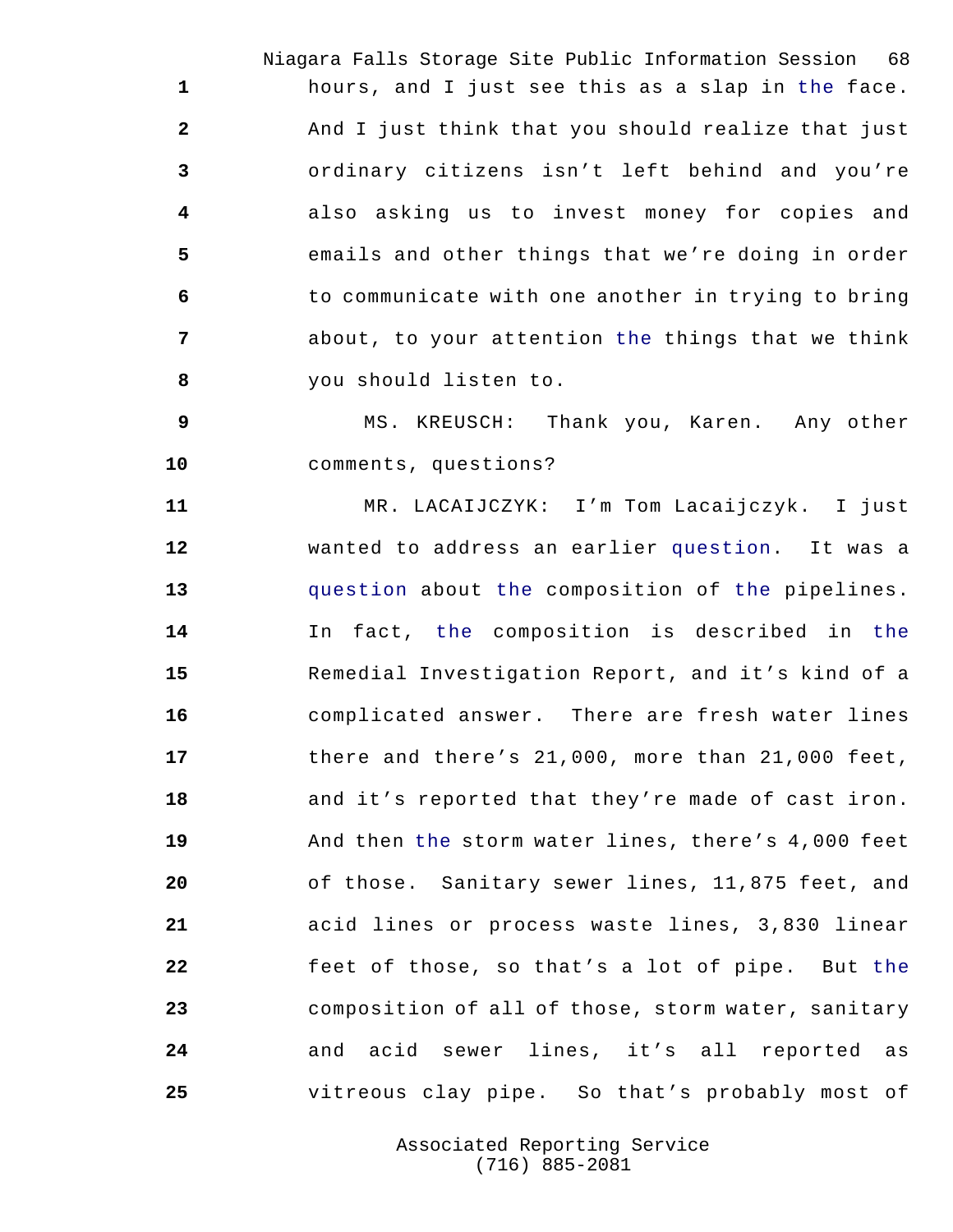Niagara Falls Storage Site Public Information Session 69 what was out there. I just wanted to answer that question. MS. KREUSCH: Tom, does that answer -- Do you have a following -- MR. LACAIJCZYK: I thought I answered the question. MS. KREUSCH: Okay. Are there any other questions? Okay. We'll be right there. MS. WITRYOL: There's a time line of the site and the facilities, so you're saying all of the pipes are, I mean, what you just mentioned now, how about what was done before like 1960? You know, there's a time line going back to 1943, I think. I mean, what was used then? MR. LACAIJCZYK: What I described, that was what was put out there in -- MS. WITRYOL: In 1940? 18 MR. LACAIJCZYK: Correct. MS. WITRYOL: Oh, okay. MS. KREUSCH: Dr. Boeck has a question, way up here, Tom. I'm sorry. DR. BOECK: A few comments. I noticed as the slides went by a couple things of interest, since I probably raised the question in the first place. Slide 15 on the pipelines, I have the same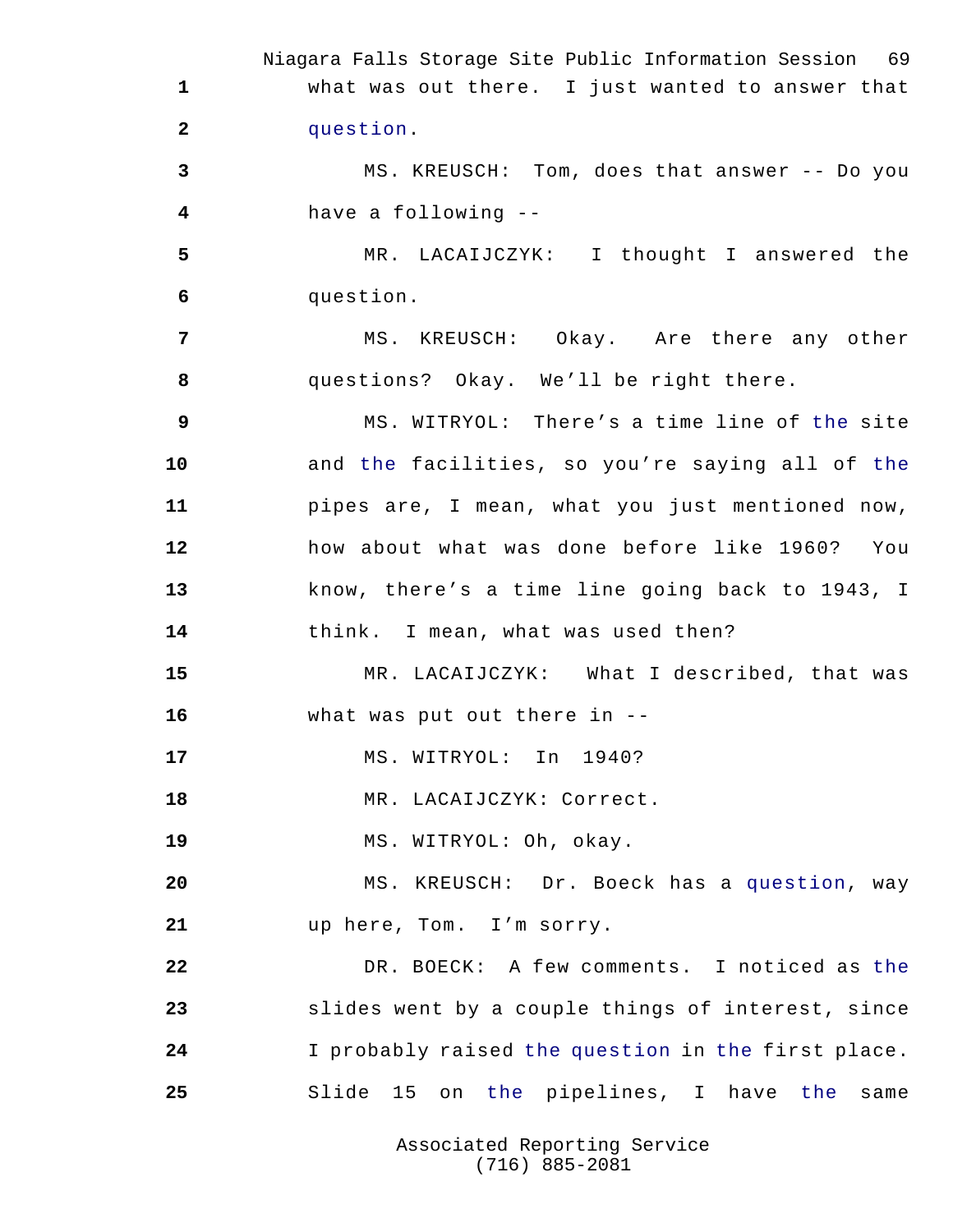Niagara Falls Storage Site Public Information Session 70 diagram, and it's a missing a major pipeline. That, in that diagram it doesn't show that there is a line north of the building 411, which originally went to the ditch, which probably was cut when it crossed the clay dyke, but we have no documentation on it, and there is no documentation that that line was ever plugged. It went into a valve pit, and the portion of the line is shown, but is not shown in that particular diagram. I submitted that some months ago.

 Secondly, I'm somewhat disturbed about the typo involving one of the uranium levels. Our committee has written several comments on that. We also suspected it was a typo. I wish you'd make that information public when you identify errata which are in the documents and please let us know because we are spinning our wheels on bad pieces of data that we suspect may be incorrect, but we can't establish that on our own.

 And finally, regarding cesium 137, I have a paragraph from a local resident who was a high school student at the time and he was sent out there to pick up these copper cylinders which were filled with cesium 137. They were spilled on the ground and some of them were leaking and they were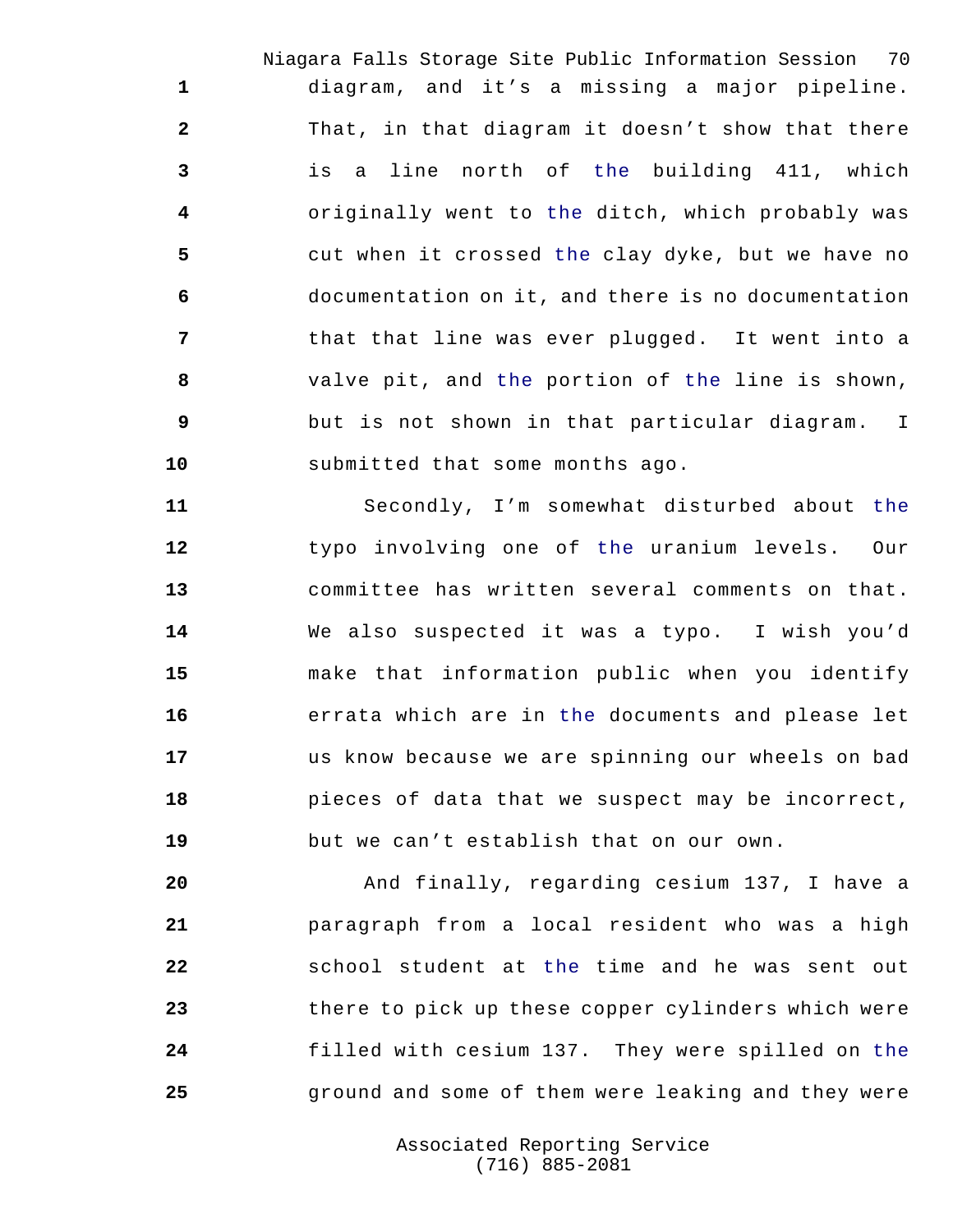Niagara Falls Storage Site Public Information Session 71 partially buried, so that is one of the sources of that spot of cesium 137 contamination which is a known issue.

 This afternoon as I prepared for this session I read the Corps' website. There's a page on there entitled LOOW and NFSS frequently asked questions. I'm somewhat upset that some sections are actually in error and misleading to the public. The Corps has competent professionals but someone didn't check what was written on that site. I have a handout and I won't go through it in detail. I put my comments in italics and the remainder of the text is quoted from Corps documents.

 Some of the things which came to my attention, okay, question one, tell me more about the interim waste containment structure at the NFSS. Going on through the paragraph the sentence says, the thickness of the cap was calculated based on the percolation rate of radon, such that by the time radon percolates through the cap it is harmless. Comment. Radon remains radioactive. It is a known cause of lung cancer. It is never harmless. Okay.

C2, is there a buildup of radon gas within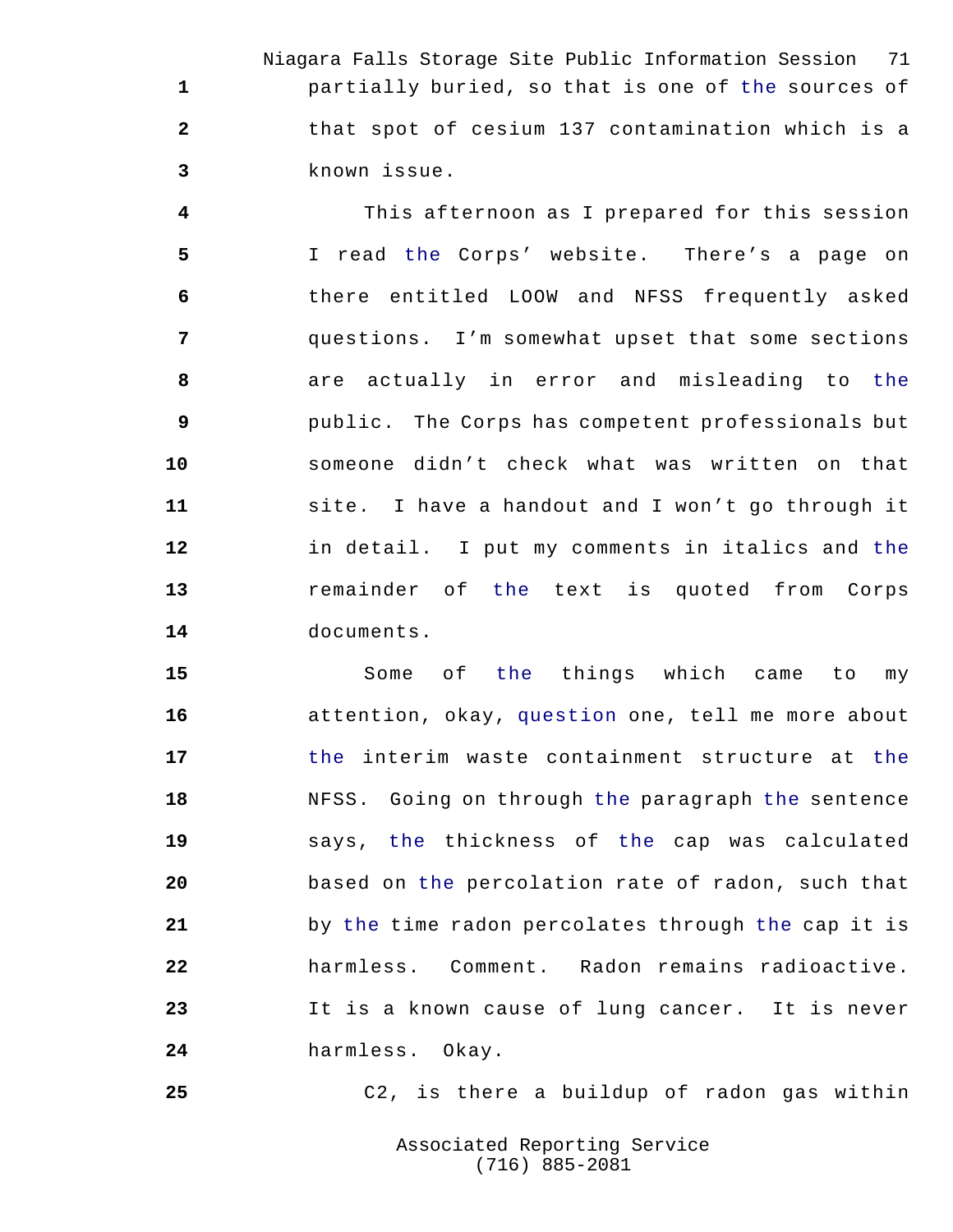Niagara Falls Storage Site Public Information Session 72 the IWCS at NFSS. Okay. It reads, radon is slowly generated and begins to move through the five and half feet of compact clay and soil covering the buried material. Okay. Radon is continuously generated and it will be for the next thousands of years. There's nothing slow about it. Radon has a half life of 3.62 days. That's incorrect. The half life of radon, which should have been checked, is 3.823 days. Again, simply this stuff was not properly read, typewritten or type checked.

 The next sentence goes on, referring to radon. By the time it moves through the soil, almost all of it is no longer radon, it is harmless. Again, not correct. Radon decay produces radioactive lead 210. The result of 200 curies of radium, they produce radon. The radon in turn moves outward and upward and creates lead 210 when it decays. Neither radon nor lead 210 are harmless.

 So that what we have above the structure is **a** gradual infiltration of radon being converted to lead 210 so the radioactivity is moving out of the location where it is and upward into the soils and a portion of it will make it out to the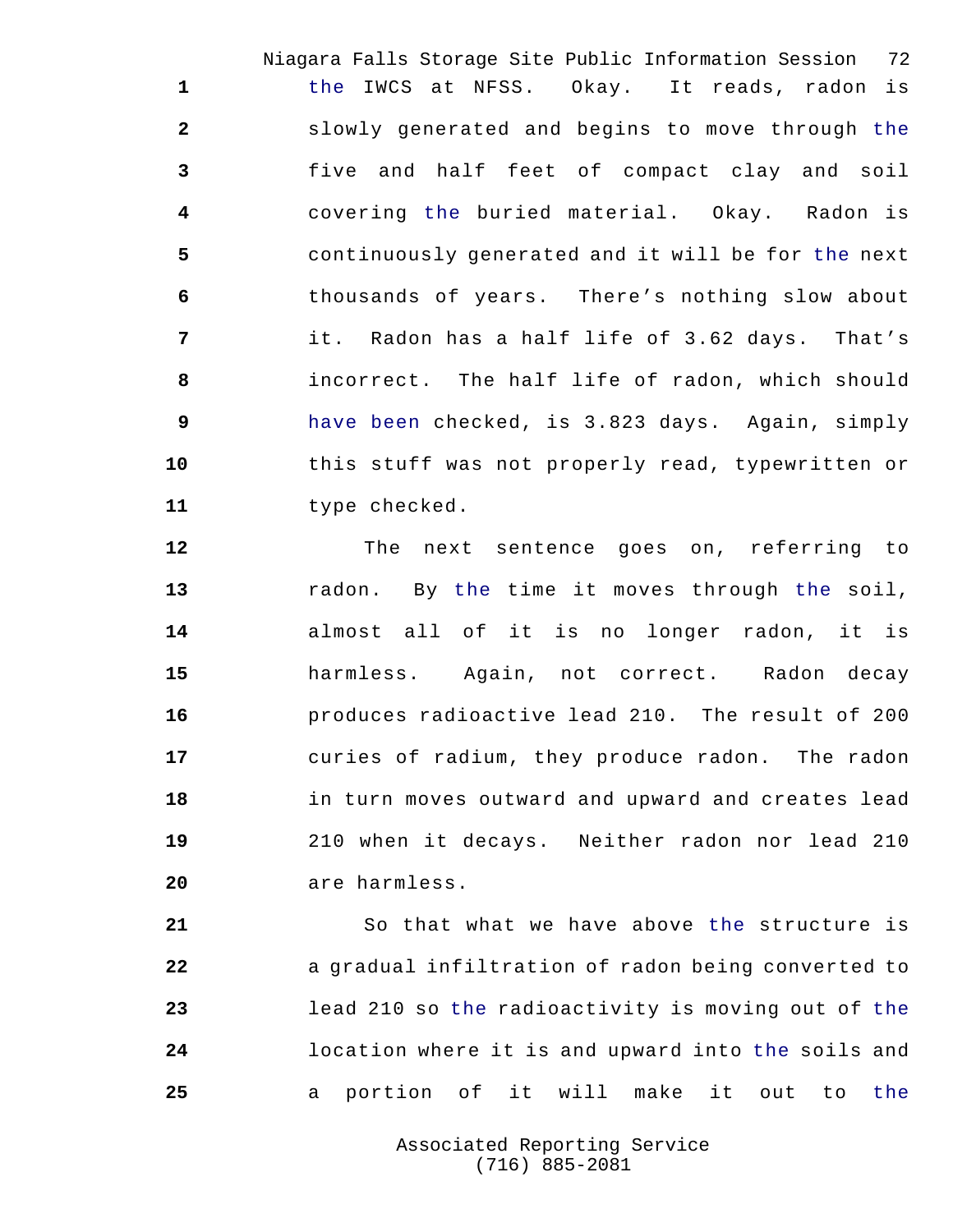Niagara Falls Storage Site Public Information Session 73 atmosphere. Okay.

 This goes on to say, radon emissions from the IWCS are monitored as part of the Environmental Surveillance Program and verify this. Okay. The radon emissions from the soil are sampled one day out of the year. Radon emissions from soil are very sensitive to temperature and soil moisture and other conditions and without information on the weather conditions for the week previous to the time the samples are taken, one can't really interpret the data as to whether they are typical or meaningful for anything other than the one day out of the year that they were actually taken.

 Another section. D1. Question. What investigations were performed on the IWCS as part of the NFSS Remedial Investigation? The reply is, no direct sampling through the protective clay cap or side clay walls of the IWCS was performed to insure the integrity of this protective layer was not breached. Comment. How can you conduct a valid Feasibility Study without data on the actual current location and concentrations of that radioactive sludge that was put in there 25 years ago? Okay. How can you go forward with feasibility without knowing what you are working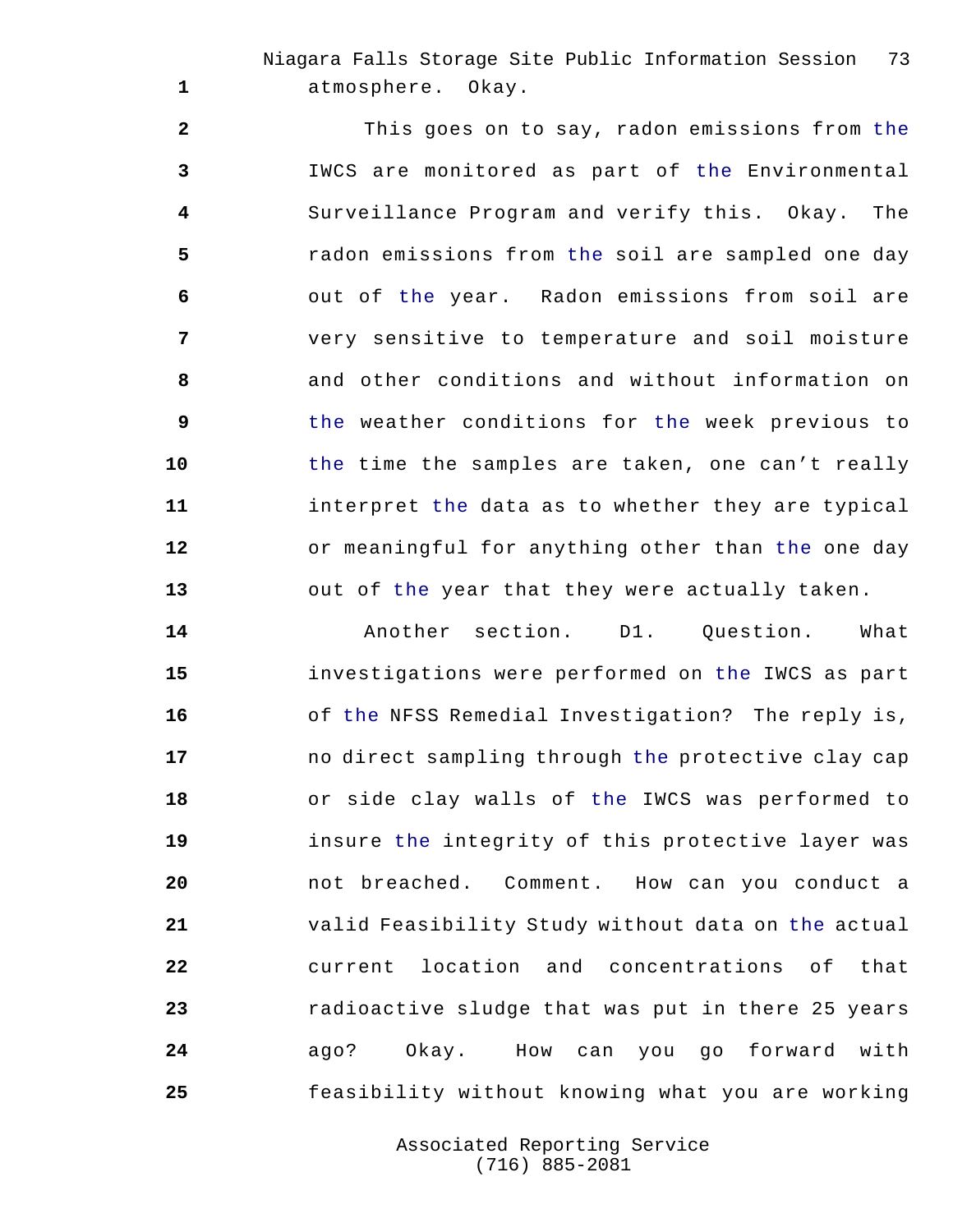Niagara Falls Storage Site Public Information Session 74 with and where it is? Any remedial action will obviously open up the cap, so I do not agree with the contention that it is impossible nor highly dangerous to sink monitoring wells which would be sealed and capped properly, in order to get data on what's happening inside that place.

 **Further on, it goes on to a discussion of a**  multi-technology geophysical walkover which used non-intrusive techniques to infer the condition of the subsurface below the cap. Okay. I have an extended comment from the Corps received on April 12 30<sup>th</sup>. I won't read the whole of it, but it goes on saying that items for consideration, geophysical survey indicates no short-term competency issues within it. Corps acknowledges that there are limitations associated with this survey methodology. These limitations are leveraged to the extent possible by integrating other geophysical survey methods. This investigation was not a stand-alone integrity assessment but used as additional weight of evidence of our integrity investigation. Comment on that. This geophysical examination did not and could not examine the cutoff wall adjacent to the location where the highest concentrations of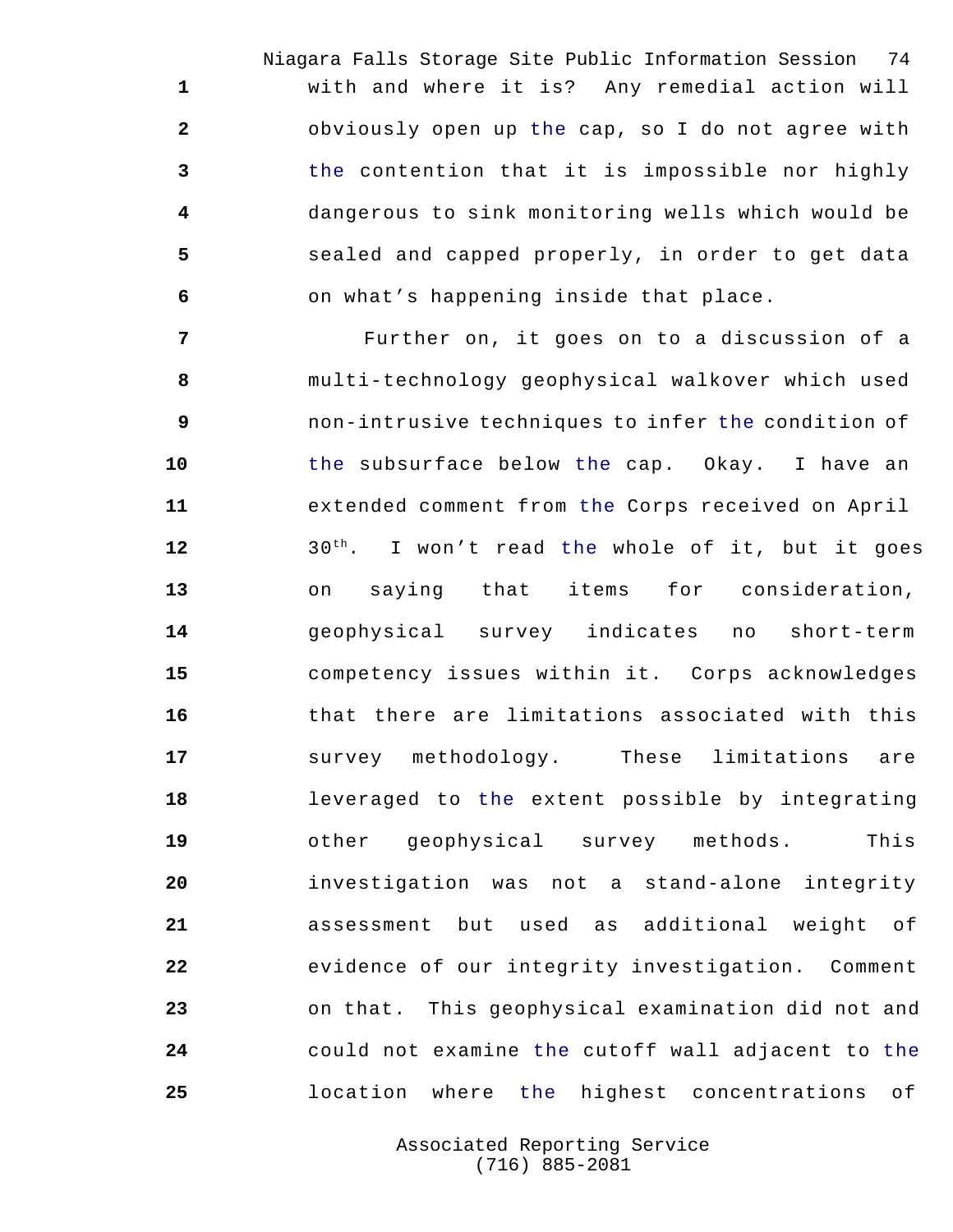Niagara Falls Storage Site Public Information Session 75 radium are stored. Because of the presence of the building foundations, the geological examination, geophysical examination was not made in the locations that are most crucial for our situation.

 Okay. And again, this section finishes with a comment, in addition, annual environmental surveillance was continued to evaluate any radon emissions from the IWCS cap. Again, I repeat, radon emissions are sampled one day out of the year.

 And another section talks about, and today they talked about Niagara Falls Storage Site background locations. Okay. Our radiation committee has examined this and on the basis of historical data we have concluded that ground water samples used, as used, were contaminated by AEC activities and that background samples should be only taken on the unimproved sections of the original LOOW site, excluding the entire NFSS. Okay.

 There are too many activities and too much surface contamination to presume that well locations on that particular site are actually background and uncontaminated. Okay. In terms of the geology of this site, we are looking at an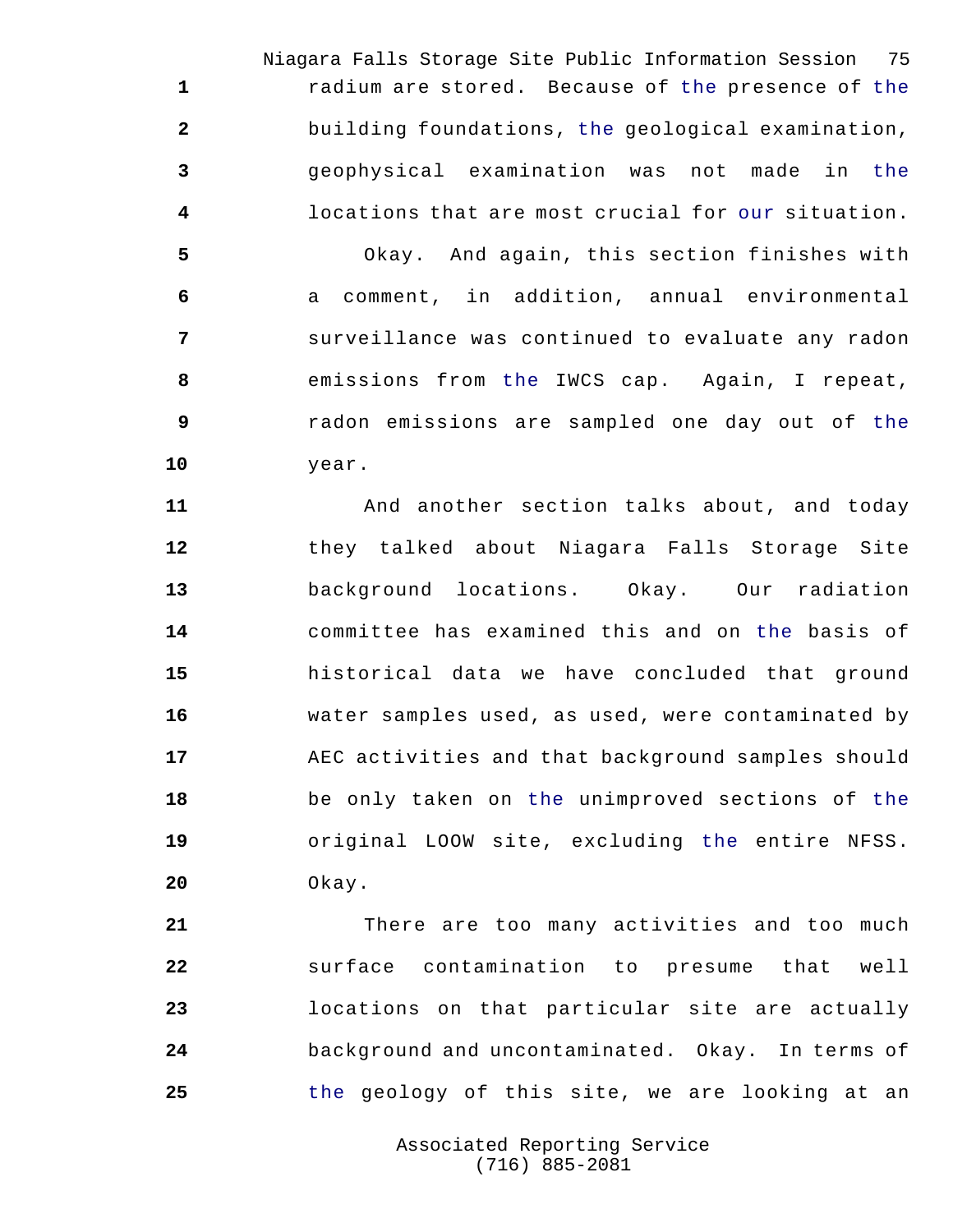Niagara Falls Storage Site Public Information Session 76 ancient lake bed, ancient, it wasn't really 8,000 years ago it was laid down at the bottom of a lake. And there's no real reason to believe there are any significant variations in the geology or in the presence of natural uranium to take a location a quarter mile away versus a few hundred feet away from areas that we know are contaminated. Thank you for your time.

(Applause.)

 MS. KREUSCH: Thank you, Dr. Boeck. There were several different issues that Dr. Boeck raised. One was about radon. Do we have anyone that would, from the team that would like to address those comments or will we respond to them in the respective summary?

 MS. RHODES: First, thank you, sir. I'm going to have to take a look at our website again, make sure things are up date. I just wanted to clarify, Dr. Boeck mentioned that we take radon measurements once a year. That is true for the cap. Basically what we do is, we put 180 activated charcoal canisters, just like you would if you were testing radon in your basement, put them directly on top of the cap, leave them for a full day, 24 hours, and measure what's called the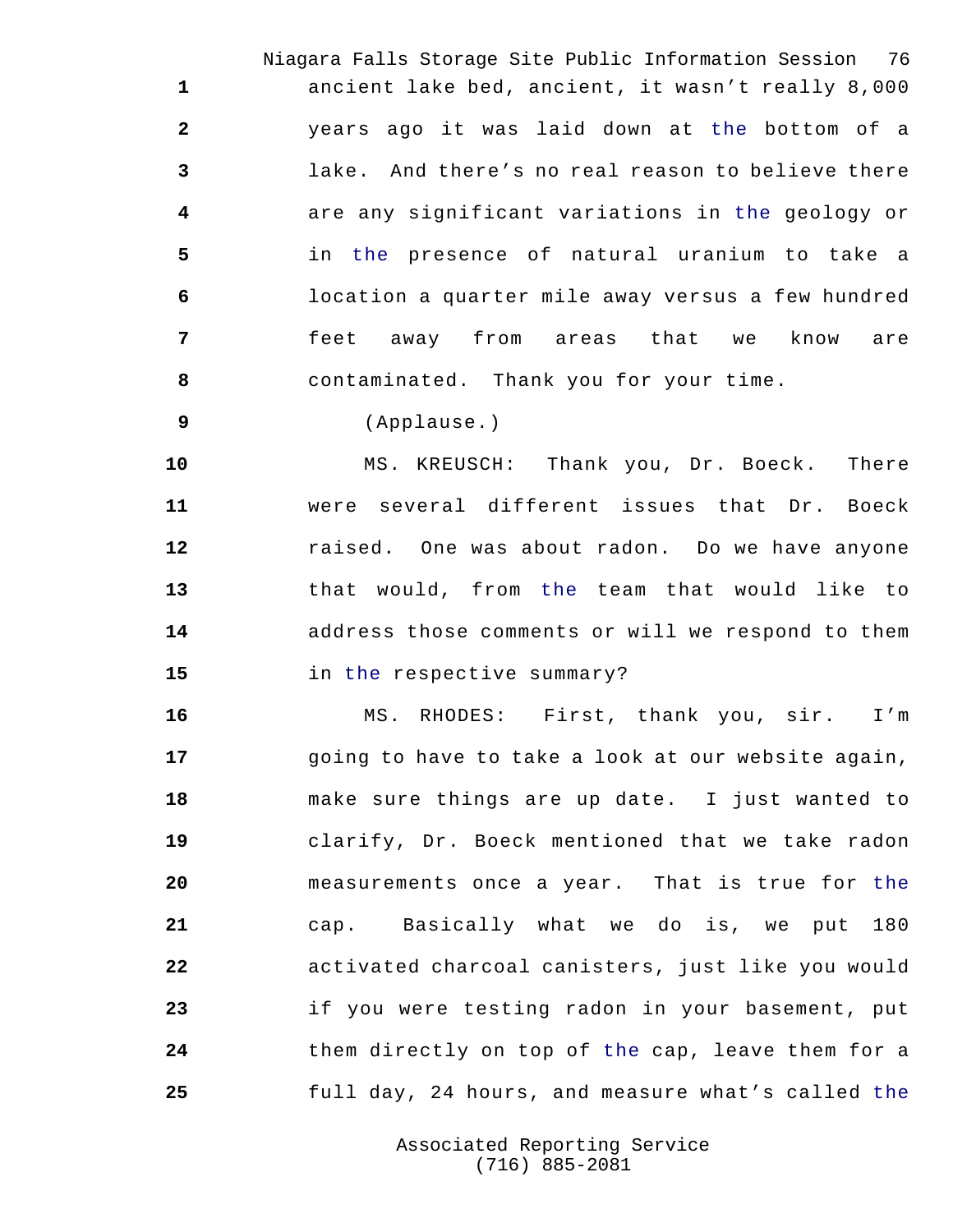Niagara Falls Storage Site Public Information Session 77 radon flux or how much radon is emanating through the caps. Historically we've been doing this since 1982 and we haven't identified anything above background coming out of the caps.

 Additionally, we do have radon monitoring on site. We have two fences, one is surrounding the waste containment structure and the second one is our site sign or site boundary sign. We have radon monitors all along there that we do measure. They are not real time monitors. They are not direct measurements that we could go on the web and see at that moment what they are, but we collect this data biannually, twice a year we go 14 out and collect the monitors, analyze them, and those are -- that data is included in the report. So I just wanted to clarify that statement.

 The rest I believe has been informal comments from Dr. Boeck in the RI's that we'll address in written response.

MS. KREUSCH: Okay. Thank you. Amy.

 MS. WITRYOL: Amy Witryol. W-I-T-R-Y-O-L. Just a few clarifications. Bill Kowalewski referred to several submissions and referred to a submission of a paper by Bill Boeck. I haven't seen a paper by Bill Boeck but I have seen a paper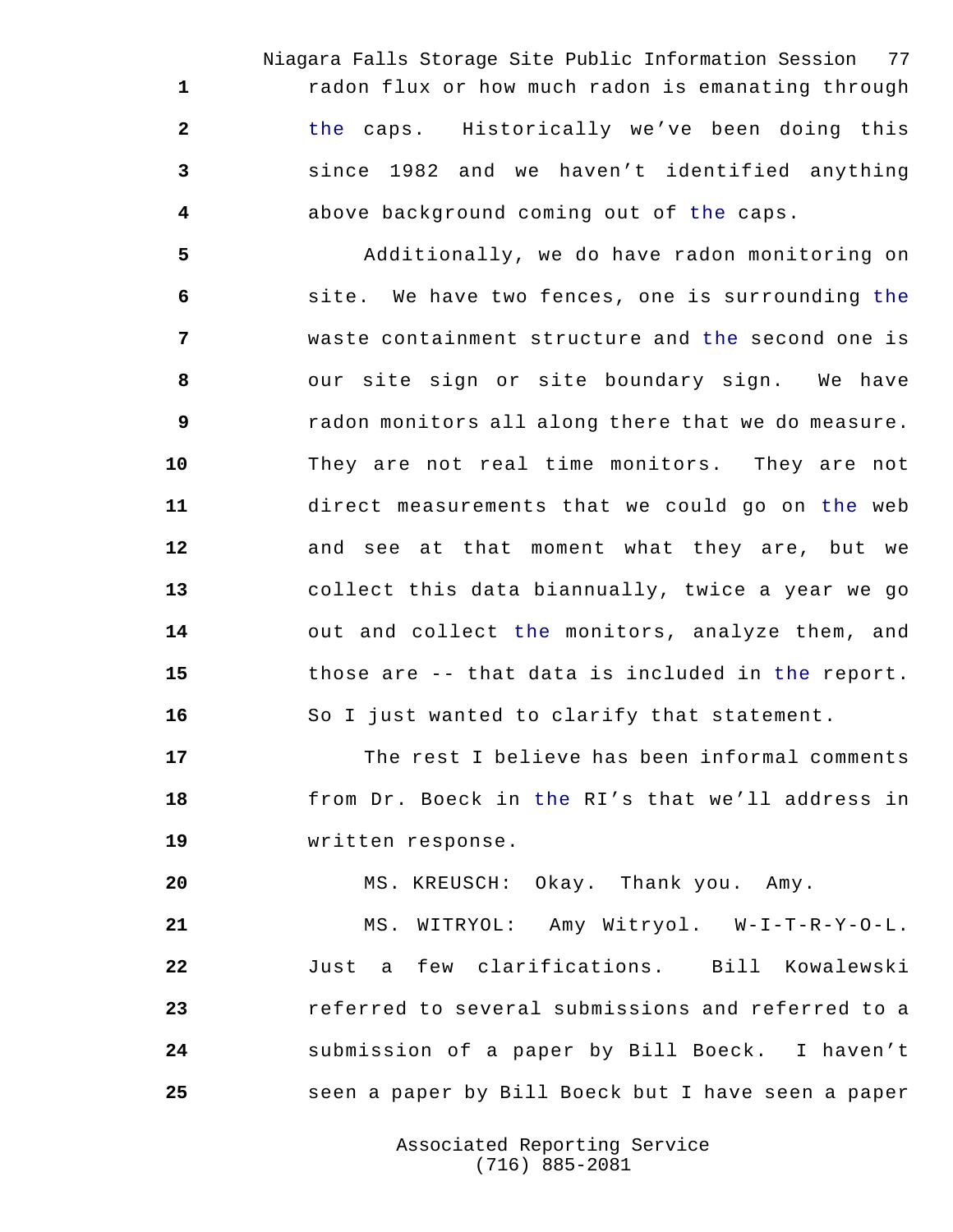Niagara Falls Storage Site Public Information Session 78 that was submitted by the radiation committee of the Restoration Advisory Board and would appreciate reference to that document being accurate. I'd like to thank Bill Boeck for an extraordinary amount of work and research he did in helping to put that paper together, but also to Karen Allen's point, there was collaboration on that paper. Paul Dickee from the Health Department reviewed it and provided comments. I reviewed it and provided comments. Ann Roberts, who is a chemist and engineer, reviewed it and provided comments. Becky Zionts from CWM Chemical Waste provided comments. All of them are -- everyone who provided comments on that paper is credentialed and has a great deal of expertise, except for me. But I would certainly like to give Bill Boeck credit where credit is due for leading the radiation committee for the RAB but I would ask Mr. Kowalewski that when he receives the document that is from the Restoration Advisory Board, that when he references it, he references it as it was submitted.

 As far as technical assistance grants are concerned, I'm not sure if the comments Bill made were accurate in response to Judy's questions, but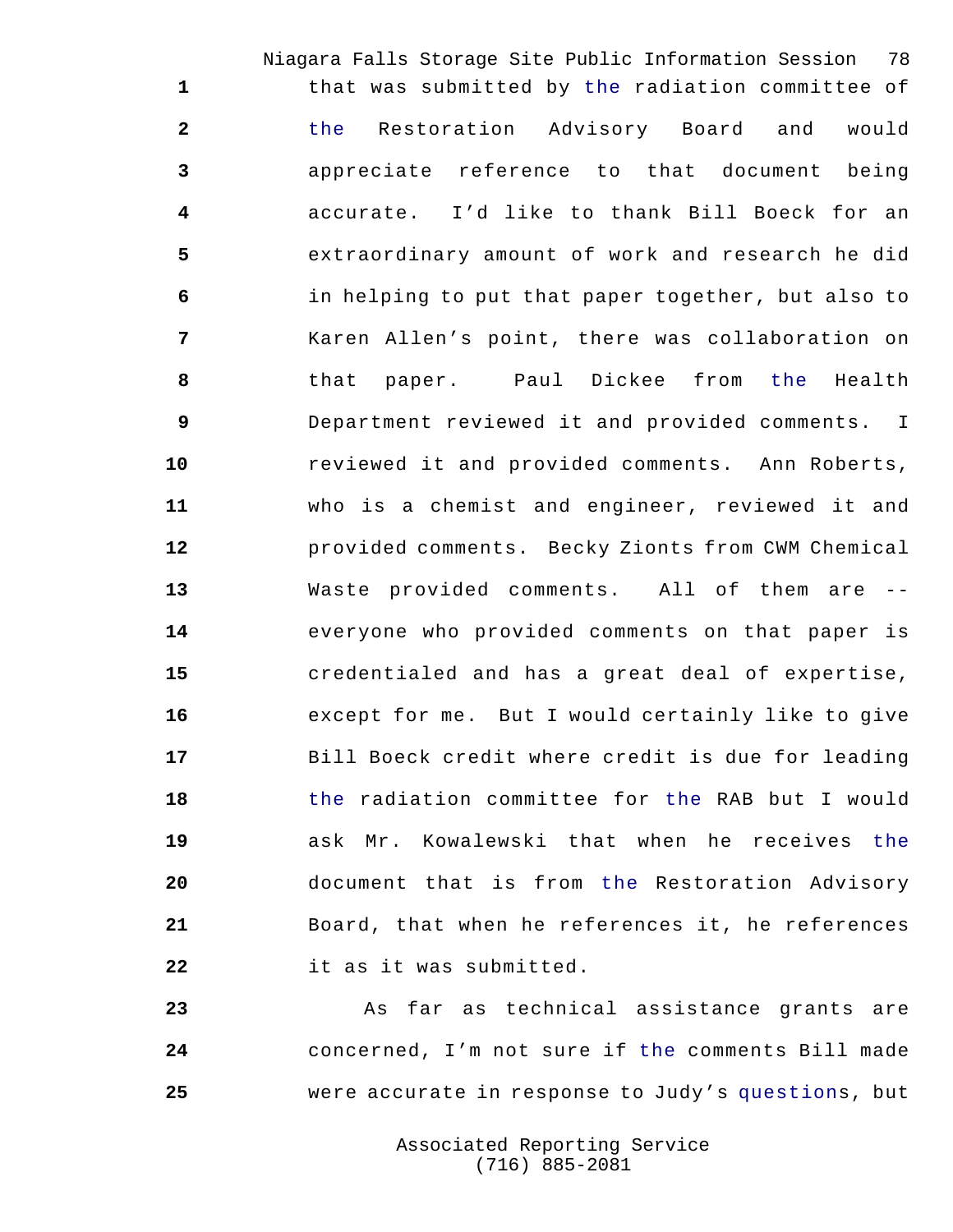Niagara Falls Storage Site Public Information Session 79 their first program has technical assistance grants that are available. If you are a restoration advisory board, which every level of government including all of our agencies with the exception of the Army Corps do recognize the RAB as does the Attorney General of the State of New York.

8 And as for the NFSS it is not out of the realm of possibility to have the FUSRAP program make funds available for technical assistance, even though the Corps would have to bid out the contracts and the community wouldn't' have that option. When I chaired the advocacy committee, we worked collaboratively at that time with the Corps' public affairs officer and did come up with these options. And so if there were a RAB, we certainly could do better. Thank you.

 MS. KREUSCH: Thank you. We are pretty much out of time. We could take one more question and then we will adjourn for the evening. Are there any other questions? One more in the back.

 MR. KING: Scott King, K-I-N-G. We heard some information tonight about some changes in the data numbers on one of the maps and 17 years plutonium data points, will this information be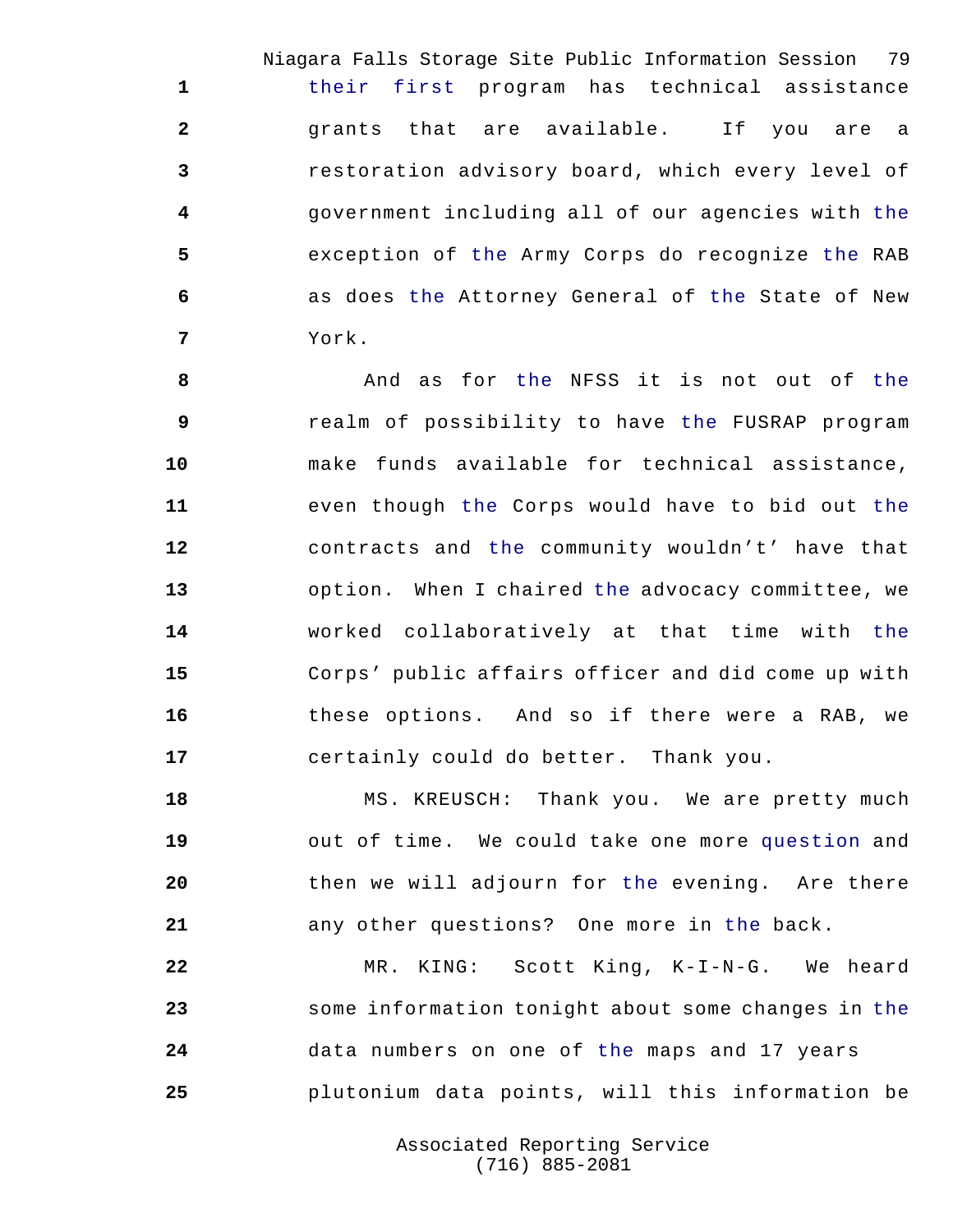Niagara Falls Storage Site Public Information Session 80 provided in an addendum or to the RI.

 MS. RHODES: We're not at the point now to figure out how that's going to happen, whether it's going to be part of the response to comments package or in an RI addendum, but we'll definitely make sure that's publicly available. The reason, just to explain a little bit, typically we'd send samples to the lab and they'd be analyzed for certain compounds. We did an analysis early on in the investigation and compared our gross alpha numbers to our uranium and thorium numbers, because plutonium is an alpha emitter. So there is a large discrepancy between, you know, the alpha number and the uranium and thorium number, we sampled for plutonium. So this was done quite early on in the investigation and so they were sent to the lab originally for one analysis and then we used that sample volume at the lab and had it re-analyzed for plutonium. So I think that might be why it got inadvertently, you know, was missing from our data base, but that's where that came from.

 MS. WITRYOL: In there -- there are indications of plutonium. It's not in the additional 17 analysis that you did?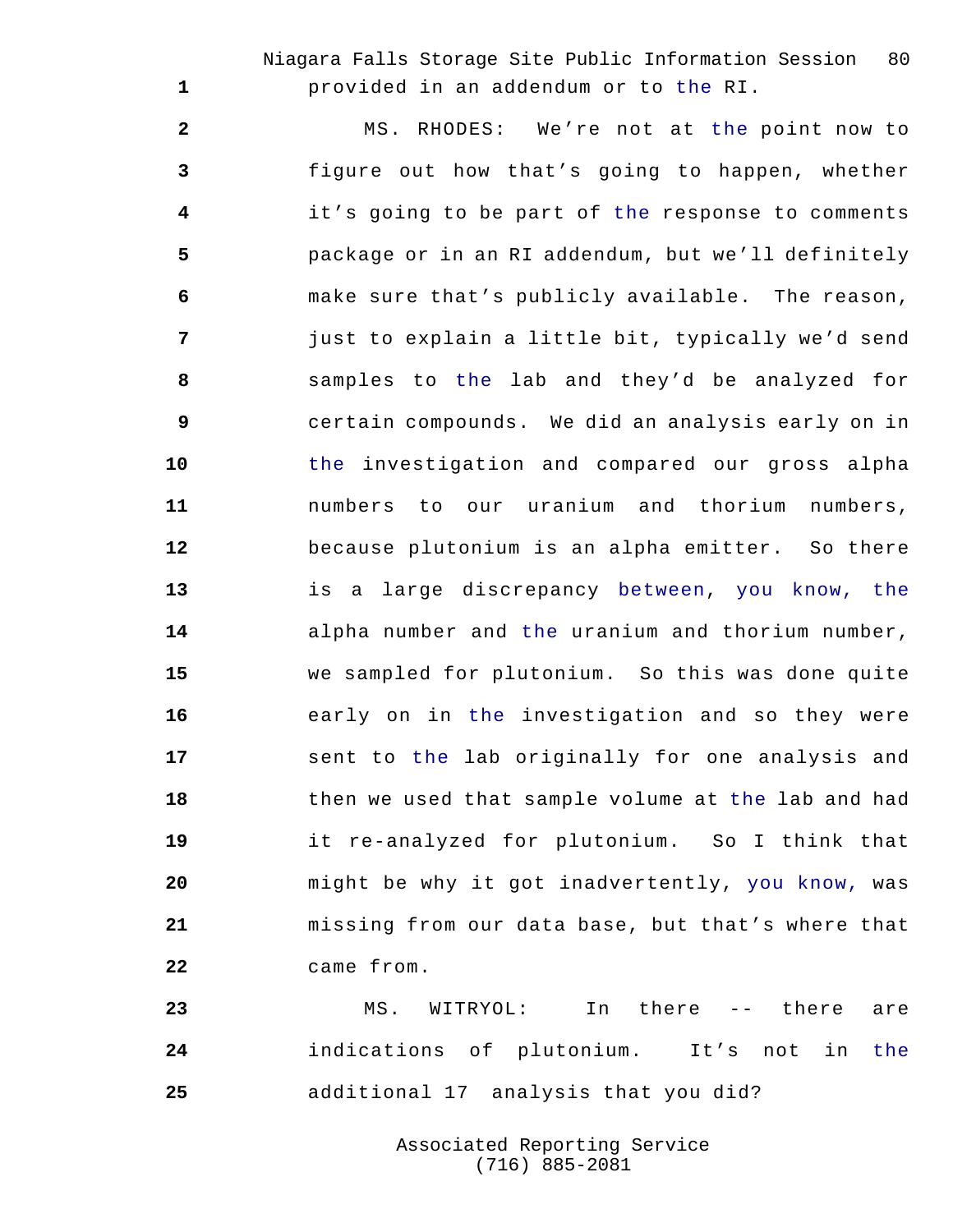Niagara Falls Storage Site Public Information Session 81 MS. RHODES: We took some quick numbers. We have a total of 92 samples for plutonium. We had seven detects total.

 MS. WITRYOL: And how many soil samples, how many soil samples out of the 92?

 MS. RHODES: 78, and the detects ranged from .08 per gram to 5.72. When we looked at that 5.72 (Inaudible) per gram, just to put that into perspective, the dose to a subsistence farmer, which is our most conservative scenario, it would have been acceptable under that condition, even at our highest level we find on our site.

 MS. WITRYOL: But that's above fallout, so that --

 MS. RHODES: It's definitely not, it's not an actual, this is definitely from like a capital type of waste.

 MS. KREUSCH: Dr. Boeck, the last question, then we've got to go.

 DR. BOECK: Justification for not releasing this data before sometime in the future.

22 MS. KREUSCH: What was that?

 MR. BOECK: The justification for not releasing these numbers and the errata that have already been found before some indefinite time in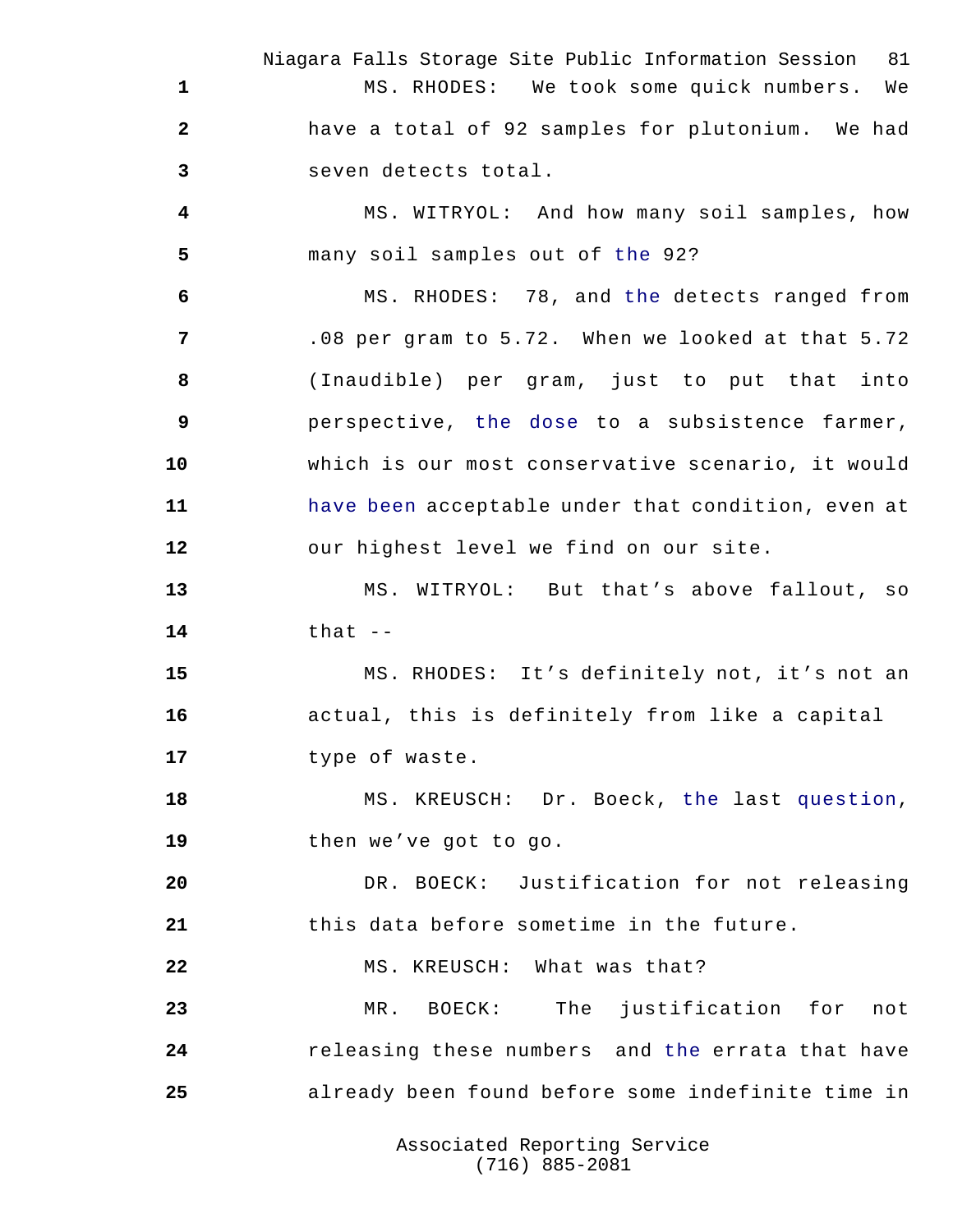Niagara Falls Storage Site Public Information Session 82 the future. MS. RHODES: I just have a -- the answer, it would either be in a response to comments and we'd submit a revised RI data base or it would be part of an RI addendum. DR. BOECK: That doesn't answer the question, what's your justification for not releasing it soon? MS. RHODES: Actually to be completely honest with you, we didn't realize it was missing until recently. I know that's a really bad answer but 12 that's the truth. DR. BOECK: Neither did we. MS. KREUSCH: Thank you again everyone for coming tonight. I do want to re-emphasize that we appreciate your input. We appreciate you being here tonight and the team will be able to stay for just a few minutes to answer any additional questions if you have one-on-one in the back of the room by the posters. Thank you. (Meeting concluded,)